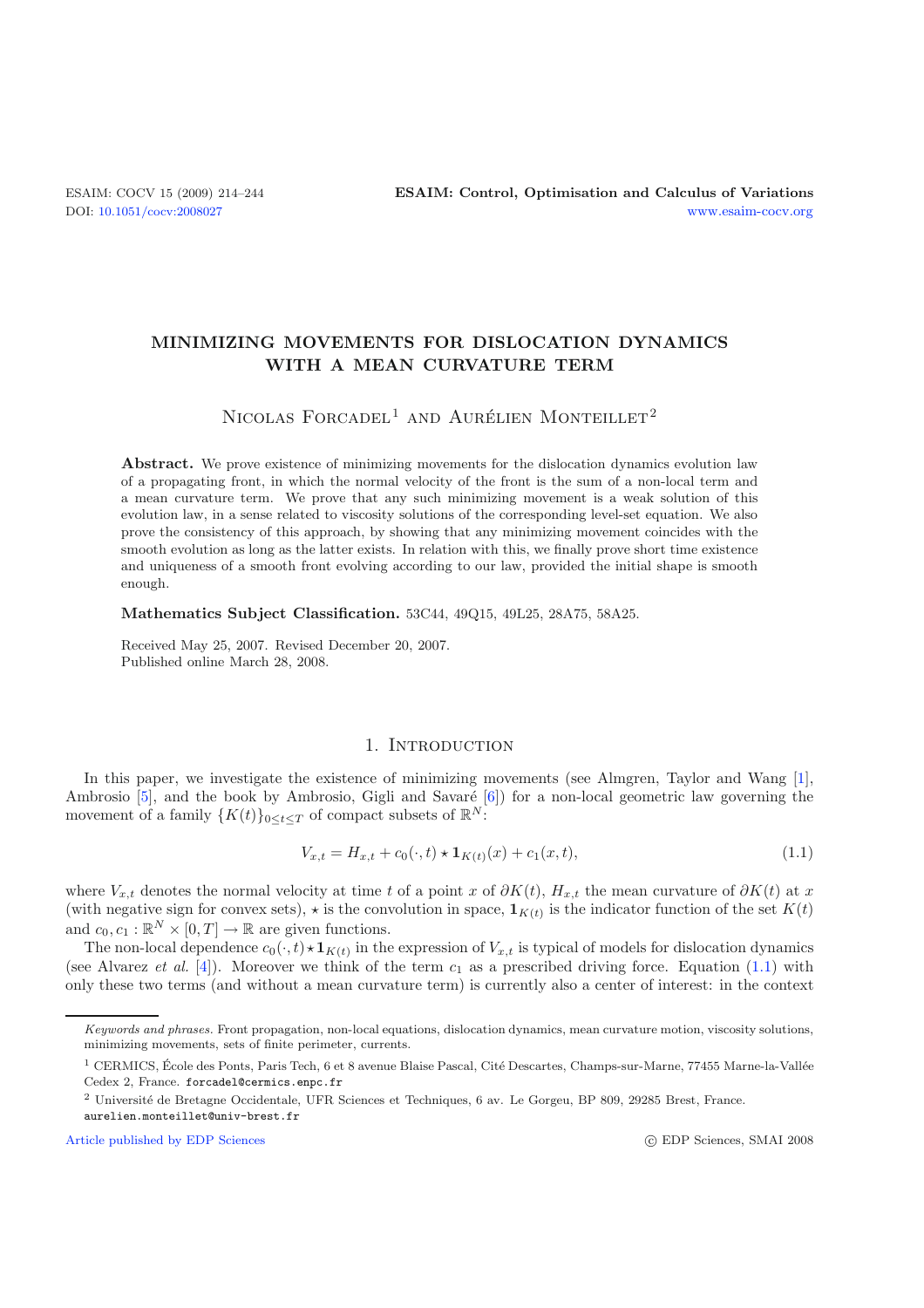<span id="page-1-1"></span><span id="page-1-0"></span>of viscosity solutions, its level-set formulation, namely

$$
u_t(x,t) = [c_0(\cdot,t) \star \mathbf{1}_{\{u(\cdot,t) \ge 0\}}(x) + c_1(x,t)] |Du(x,t)|,
$$
\n(1.2)

was first investigated by Alvarez *et al.* [\[4](#page-30-3)], who proved short time existence and uniqueness of a viscosity solution to [\(1.2\)](#page-1-0), and then by Alvarez, Cardaliaguet and Monneau [\[2](#page-30-4)], and by Barles and Ley [\[9](#page-30-5)], who proved, by different methods, long time existence and uniqueness under suitable monotonicity assumptions. In [\(1.2\)](#page-1-0) and throughout the paper,  $u_t$  denotes the time derivative of u, Du denotes the space gradient of u, and  $|\cdot|$  is the standard Euclidean norm. The mean curvature term in [\(1.1\)](#page-0-0) corresponds to an additional line tension term in the elastic energy of the dislocation which better approximates what happens near the dislocation (see the introduction of  $[18]$  $[18]$  for a discussion on the model). The level-set formulation of the geometric law  $(1.1)$ ,

$$
u_t(x,t) = \left[ \text{div} \left( \frac{Du}{|Du|} \right) (x,t) + c_0(\cdot, t) \star \mathbf{1}_{\{u(\cdot,t) \ge 0\}}(x) + c_1(x,t) \right] |Du(x,t)|,
$$
\n(1.3)

was studied by the first author in [\[18\]](#page-30-6). He proved short time existence and uniqueness of a viscosity solution to [\(1.3\)](#page-1-1).

In both cases, the source of major difficulties is the non-local dependence in the expression of the velocity,  $c_0(\cdot, t) \star \mathbf{1}_{K(t)}$ , which prevents comparison principle to hold. Indeed,  $c_0$  is not necessarily non-negative, and physical models show that this situation can not be avoided. The problem of existence and uniqueness of a viscosity solution to the level-set equations  $(1.2)$  and  $(1.3)$  for general kernels  $c_0$  is therefore still open. For example, the long time existence and uniqueness results mentioned above were obtained under the assumption that  $c_0(\cdot, t) \star \mathbf{1}_E + c_1(x, t) \geq 0$  for any set E, which guarantees that the dislocation is expanding, and a regularity assumption on the initial shape  $K(0)$ . The short time existence and uniqueness for  $(1.3)$  was obtained in the case where the initial shape is a graph or a Lipschitz curve, without assumption on the sign of the non-local term. It is worth mentioning however that this equation benefits from the regularizing effect of the mean curvature term.

<span id="page-1-3"></span>To overcome this difficulty, Barles *et al.* defined in [\[7\]](#page-30-7) a notion of weak solution for [\(1.2\)](#page-1-0), and proved existence of such weak solutions under general assumptions on  $c_0$  and  $c_1$ . A similar concept of solution already appears in [\[28\]](#page-30-8) for FitzHugh-Nagumo systems. In this work, we wish to provide such weak solutions for [\(1.1\)](#page-0-0). We will work with set-valued mappings  $E : [0, T] \to \mathcal{P}(\mathbb{R}^N)$  with uniformly bounded images which are continuous in the  $L^1$  topology, that is to say,  $t \mapsto \mathbf{1}_{E(t)}$  belongs to  $C^0([0,T], L^1(\mathbb{R}^N))$ . We assume that  $c_0$  and  $c_1$  satisfy some regularity assumptions which guarantee that  $(x,t) \mapsto c_0(\cdot,t) \star 1_{E(t)}(x) + c_1(x,t)$  is smooth enough for such a mapping  $E$ . Let us now explain what we call a weak solution of  $(1.1)$ :

<span id="page-1-2"></span>**Definition 1.1** (weak solutions). Assume that  $c_0 \in Lip([0,T], L^1(\mathbb{R}^N))$ ,  $c_1 \in Lip([0,T], L^{\infty}(\mathbb{R}^N))$ , that  $c_0$ and  $c_1$  are continuous on  $\mathbb{R}^N \times [0,T]$  and Lipschitz continuous in space. Let  $E : [0,T] \to \mathcal{P}(\mathbb{R}^N)$  be a set-valued mapping with uniformly bounded images such that  $t \mapsto \mathbf{1}_{E(t)}$  belongs to  $C^0([0,T], L^1(\mathbb{R}^N))$ .

Let  $u$  be the unique uniformly continuous viscosity solution of

$$
\begin{cases}\nu_t(x,t) = \left[\mathrm{div}\left(\frac{Du}{|Du|}\right)(x,t) + c_0(\cdot,t) \star \mathbf{1}_{E(t)}(x) + c_1(x,t)\right] |Du(x,t)| & \text{for } (x,t) \in \mathbb{R}^N \times (0,T) \\
u(x,0) = u_0(x) & \text{for } x \in \mathbb{R}^N,\n\end{cases}
$$
\n(1.4)

where  $u_0$  is a uniformly continuous function such that  $\overline{E_0} = \{u_0 \ge 0\}$ ,  $\overline{\mathring{E}_0} = \{u_0 > 0\}$ .

We say that E is a weak solution of [\(1.1\)](#page-0-0) if we have, for all  $t \in [0, T]$ , and almost everywhere in  $\mathbb{R}^N$ ,

$$
\{u(\cdot,t)>0\}\subset E(t)\subset \{u(\cdot,t)\geq 0\}.
$$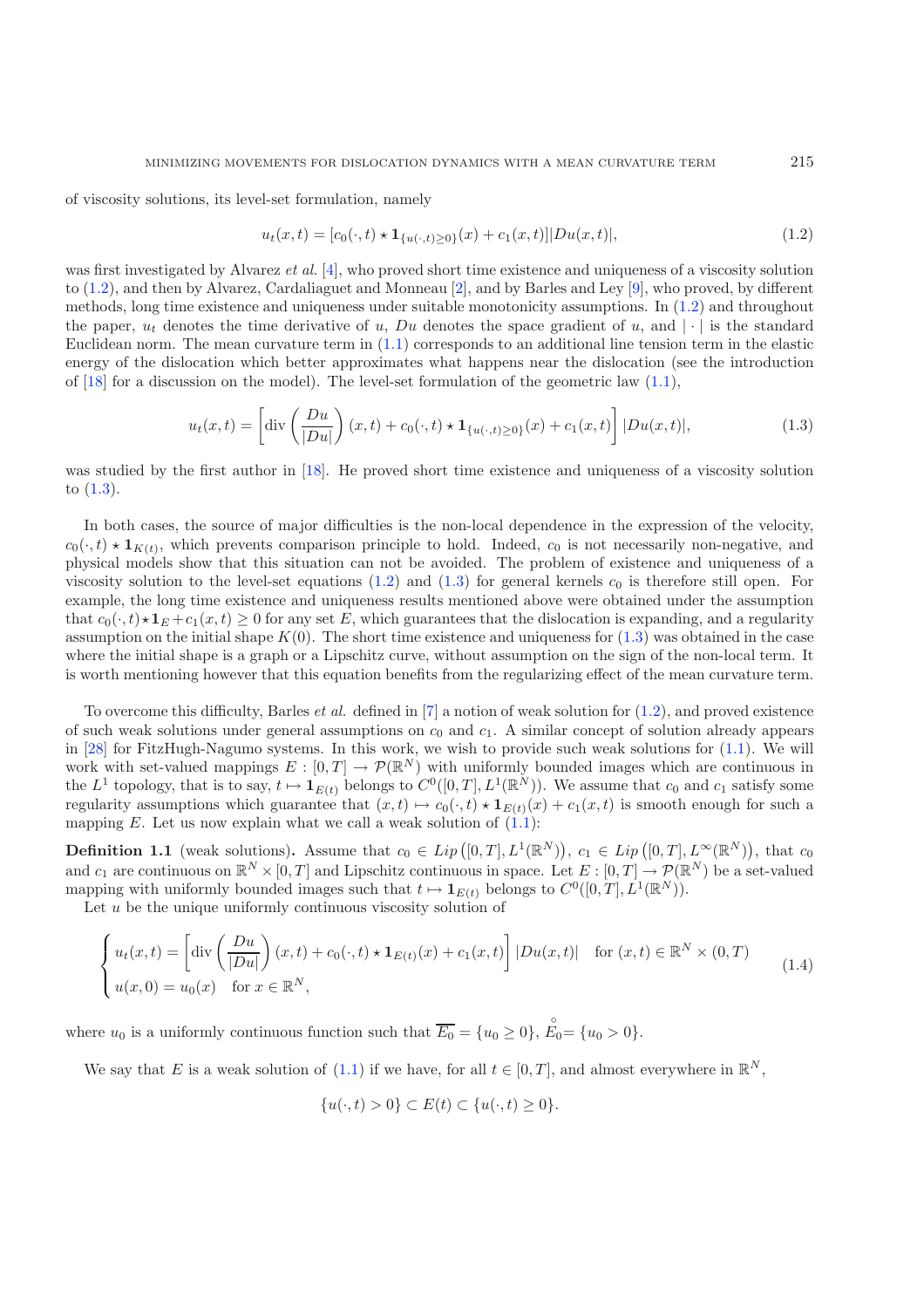The goal of this paper is to construct a weak solution to the geometric law  $(1.1)$ . To do this, we wish to adapt the approach of Almgren, Taylor and Wang [\[1](#page-30-0)] (also discovered independently by Luckhaus and Sturzenhecker  $[22]$ ) – initially proposed for the mean curvature motion – to the geometric law  $(1.1)$  with its additional non-local term and driving force. The idea of minimizing movements is, for a given initial set  $E_0$ , to select a sequence of sets  $E_h(k)$  associated with time-steps of size h by minimizing a suitable functional, so that the corresponding Euler equation is a discretization of our evolution law. A compactness result for sets of finite perimeter guarantees the existence of a subsequence  $(h_n)$  and a set-valued mapping  $E : [0, T] \mapsto \mathcal{P}(\mathbb{R}^N)$  such that  $E_{h_n}([t/h_n])$  converges to  $E(t)$  in  $L^1(\mathbb{R}^N)$  for all t, where [·] denotes the integer part. Such a E is called a minimizing movement (or generalized minimizing movement) associated to the geometric law. Moreover, we prove *a priori* estimates for the discrete evolution  $E_h$ , which imply the Hölder continuity of the limit  $E$  in the appropriate metric. This guarantees that the sets  $E(t)$  cannot vary in a wildly discontinuous way.

Let us now explain the interest of this approach in the perspective of proving existence of weak solutions. For any sequence  $(h_n)$  going to 0 and such that  $E_{h_n}([\cdot/h_n])$  converges to a minimizing movement E, we are able, thanks to the Euler equation corresponding to our minimization procedure, to compute the velocity (in the viscosity sense) of the upper and lower limit of the  $E_{h_n}(k)$ 's as  $n \to \infty$ ,  $E^*$  and  $E_*$ , in function of E. This enables us to compare  $E_*$  and  $E^*$  with the 0 level set of the viscosity solution u appearing in Definition [1.1.](#page-1-2) Since  $E_* \subset E \subset E^*$ , we will deduce that E is a weak solution of [\(1.1\)](#page-0-0). In case no fattening occurs for u, we remark that  $u$  is a viscosity solution of  $(1.3)$ .

Of course it is a natural request that this construction be consistent with smooth flows if they exist. To verify this, we further show that if  $\partial E_0$  is a smooth hypersurface, then there is a unique smooth solution for small times of the evolution law  $(1.1)$ , and that any minimizing movement E coincides with this smooth evolution as long as the latter exists. This uses the notions of lower/upper limits mentioned above and of sub/super pairs of solutions of Cardaliaguet and Pasquignon [\[14](#page-30-10)].

To state our results in more details below, we first need to fix some notation and assumptions that will be used throughout the paper.

### **Notation**

• For  $k \in \mathbb{N}$ ,  $B_r^k(x)$  (resp.  $\overline{B}_r^k(x)$ ) denotes the open (resp. closed) ball of radius r centered at  $x \in \mathbb{R}^k$ , and  $\mathcal{L}^k$  is the Lebesgue measure on  $\mathbb{R}^k$ . If k is not specified, we mean that  $k = N$ . We set  $\omega_k = \mathcal{L}^k(B_1^k(0))$ . The Hausdorff measure of dimension k on  $\mathbb{R}^N$  is denoted by  $\mathcal{H}^k$ .

- The notation  $\text{Sym}_N$  represents the set of real square symmetric matrices of size N.
- We say that a sequence  $(E_n)$  of subsets of  $\mathbb{R}^N$  converges to E in  $L^1(\mathbb{R}^N)$  if  $\mathbf{1}_{E_n} \to \mathbf{1}_E$  in  $L^1(\mathbb{R}^N)$  as  $n \to +\infty$ .

• Let P be the set of all bounded subsets of  $\mathbb{R}^N$  having finite perimeter (see [\[15](#page-30-11)] for the definition and properties of sets of finite perimeter). We denote by  $P(E)$  the perimeter of  $E \in \mathcal{P}$ , by  $P(E, U)$  the perimeter of E in U subset of  $\mathbb{R}^N$ , and we endow  $\mathcal P$  with the metric

$$
\delta(E,F)=\|\mathbf{1}_E-\mathbf{1}_F\|_{L^1(\mathbb{R}^N)}=\mathcal{L}^N(E\Delta F),
$$

where  $E\Delta F$  is the symmetric difference of E and F, *i.e.*,  $E\Delta F = (E \cup F) \setminus (E \cap F)$ .

In particular we call *equivalent* two sets E and F such that  $\delta(E,F) = 0$ , and we also say that  $E = F$  almost everywhere (a.e.). Similarly, we say that  $E \subset F$  almost everywhere if  $\mathcal{L}^N(E \setminus F) = 0$ .

Moreover  $\partial^*E$  denotes the reduced boundary of  $E \in \mathcal{P}$ . We also define a notion of boundary for  $E \in \mathcal{P}$  that is invariant in the class of  $E$  formed by the sets that are equivalent to  $E$ :

$$
\partial E = \{x \in \mathbb{R}^N; \, 0 < \mathcal{L}^N(E \cap B_r(x)) < \mathcal{L}^N(B_r(x)) \text{ for all } r > 0\}.
$$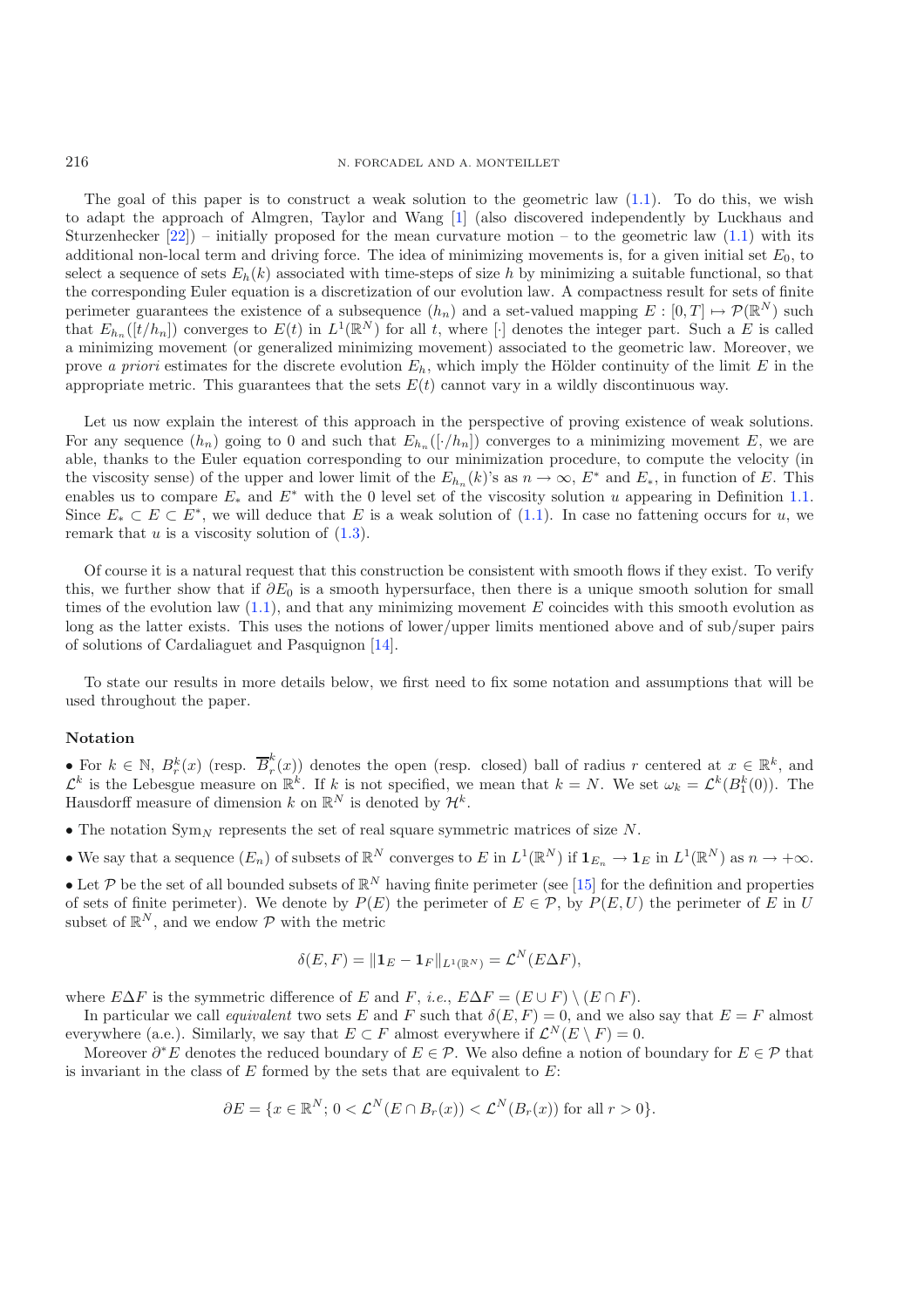Then  $\partial E$  is closed, and in fact  $\partial E = \overline{\partial^* E}$ .

### **Definitions of tubes (see [\[12](#page-30-12)])**

• For any subset E of  $\mathbb{R}^N \times [0,T]$ , we set  $E(t) = \{x \in \mathbb{R}^N; (x,t) \in E\}$ . Conversely a mapping  $t \in [0,T] \mapsto$  $E(t) \in \mathcal{P}(\mathbb{R}^N)$  can be seen as a subset of  $\mathbb{R}^N \times [0,T]$  by identifying E with its graph  $\cup_{t \in [0,T]} E(t) \times \{t\}.$ 

• We call *tube* a bounded subset E of  $\mathbb{R}^N \times [0,T]$ . We call *regular tube* a tube E with  $C^1$  boundary in  $\mathbb{R}^N \times [0,T]$ such that for any regular point  $(x, t) \in \partial E$ , the unit outer normal  $(\nu_x, \nu_t)$  to E at  $(x, t)$  satisfies  $\nu_x \neq 0$ . In this case, the *normal velocity* of E at  $(x, t)$  is  $-\nu_t/|\nu_x|$ .

<span id="page-3-0"></span>• Finally a mapping  $t \in [0, T] \mapsto E_r(t)$  is said to be a smooth evolution with  $C^{3+\alpha}$  boundary if  $E_r$  is a compact regular tube such that  $E_r(t)$  has  $C^{3+\alpha}$  boundary for all  $t \in [0, T]$ .

### **Assumptions on**  $c_0$  **and**  $c_1$

Throughout the paper,  $c_0$  and  $c_1$  are assumed to satisfy the following regularity assumption:

(A)  $c_0 \in Lip([0, T], L^1(\mathbb{R}^N)), \quad c_1 \in Lip([0, T], L^{\infty}(\mathbb{R}^N)).$ 

In particular, we set  $K_0 = Lip(c_0)$ , and  $K_1 = Lip(c_1)$ , so that for all  $t, s \in [0, T]$ ,

$$
||c_0(\cdot,t) - c_0(\cdot,s)||_1 \le K_0|t-s|
$$
 and  $||c_1(\cdot,t) - c_1(\cdot,s)||_{\infty} \le K_1|t-s|$ .

We finally set

$$
L_0 = ||c_0||_{L^{\infty}([0,T],L^1(\mathbb{R}^N))}, L_1 = ||c_1||_{L^{\infty}([0,T],L^{\infty}(\mathbb{R}^N))} \text{ and } L = L_0 + L_1.
$$
 (1.5)

We will sometimes need additional regularity for  $c_0$  and  $c_1$ . When this happens, we will specify which assumptions are made in each of the statements of theorems. In particular we will sometimes need to require that  $c_0$  be symmetric, so that the gradient flow of our functional is, at least formally, a solution of  $(1.1)$ :

**(Symmetry of** c<sub>0</sub>) We say that c<sub>0</sub> is symmetric if  $c_0(-\cdot), t) = c_0(\cdot, t)$  for all  $t \in [0, T]$ .

#### **Main results**

For  $h > 0$  (the time step),  $k \in \mathbb{N}$  such that  $kh \leq T$ , E and F in P, we define, following the original idea of Almgren, Taylor and Wang [\[1](#page-30-0)], the functional

<span id="page-3-1"></span>
$$
\mathcal{F}(h,k,E,F) = P(E) + \frac{1}{h} \int_{E \Delta F} d_{\partial F}(x) dx - \int_{E} \left( \frac{1}{2} c_0(\cdot, kh) \star \mathbf{1}_E(x) + c_1(x, kh) \right) dx, \tag{1.6}
$$

where  $d_C$  is the distance function to a closed set C.

Let us now define a minimizing movement:

**Definition 1.2** (minimizing movement [\[1](#page-30-0)]). Let  $T > 0$  and  $E_0 \in \mathcal{P}$ . We say that  $E : [0, T] \to \mathcal{P}$  is a minimizing movement associated to F with initial condition  $E_0$  if there exist a sequence  $(h_n)$ ,  $h_n \to 0^+$ , and sets  $E_{h_n}(k) \in \mathcal{P}$ for all  $k \in \mathbb{N}$  verifying  $kh_n \leq T$ , such that:

$$
(1) E_{h_n}(0) = E_0.
$$

(2) For any  $k, n \in \mathbb{N}$  with  $(k+1)h_n \leq T$ ,

$$
E_{h_n}(k+1) \text{ minimizes the functional } E \to \mathcal{F}(h_n, k+1, E, E_{h_n}(k)) \tag{1.7}
$$

among all  $E's$  in  $\mathcal{P}$ .

(3) For any  $t \in [0, T]$ ,  $E_{h_n}([t/h_n]) \to E(t)$  in  $L^1(\mathbb{R}^N)$  as  $n \to +\infty$ , where  $[\cdot]$  denotes the integer part.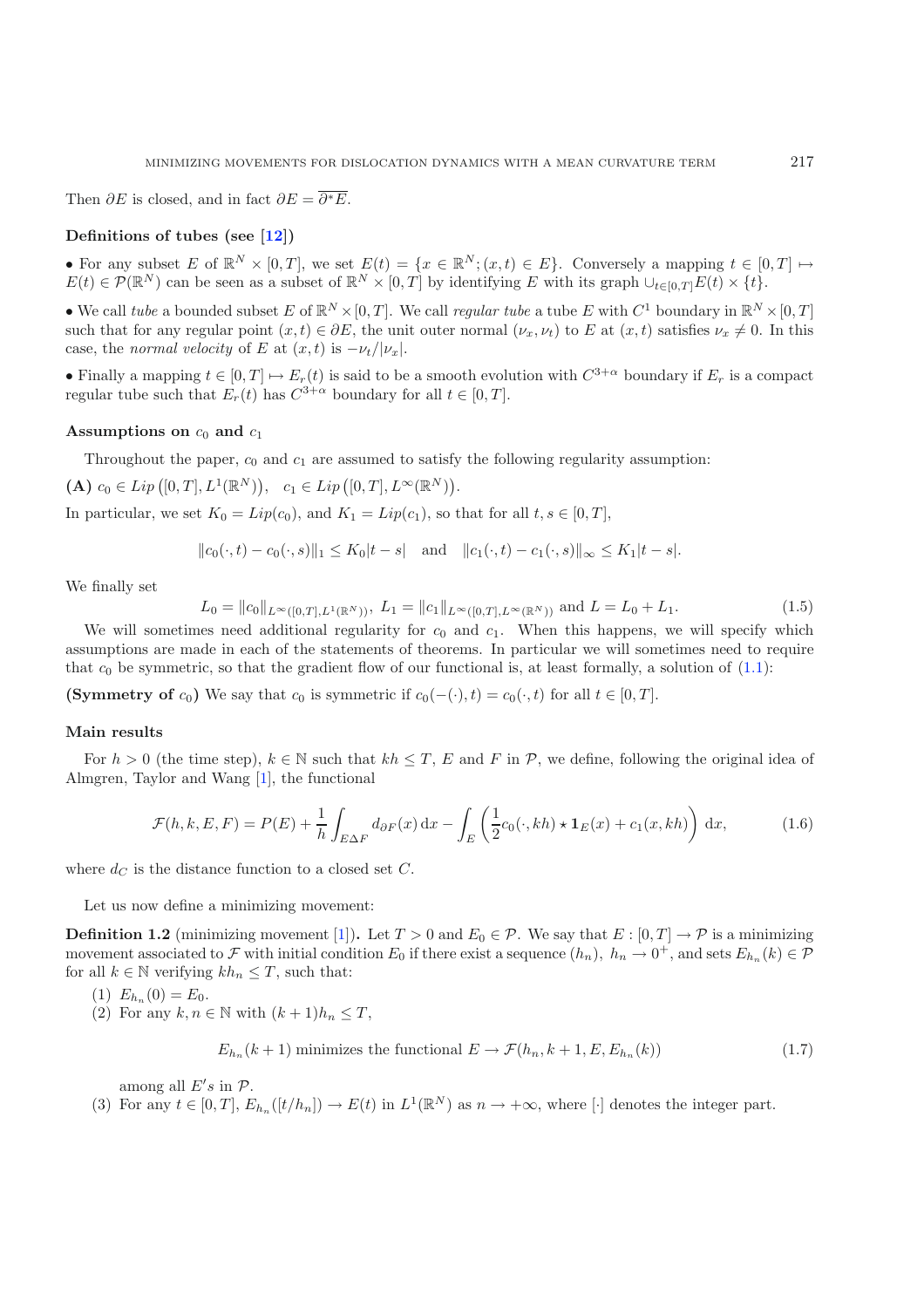The first result of the paper is the existence of minimizing movements associated to our functional  $\mathcal{F}$ :

<span id="page-4-3"></span>**Theorem 1.3** (existence of minimizing movements). Assume that  $c_0$  and  $c_1$  satisfy (A). Let  $E_0 \in \mathcal{P}$  with  $\mathcal{L}^N(\partial E_0)=0$ . Then, there exists a minimizing movement E associated to F with initial condition  $E_0$  such that *for all t, s verifying*  $t \leq T$  *and*  $0 \leq s \leq t < s + 1$ *, we have* 

$$
\delta(E(t), E(s)) \le \gamma (t - s)^{\frac{1}{N+1}},\tag{1.8}
$$

*where*  $\gamma = \gamma(N, T, E_0, K_0, K_1, L_0, L_1)$  *is a constant.* 

We then prove that any such minimizing movement is a weak solution of  $(1.1)$ :

<span id="page-4-4"></span>**Theorem 1.4** (minimizing movements are weak solutions). Assume that  $c_0$  is symmetric, that  $c_0$  and  $c_1$ *satisfy* **(A)***, are continuous on*  $\mathbb{R}^N \times [0,T]$  *and Lipschitz continuous in space. Let*  $E_0 \in \mathcal{P}$  *with*  $\mathcal{L}^N(\partial E_0) = 0$ *.* Let E be any minimizing movement associated to  $\mathcal F$  with initial condition  $E_0$ .

<span id="page-4-2"></span>*Then* E *is a weak solution of* [\(1.1\)](#page-0-0) *in the sense of Definition* [1.1](#page-1-2)*. In particular if no fattening occurs,* i.e. *if the corresponding solution* u of  $(1.4)$  *is such that*  $\{u(\cdot,t)=0\}$  *has zero*  $\mathcal{L}^N$  *measure, then* u *is a viscosity solution of*  $(1.3)$  *with initial datum*  $u_0$ *.* 

Let us already point out that even in the absence of fattening (a favorable situation which is not known to be generic), uniqueness for [\(1.3\)](#page-1-1) is, to our knowledge, an open problem. The approach we use here provides one particular solution.

<span id="page-4-5"></span>Our third result states that any minimizing movement E coincides with the smooth evolution  $E_r$  as long as the latter exists:

<span id="page-4-0"></span>**Theorem 1.5** (agreement with the smooth flow). Assume that  $c_0$  is symmetric, that  $c_0$  and  $c_1$  satisfy  $(A)$ *, are continuous on*  $\mathbb{R}^N \times [0,T]$  *and Lipschitz continuous in space. Let*  $E_0$  *be a compact subset of*  $\mathbb{R}^N$  *with uniformly*  $C^{3+\alpha}$  *boundary. Let*  $E_r$  *be a smooth evolution with*  $C^{3+\alpha}$  *boundary defined on* [0, T], *starting from*  $E_0$ *, with normal velocity given by*

<span id="page-4-1"></span>
$$
V_{x,t} = H_{x,t} + c_0(\cdot, t) \star \mathbf{1}_{E_r(t)}(x) + c_1(x,t),
$$
\n(1.9)

*where*  $H_{x,t}$  *is the mean curvature of*  $\partial E_r(t)$  *at* x.

*Then any minimizing movement* E associated to F with initial condition  $E_0$  verifies  $E(t) = E_r(t)$  almost *everywhere, for all*  $t \in [0, T]$ *.* 

In relation with this, we finally prove short time existence and uniqueness of a smooth solution  $E_r$  to [\(1.1\)](#page-0-0), when  $E_0$  is sufficiently smooth. The regularity assumptions on  $c_0$  and  $c_1$  are the following ones:

$$
c_0 \in L^{\infty}([0, T], W^{2, \infty}(\mathbb{R}^N)) \cap W^{1, \infty}([0, T], L^{\infty}(\mathbb{R}^N))
$$
\n(1.10)

and

$$
c_1 \in W^{2,1;\infty}(\mathbb{R}^N \times [0,T]),\tag{1.11}
$$

where  $f \in W^{1,\infty}([0,T], L^{\infty}(\mathbb{R}^N))$  means that f is Lipschitz continuous with respect to  $t \in [0,T]$ , uniformly with respect to  $x \in \mathbb{R}^N$ , and for  $n \in \mathbb{N}^*$ ,

$$
W^{n,1;\infty}(\mathbb{R}^N\times(0,T))=\left\{f\in L^\infty(\mathbb{R}^N\times(0,T))\left|\begin{array}{l}f_t,\;\frac{\partial^\alpha f}{\partial x^\alpha}\in L^\infty(\mathbb{R}^N\times(0,T))\\\text{for }\alpha\in\mathbb{N}^N\ s.t.\;\sum_{i=0}^N\alpha_i\leq n\end{array}\right.\right\}.
$$

<span id="page-4-6"></span>**Theorem 1.6** (existence and uniqueness of a smooth solution). Assume the regularity  $(1.10)$ – $(1.11)$ *. Let*  $E_0$ *be a compact subset of*  $\mathbb{R}^N$  *with uniformly*  $C^{3+\alpha}$  *boundary. Then there exists a small time*  $t_0 > 0$  *and a unique smooth evolution*  $E_r$  *with*  $C^{3+\alpha}$  *boundary defined on* [0,  $t_0$ ], *starting from*  $E_0$ *, with normal velocity given by* [\(1.9\)](#page-4-2).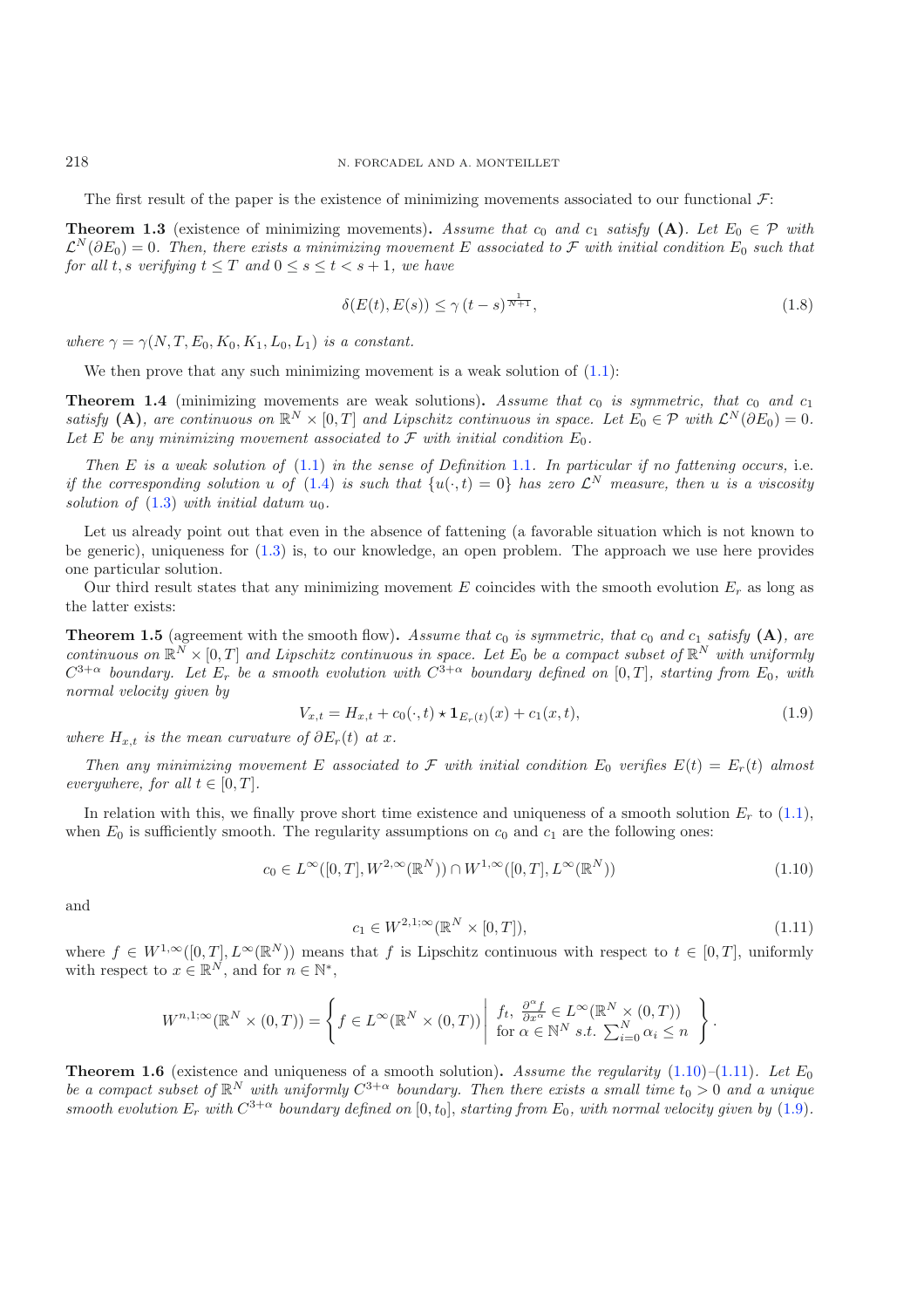Let us now explain how this paper is organized. First, in Section 2, we prove the existence of minimizing movements and the Hölder estimate Theorem [1.3.](#page-4-3) Section 3 is devoted to proving a regularity result for  $\mathcal{F}$ -minimizers that we use in Section 4 to prepare the proofs of Theorems [1.4](#page-4-4) and [1.5,](#page-4-5) respectively given in Sections 5 and 6. Finally, in Section 7, we prove Theorem [1.6.](#page-4-6)

### <span id="page-5-2"></span>2. Existence of minimizing movements

This section is concerned with the existence of minimizing movements associated to  $\mathcal{F}$  (Th. [1.3\)](#page-4-3). Let us start with existence and basic properties of  $\mathcal{F}\text{-minimizers}$ .

### 2.1. *F***-minimizers**

The first point to check is the existence of  $\mathcal{F}$ -minimizers:

<span id="page-5-3"></span>**Proposition 2.1** (existence of F-minimizers). For all  $h > 0$ ,  $k \in \mathbb{N}$  with  $kh \leq T$ , and  $F \in \mathcal{P}$ , there exists a *minimizer of*  $E \mapsto \mathcal{F}(h, k, E, F)$  *on*  $\mathcal{P}$ *. Moreover, if*  $L$  *is defined by* [\(1.5\)](#page-3-0)*, then* 

<span id="page-5-0"></span>
$$
F \subset B_R(0) \ a.e. \Rightarrow E \subset B_{R+Lh}(0) \ a.e.
$$

*whenever* E *is a minimizer.*

*Proof.* Let us fix  $F \in \mathcal{P}$  with  $F \subset B_R(0)$  a.e., and set  $B = B_{R+Lh}(0)$ . Let  $(E_n)$  be a minimizing sequence for  $\mathcal{F}(h, k, \cdot, F)$ . We want to prove that for all  $n \in \mathbb{N}$ ,

$$
\mathcal{F}(h,k,E_n \cap B,F) \le \mathcal{F}(h,k,E_n,F). \tag{2.1}
$$

First, since  $B$  is open and convex, we know that

<span id="page-5-1"></span>
$$
P(E_n \cap B) \le P(E_n). \tag{2.2}
$$

Let us compare  $\int_{E_n} c_0(\cdot, kh) \star \mathbf{1}_{E_n}(x) dx$  and  $\int_{E_n \cap B} c_0(\cdot, kh) \star \mathbf{1}_{E_n \cap B}(x) dx$ : for all  $x \in \mathbb{R}^N$ ,

$$
c_0(\cdot, kh) \star \mathbf{1}_{E_n}(x) = \int_{E_n} c_0(x - y, kh) dy
$$
  
=  $c_0(\cdot, kh) \star \mathbf{1}_{E_n \cap B}(x) + \int_{E_n \setminus B} c_0(x - y, kh) dy.$ 

Therefore

$$
\int_{E_n} c_0(\cdot, kh) \star \mathbf{1}_{E_n}(x) dx = \int_{E_n \cap B} c_0(\cdot, kh) \star \mathbf{1}_{E_n \cap B}(x) dx \n+ \int_{E_n \backslash B} c_0(\cdot, kh) \star \mathbf{1}_{E_n \cap B}(x) dx + \int_{E_n} \int_{E_n \backslash B} c_0(x - y, kh) dy dx.
$$

Since  $||c_0(\cdot, kh) \star \mathbf{1}_A||_{L^\infty(\mathbb{R}^N)} \leq L_0$  for any measurable set A, it follows that

$$
\int_{E_n} \left( \frac{1}{2} c_0(\cdot, kh) \star \mathbf{1}_{E_n}(x) + c_1(x, kh) \right) dx \ge
$$
\n
$$
\int_{E_n \cap B} \left( \frac{1}{2} c_0(\cdot, kh) \star \mathbf{1}_{E_n \cap B}(x) + c_1(x, kh) \right) dx - L\mathcal{L}^N(E_n \setminus B) \quad (2.3)
$$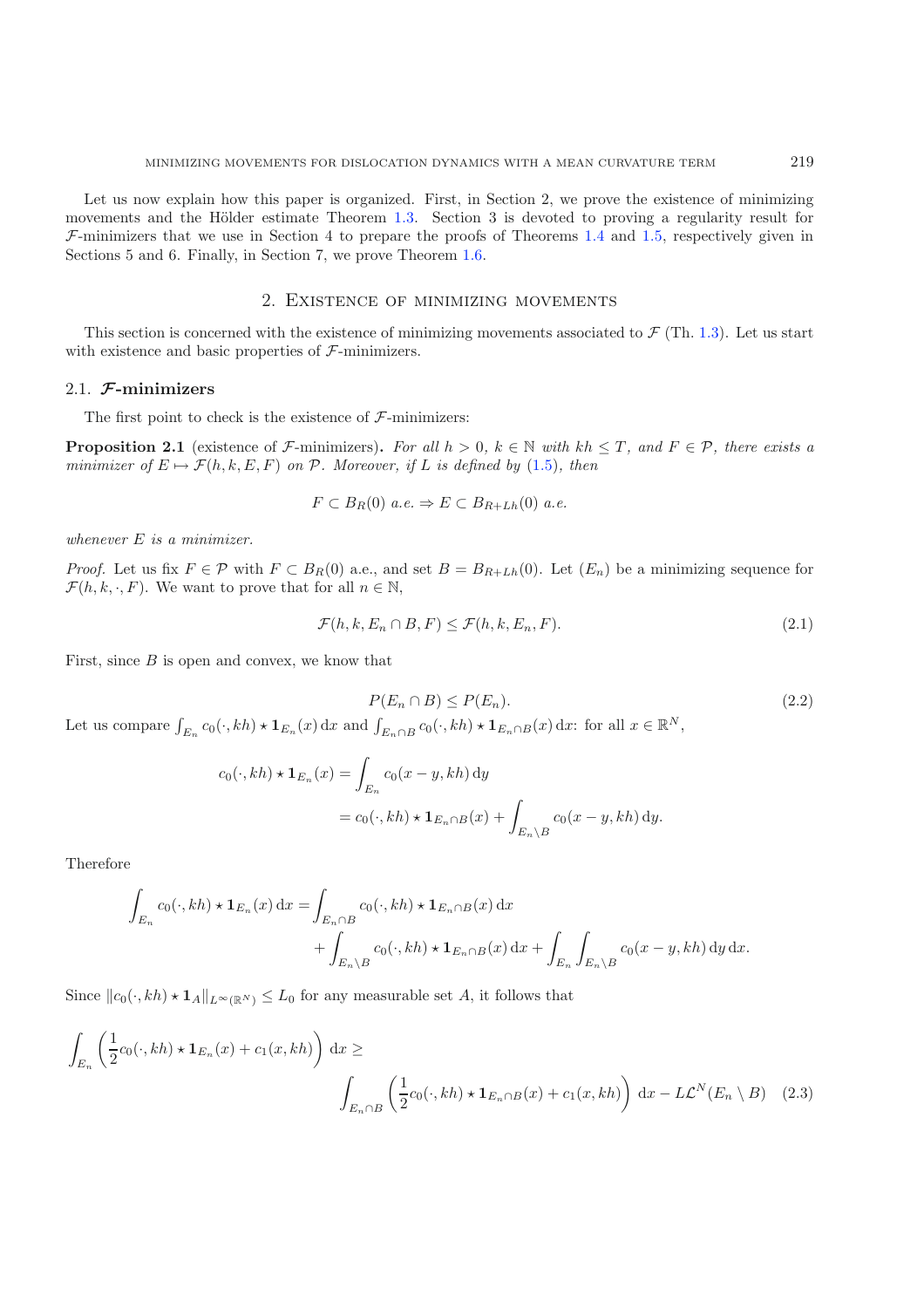thanks to the definition of L (see [\(1.5\)](#page-3-0)). Moreover  $F \subset B$ , so that

$$
E_n \Delta F = (E_n \cap B) \Delta F \cup (E_n \setminus B),
$$

whence

$$
\frac{1}{h} \int_{E_n \Delta F} d_{\partial F}(x) dx = \frac{1}{h} \int_{(E_n \cap B) \Delta F} d_{\partial F}(x) dx + \frac{1}{h} \int_{E_n \backslash B} d_{\partial F}(x) dx
$$
\n
$$
\geq \frac{1}{h} \int_{(E_n \cap B) \Delta F} d_{\partial F}(x) dx + L\mathcal{L}^N(E_n \backslash B),
$$
\n(2.4)

since  $d_{\partial F}(x) \geq Lh$  for all  $x \in E_n \setminus B$  by definition of B. Putting [\(2.2\)](#page-5-0), [\(2.3\)](#page-5-1) and [\(2.4\)](#page-6-0) together proves [\(2.1\)](#page-5-2). Therefore we can replace  $(E_n)$  by  $(E_n \cap B)$  as a minimizing sequence, and in particular we can assume that  $E_n \subset B$  for all n. Then

$$
\mathcal{F}(h, k, E_n, F) \ge -\int_{E_n} \left(\frac{1}{2}c_0(\cdot, kh) \star \mathbf{1}_{E_n}(x) + c_1(x, kh)\right) dx
$$

$$
\ge -\left(\frac{1}{2}L_0 + L_1\right)\mathcal{L}^N(B),
$$

so that  $\inf_{E \in \mathcal{P}} \mathcal{F}(h, k, E, F) > -\infty$ . Besides, for *n* large enough,

$$
\mathcal{F}(h,k,E_n,F) \leq \inf_{E \in \mathcal{P}} \mathcal{F}(h,k,E,F) + 1.
$$

This implies that

$$
P(E_n) \le \inf_{E \in \mathcal{P}} \mathcal{F}(h, k, E, F) + 1 + \left(\frac{1}{2}L_0 + L_1\right)\mathcal{L}^N(B),
$$

and gives a uniform bound on the perimeter of the  $E_n$ 's. Since they are also uniformly bounded by  $B$ , it follows from the compactness theorem for sets of finite perimeter [\[15\]](#page-30-11), Section 5.2.3, that we can extract a converging subsequence  $(E_{n_k})$  of  $(E_n)$  in the sense that there exists  $E_{\infty} \in \mathcal{P}, E_{\infty} \subset B$ , such that  $E_{n_k} \to E_{\infty}$  in  $L^1(\mathbb{R}^N)$ . Therefore

$$
\mathcal{F}(h,k,E_{\infty},F) \leq \liminf_{k \to \infty} \mathcal{F}(h,k,E_{n_k},F) = \inf_{E \in \mathcal{P}} \mathcal{F}(h,k,E,F),
$$

because all terms in the expression of  $\mathcal F$  are at least lower semi-continuous in the E variable for the  $L^1$  topology. Thus  $E_{\infty}$  is a minimizer of  $E \mapsto \mathcal{F}(h, k, E, F)$  on  $\mathcal{P}$ . Finally, if E is any other minimizer, then the previous comparisons show that  $P(E \cap B) = P(E)$ , whence  $E \subset B$  almost everywhere (see the comparison theorem [\[5\]](#page-30-1), p. 216).

<span id="page-6-1"></span>**Remark 2.2.** This proposition shows that the  $E_h(k)$ 's are uniformly bounded for all h and k, if  $E_0 \in \mathcal{P}$ : more precisely, if  $E_0 \subset B_R(0)$  a.e., then since  $kh \leq T$ , we can choose  $E_h(k) \subset B_{R+LT}(0)$  independently of h, k. Therefore we can choose  $\Omega = B_{R+LT+1}(0)$  so that  $E_h(k) \in \Omega$  for all k, h. We will always do so in the sequel, and set  $D = R + LT + 1$ .

Remark [2.2](#page-6-1) gives a uniform bound  $\Omega$  for  $E_h(k)$ , independently of h, k, provided that  $E_0$  is bounded. In order to have compactness in  $P$ , so as to construct our minimizing movement, we also want a uniform bound on the perimeter of  $E_h(k)$ .

<span id="page-6-2"></span>**Proposition 2.3** (uniform bound on the perimeter). Let  $E_0 \in \mathcal{P}$  with  $E_0 \subset B_R(0)$ . Then, there exists a constant  $c = c(T, E_0, D, K_0, K_1, L_0, L_1) > 0$  *independent of* h and k such that if  $E_h$  is defined by the procedure [\(1.7\)](#page-3-1), we *have*

$$
P(E_h(k)) \le c \quad \forall h, k \text{ such that } kh \le T.
$$

<span id="page-6-0"></span>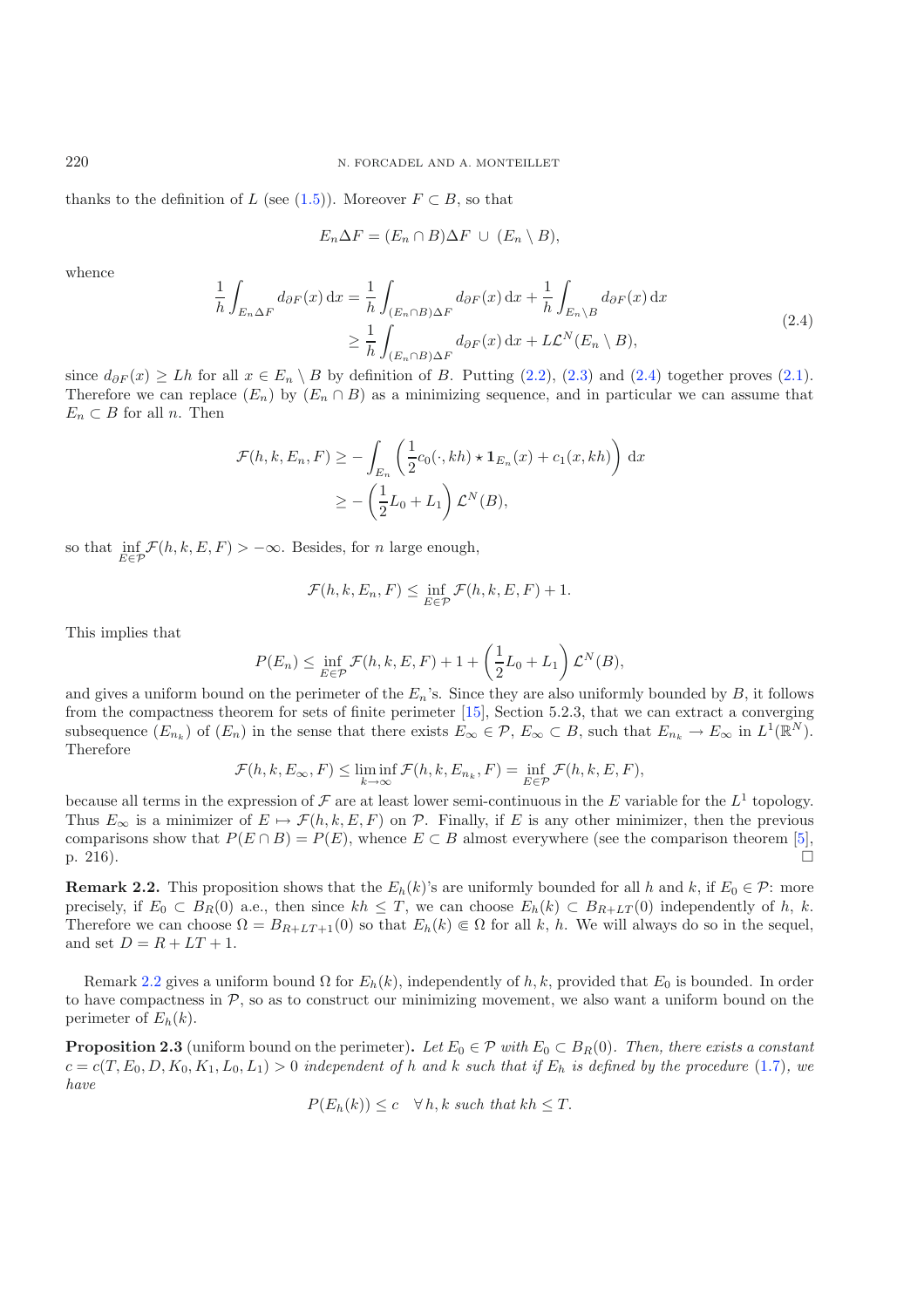*Proof.* By definition of  $E_h$ , we have for all j such that  $jh \leq T$ ,

<span id="page-7-0"></span>
$$
\mathcal{F}(h,j,E_h(j),E_h(j-1)) \leq \mathcal{F}(h,j,E_h(j-1),E_h(j-1)),
$$

and in particular,

$$
P(E_h(j)) - \int_{E_h(j)} \left(\frac{1}{2}c_0(\cdot,jh) \star \mathbf{1}_{E_h(j)}(x) + c_1(x,jh)\right) dx \le
$$
  

$$
P(E_h(j-1)) - \int_{E_h(j-1)} \left(\frac{1}{2}c_0(\cdot,jh) \star \mathbf{1}_{E_h(j-1)}(x) + c_1(x,jh)\right) dx.
$$

Adding these inequalities for  $j = 1, \ldots, k$  with  $kh \leq T$ , we find:

<span id="page-7-1"></span>
$$
P(E_h(k)) - P(E_0) \le \sum_{j=1}^k J_h(j, j) - J_h(j - 1, j)
$$
  
= 
$$
\sum_{j=1}^k \int_{\Omega} c_1(\cdot, jh) \mathbf{1}_{E_h(j)} - c_1(\cdot, jh) \mathbf{1}_{E_h(j-1)}
$$
  
+ 
$$
\frac{1}{2} \sum_{j=1}^k \int_{\Omega} (c_0(\cdot, jh) \star \mathbf{1}_{E_h(j)}) \mathbf{1}_{E_h(j)} - (c_0(\cdot, jh) \star \mathbf{1}_{E_h(j-1)}) \mathbf{1}_{E_h(j-1)}
$$
(2.5)

where we have set

$$
J_h(i,j) = \int_{E_h(i)} \left( \frac{1}{2} c_0(\cdot,jh) \star \mathbf{1}_{E_h(i)}(x) + c_1(x,jh) \right) dx.
$$
 (2.6)

Doing an Abel transformation on the first sum of the last member of [\(2.5\)](#page-7-0) yields

$$
\sum_{j=1}^{k} \int_{\Omega} c_{1}(\cdot,jh) \mathbf{1}_{E_{h}(j)} - c_{1}(\cdot,jh) \mathbf{1}_{E_{h}(j-1)} = \int_{\Omega} c_{1}(\cdot,kh) \mathbf{1}_{E_{h}(k)} - \int_{\Omega} c_{1}(\cdot,h) \mathbf{1}_{E_{0}} + \sum_{j=1}^{k-1} \int_{\Omega} [c_{1}(\cdot,jh) - c_{1}(\cdot,(j+1)h)] \mathbf{1}_{E_{h}(j)} \n\leq 2L_{1} \mathcal{L}^{N}(\Omega) + (k-1)K_{1} h \mathcal{L}^{N}(\Omega) \n\leq (2L_{1} + K_{1} T) \mathcal{L}^{N}(\Omega).
$$

<span id="page-7-2"></span>The same manipulation with the second sum gives

$$
\sum_{j=1}^k \int_{\Omega} (c_0(\cdot,jh) \star \mathbf{1}_{E_h(j)}) \mathbf{1}_{E_h(j)} - (c_0(\cdot,jh) \star \mathbf{1}_{E_h(j-1)}) \mathbf{1}_{E_h(j-1)} \leq (2L_0 + K_0 T) \mathcal{L}^N(\Omega).
$$

This proves that for all  $k$  such that  $kh \leq T$ ,

$$
\sum_{j=1}^{k} J_h(j,j) - J_h(j-1,j) \leq \left( L_0 + 2L_1 + \frac{1}{2} K_0 T + K_1 T \right) \mathcal{L}^N(\Omega)
$$
\n(2.7)

and gives the result, with  $c = P(E_0) + (L_0 + 2L_1 + \frac{1}{2}K_0 T + K_1 T) \mathcal{L}^N(\Omega)$ .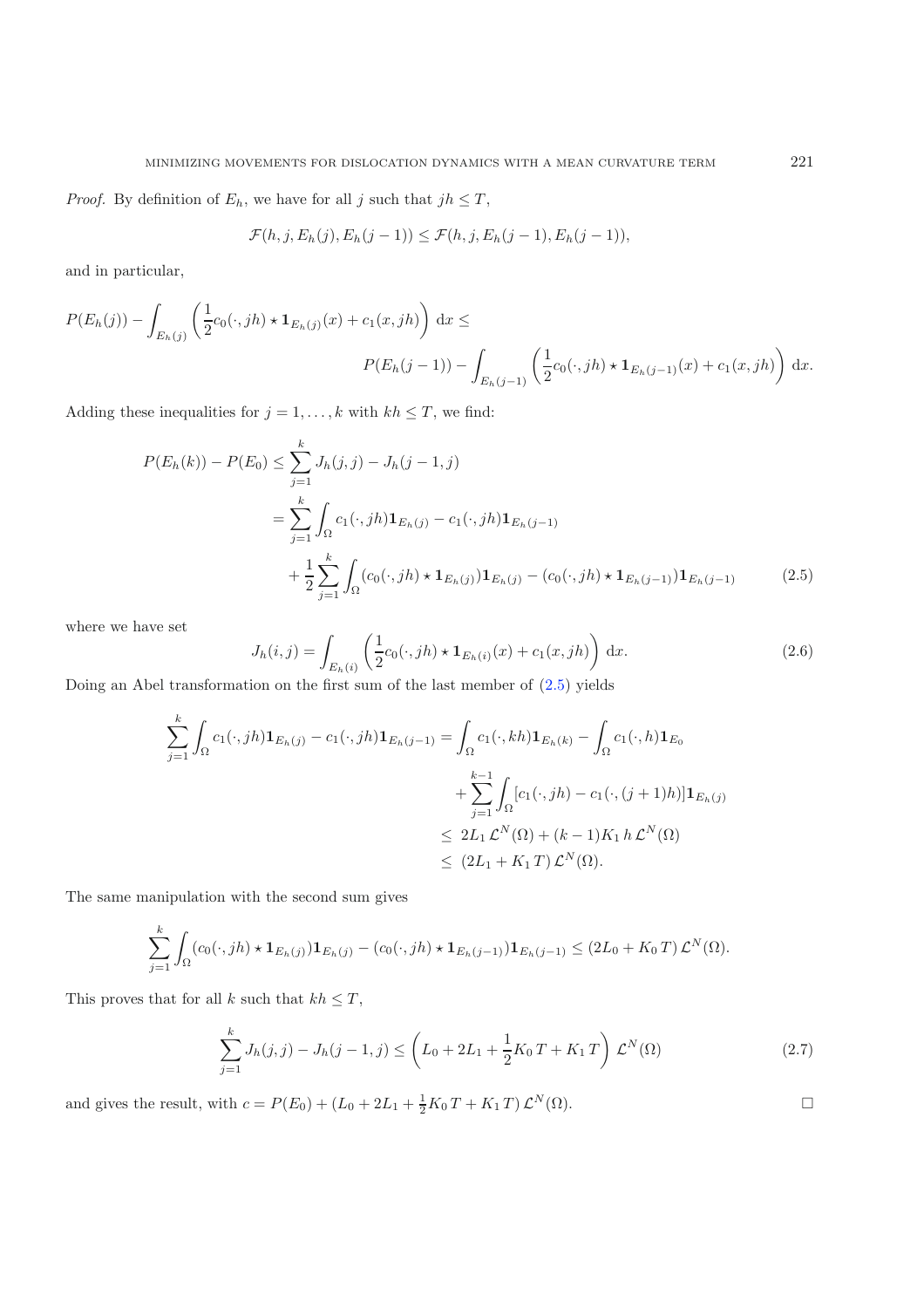222 N. FORCADEL AND A. MONTEILLET

#### 2.2. **Minimizing movements**

We are now ready to address the problem of existence of minimizing movements. Proofs in this section closely follow the ideas of Almgren, Taylor and Wang [\[1](#page-30-0)], and are adaptations of Ambrosio's simplified presentation of these ideas (see [\[5](#page-30-1)]).

<span id="page-8-0"></span>The main result in the perspective of the proof of existence of minimizing movements is the following theorem on the behaviour of the solutions of procedure [\(1.7\)](#page-3-1):

**Theorem 2.4** (discrete Hölder estimate). Let  $E_0 \in \mathcal{P}$  with  $E_0 \subset B_R(0)$ . There exists a constant  $\gamma = \gamma(N, D) >$ 0 *(where* D *is defined in Rem.* [2.2](#page-6-1)*)* and  $h_0 > 0$  *such that for all*  $h \in (0, h_0)$ *, for all*  $m, l \in \mathbb{N}$  *verifying*  $mh \leq T$ and  $0 < l < m < l + \frac{1}{h}$ , we have:

$$
\delta(E_h(m), E_h(l)) \le \gamma c \left[ h(m-l) \right]^{\frac{1}{N+1}},\tag{2.8}
$$

<span id="page-8-4"></span>*where c is the uniform bound on*  $P(E_h(k))$  *given by Proposition* [2.3](#page-6-2)*.* 

Theorem [1.3](#page-4-3) is a corollary of this result, as proved in [\[5\]](#page-30-1), pp. 231–232. However the arguments of [\[1](#page-30-0)], Theorem 4.4, or [\[5\]](#page-30-1), Theorem 3.3, for the proof of Theorem [2.4](#page-8-0) in the mean curvature motion case need a few adaptations due to the particular form of  $F$ . This is what the rest of this section is devoted to. We begin by giving some preliminary results which will be necessary in the proof of Theorem [2.4.](#page-8-0)

#### <span id="page-8-1"></span>**Lower density bound for** F**-minimizers**

**Theorem 2.5** (density bound for F-minimizers)**.** *There exist two positive constants* α *and* β *(depending only on* N) and  $h_0 > 0$  *such that if*  $E \in \mathcal{P}$  *is a minimizer of*  $\mathcal{F}(h, k, \cdot, F)$  *with*  $F \in \mathcal{P}$ *,*  $E \cup F \subset B_{D-1}(0)$ *, and*  $h \in (0, h_0)$ *, then* 

$$
\forall x \in \partial E, \ \forall \rho \in \left(0, \frac{\alpha h}{D}\right), \quad P(E, B_{\rho}(x)) \ge \beta \rho^{N-1}.
$$
\n(2.9)

<span id="page-8-3"></span>*Proof.* The proof relies on the following lemma relating the perimeter of  $E \in \mathcal{P}$  and the perimeter of E replaced by a cone in a small ball:

### **Lemma 2.6** ([\[5\]](#page-30-1), Lem. 3.5)**.**

<span id="page-8-2"></span>*Let*  $E \in \mathcal{P}$ ,  $x \in \mathbb{R}^N$  *and*  $f(\rho) = P(E, B_\rho(x))$ *. Set* 

$$
E_{\rho} = (E \cap (\mathbb{R}^N \setminus B_{\rho}(x))) \cup \left\{ y \in B_{\rho}(x); x + \rho \frac{y - x}{|y - x|} \in E \right\}.
$$

*Then for almost all*  $\rho > 0$  *(all*  $\rho$  *such that*  $f$  *is differentiable at*  $\rho$ *), we have* 

$$
P(E_{\rho}, \overline{B}_{\rho}(x)) \leq \rho \frac{f'(\rho)}{N-1}.
$$

Let us now prove Theorem [2.5.](#page-8-1) Fix  $x \in \partial^* E$  and  $\rho > 0$  such that f is differentiable at  $\rho$ . By definition of E, we know that  $\mathcal{F}(h, k, E, F) \leq \mathcal{F}(h, k, E_{\rho}, F)$ , that is to say

$$
P(E) \le P(E_{\rho}) + \frac{1}{h} \left\{ \int_{E_{\rho} \Delta F} d_{\partial F}(y) dy - \int_{E \Delta F} d_{\partial F}(y) dy \right\}
$$
  
+ 
$$
\int_{E} \left( \frac{1}{2} c_0(\cdot, kh) \star \mathbf{1}_{E}(y) + c_1(y, kh) \right) dy - \int_{E_{\rho}} \left( \frac{1}{2} c_0(\cdot, kh) \star \mathbf{1}_{E_{\rho}}(y) + c_1(y, kh) \right) dy.
$$
 (2.10)

But since E coincides with  $E_{\rho}$  in  $\mathbb{R}^N \setminus \overline{B}_{\rho}$ , we have

$$
P(E, \mathbb{R}^N \setminus \overline{B}_{\rho}(x)) = P(E_{\rho}, \mathbb{R}^N \setminus \overline{B}_{\rho}(x)).
$$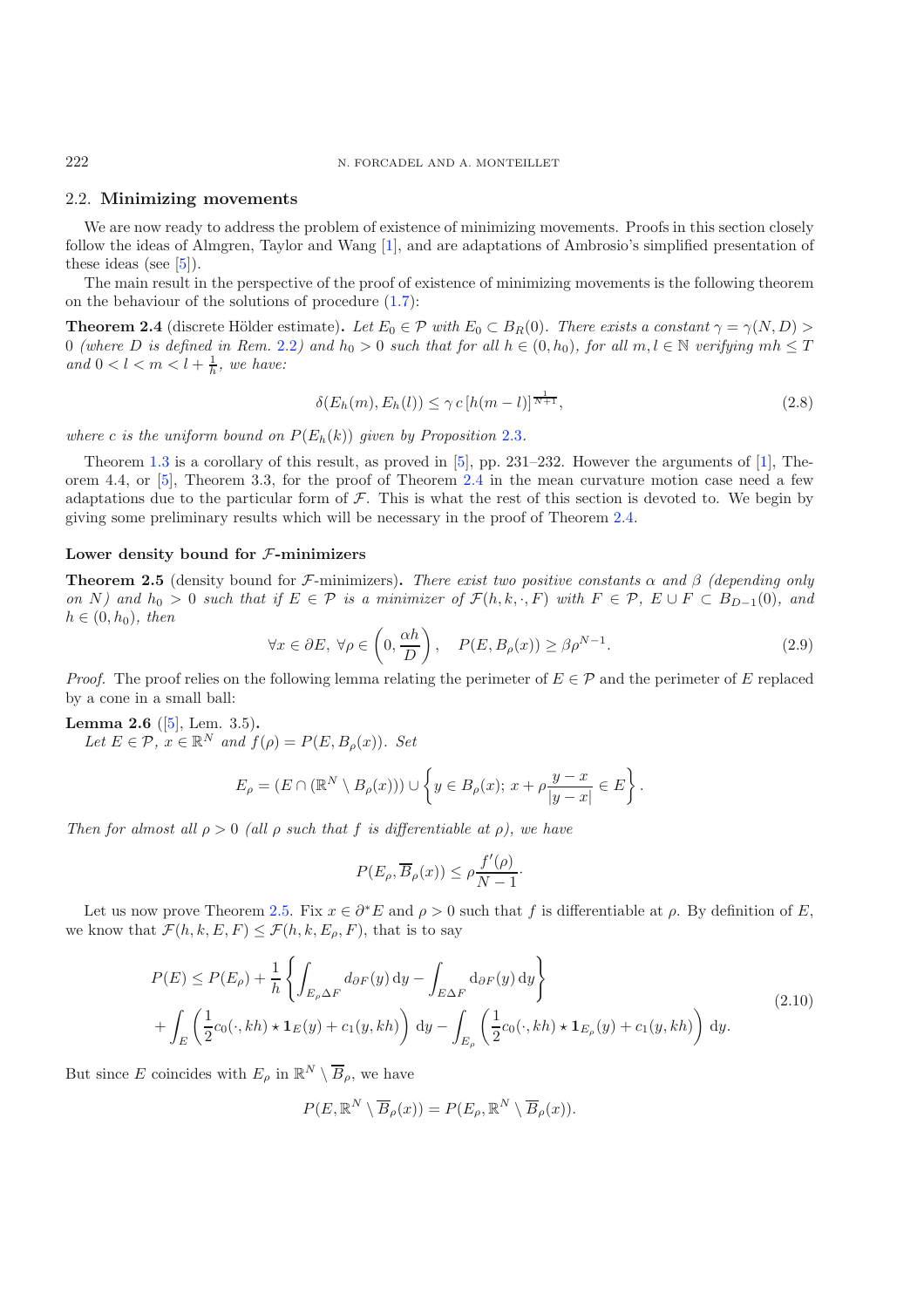Moreover f is continuous at  $\rho$ , which together with  $(2.10)$  implies that

<span id="page-9-4"></span><span id="page-9-3"></span>
$$
P(E, B_{\rho}(x)) = P(E, \overline{B}_{\rho}(x)) \le P(E_{\rho}, \overline{B}_{\rho}(x)) + \frac{2D}{h} \omega_{N} \rho^{N} + 2L \omega_{N} \rho^{N},
$$

<span id="page-9-0"></span>due to the fact that  $d_{\partial F}(y) \leq 2D$  for all  $y \in B_{\rho}(x)$ , provided  $\rho < 1$ . Now Lemma [2.6](#page-8-3) implies that for almost all  $\rho \in (0,1)$ ,

$$
f(\rho) \le \rho \frac{f'(\rho)}{N-1} + \left(\frac{2D}{h} + 2L\right) \omega_N \rho^N.
$$
\n(2.11)

Therefore, the function

$$
g: \rho \mapsto \frac{f(\rho)}{\rho^{N-1}} + \left(\frac{2D}{h} + 2L\right)(N-1)\omega_N \rho
$$

is nondecreasing on  $(0, 1)$ . In particular if  $x \in \partial^* E$  and  $\rho \in (0, 1)$ ,

$$
g(\rho) \ge \liminf_{\overline{\rho}\to 0^+} g(\overline{\rho}) \ge \omega_{N-1}
$$
\n(2.12)

because of [\[15](#page-30-11)], Corollary 1 (ii) p. 203. As a consequence, for all  $\rho \in (0,1)$ ,

$$
f(\rho) \ge \omega_{N-1} \rho^{N-1} - \left(\frac{2D}{h} + 2L\right)(N-1)\omega_N \rho^N. \tag{2.13}
$$

Let us set  $\alpha = \frac{\omega_{N-1}}{8(N-1)\omega_N}$  and  $\beta = \frac{\omega_{N-1}}{2}$ . Then, provided  $h < \min\{\frac{D}{L}, \frac{D}{\alpha}\} =: h_0$ , we deduce from [\(2.13\)](#page-9-0) that for all  $\rho \in (0, \frac{\alpha h}{D}),$ 

$$
P(E, B_{\rho}(x)) = f(\rho) \ge \beta \rho^{N-1}.
$$
  
Since  $\partial^* E$  is dense in  $\partial E$ , this also holds for all  $x \in \partial E$ .

<span id="page-9-2"></span>

**Corollary 2.7** ([\[5](#page-30-1)], Cor. 3.6). *Let*  $E \in \mathcal{P}$  *be a minimizer of*  $\mathcal{F}(h, k, \cdot, F)$  *with*  $F \in \mathcal{P}$  *and*  $h \in (0, h_0)$ *. Then* 

$$
\mathcal{H}^{N-1}(\partial E \setminus \partial^* E) = 0.
$$

#### **Distance-volume comparison**

We recall here a general result which makes it possible to compare  $\mathcal{L}^N(A \setminus C)$  and  $\int_A d_{\partial C}$  under conditions of density of C similar to  $(2.9)$ . Such comparison will be essential to prove Theorem [2.4.](#page-8-0)

<span id="page-9-1"></span>**Theorem 2.8** (distance-volume comparison, [\[5](#page-30-1)] p. 230). Let C be a compact subset of  $\mathbb{R}^N$  such that there exist  $β > 0, τ > 0 with$ 

$$
\mathcal{H}^{N-1}(C \cap B_{\rho}(x)) \ge \beta \rho^{N-1} \quad \forall x \in \partial C, \ \forall \rho \in (0, \tau).
$$

*Then there exists a constant*  $\Gamma = \Gamma(N) > 0$  *such that for all*  $R > \tau$ *, for all Borel set*  $A \subset \mathbb{R}^N$ *, we have* 

$$
\mathcal{L}^N(A \setminus C) \le \left[2\Gamma\left(\frac{R}{\tau}\right)^{N-1} \mathcal{H}^{N-1}(C)\right]^{\frac{1}{2}} \left[\int_A d_C(x) \, \mathrm{d}x\right]^{\frac{1}{2}} + \frac{1}{R} \int_A d_C(x) \, \mathrm{d}x. \tag{2.14}
$$

We are now able to prove Theorem [2.4.](#page-8-0)

*Proof of Theorem* [2.4](#page-8-0). Let us fix  $h \in (0, h_0)$ , where  $h_0$  is given by Theorem [2.5.](#page-8-1) By definition of  $E_h$ , we have for all j such that  $jh \leq T$ ,

$$
\mathcal{F}(h,j,E_h(j),E_h(j-1)) \leq \mathcal{F}(h,j,E_h(j-1),E_h(j-1)),
$$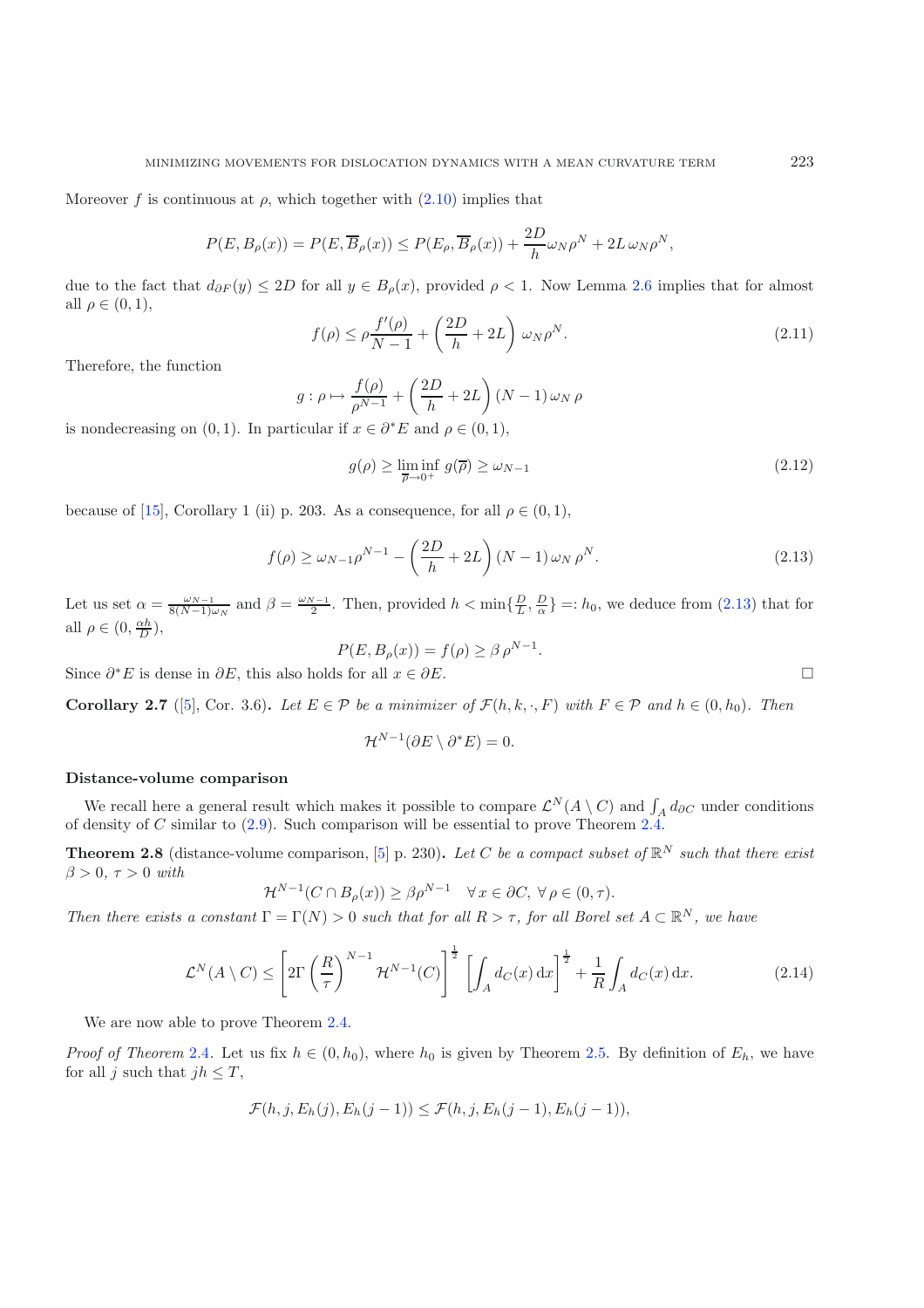<span id="page-10-0"></span>that is to say,

$$
\int_{E_h(j)\Delta E_h(j-1)} d_{\partial E_h(j-1)}(x) dx \leq h \left[ P(E_h(j-1)) - P(E_h(j)) \right] + h \left[ J_h(j,j) - J_h(j-1,j) \right],
$$

where  $J_h(i, j)$  is defined by  $(2.6)$ . Let us set

$$
I_h(j) = \{ [P(E_h(j-1)) - P(E_h(j))] + [J_h(j,j) - J_h(j-1,j)] \}^{\frac{1}{2}}.
$$

We now use Theorem [2.8](#page-9-1) with  $C = \partial E_h(j-1)$ ,  $A = E_h(j)\Delta E_h(j-1)$ ,  $\tau = \frac{\alpha h}{D}$ , which is justified for  $j \ge 2$ because of the density estimate [\(2.9\)](#page-8-4). Thanks to Corollary [2.7,](#page-9-2) we know that  $\mathcal{L}^N(C) = 0$ , so that for all  $R > \frac{\alpha h}{D}$ ,

$$
\mathcal{L}^N(E_h(j)\Delta E_h(j-1)) \le \left[2\Gamma\left(\frac{R}{\tau}\right)^{N-1} \mathcal{H}^{N-1}(\partial E_h(j-1))\right]^{\frac{1}{2}} \sqrt{h} I_h(j) + \frac{1}{R} h I_h(j)^2.
$$
 (2.15)

Recall that Proposition [2.3](#page-6-2) gives a uniform bound c on the perimeter of F-minimizers, so that  $\mathcal{H}^{N-1}(\partial E_h(j 1)$ )  $\leq c$ .

Let  $m, l \in \mathbb{N}$  verify  $mh \leq T$  and  $0 < l < m < l + \frac{1}{h}$ . We choose

$$
R = \frac{\alpha h}{D} \left[ h(m - l) \right]^{\frac{-1}{N+1}} > \frac{\alpha h}{D},
$$

and add up inequalities [\(2.15\)](#page-10-0) for  $j = l + 1, \ldots, m$ . Recall that [\(2.5\)](#page-7-0) and [\(2.7\)](#page-7-2) show that

$$
\sum_{j=l+1}^{m} I_h(j)^2 \le P(E_h(l)) + \sum_{j=l+1}^{m} J_h(j,j) - J_h(j-1,j)
$$
  

$$
\le P(E_0) + \sum_{j=1}^{m} J_h(j,j) - J_h(j-1,j) \le c.
$$

Moreover, the Cauchy-Schwarz inequality shows that

$$
\sum_{j=l+1}^{m} I_h(j) \le \sqrt{m-l} \left\{ \sum_{j=l+1}^{m} I_h(j)^2 \right\}^{\frac{1}{2}} \le \sqrt{m-l} \sqrt{c}.
$$

Finally, we find that

$$
\mathcal{L}^N(E_h(m)\Delta E_h(l)) \le \left[2\Gamma[h(m-l)]^{-\frac{N-1}{N+1}}c\right]^{\frac{1}{2}} \sqrt{h(m-l)}\sqrt{c} + \frac{D}{\alpha h}\left[h(m-l)\right]^{\frac{1}{N+1}}hc
$$
  
=  $\left(\sqrt{2\Gamma} + \frac{D}{\alpha}\right)c\left[h(m-l)\right]^{\frac{1}{N+1}},$ 

which concludes the proof.

### 3. REGULARITY FOR  $F$ -MINIMIZERS

One of the main interests of the variational approach used in [\[1\]](#page-30-0) is that it enables to use the regularity theory for area-minimizing currents described for instance in [\[11](#page-30-13)[,17](#page-30-14)[,25](#page-30-15)[,27](#page-30-16)]. This is the idea we follow in this section. We use the notation of [\[1\]](#page-30-0). In particular, the notation **M** and **S** stand respectively for the mass and size of

 $\Box$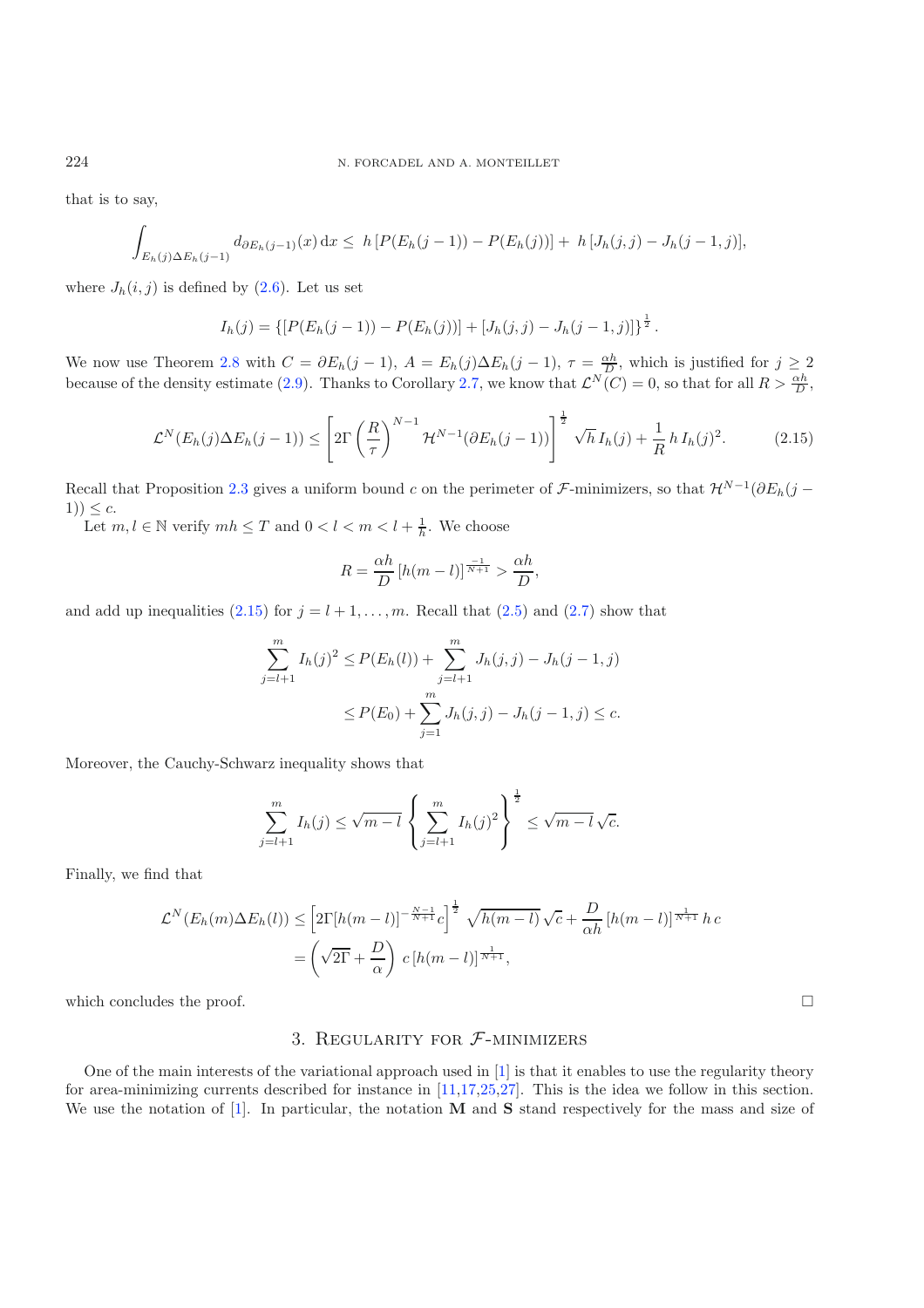an integral current: if T is a k integral current associated to a k rectifiable set  $S \subset \mathbb{R}^N$  and a density function  $\theta$ , then  $\mathbf{M}(T) = \int_S \theta \, d\mathcal{H}^k$ , while  $\mathbf{S}(T) = \mathcal{H}^k(S)$  (see [\[1](#page-30-0)], Sect. 3.1.3). Besides, if  $E \in \mathcal{P}$ , [E] denotes the solid associated to E, *i.e.* the canonical N-dimensional Euclidean current restricted to E. We use the notation  $T \sqcup C$ for the restriction of a current  $T$  to a set  $C$ .

#### 3.1. **Existence of tangent cones**

A fundamental notion in regularity theory is that of tangent cones defined as follows:

**Definition 3.1.** Let  $f_{p,R}: x \mapsto R(x-p)$ , for  $p \in \mathbb{R}^N$ ,  $R > 0$ . A locally integral current [J] is called a tangent current to  $\partial E$  at  $p \in \partial E$  if there exists a sequence  $(R_i) \to +\infty$  such that if we set  $E(R) = f_{p,R}(E)$ , then  $[E(R_i)] \to [J]$  locally as  $i \to +\infty$ , in the sense that  $\mathcal{L}^N((J\Delta E(R_i)) \cap B_r(q)) \to 0$  for each  $q \in \mathbb{R}^N$  and  $r > 0$ .

<span id="page-11-1"></span>**Lemma 3.2** (existence of tangent cones). Let  $F \in \mathcal{P}$  and let E be a minimizer of  $\mathcal{F}(h, k, \cdot, F)$  on  $\mathcal{P}$ . For each p ∈ ∂E*, there exists a tangent current* [J] *to* ∂E *at* p*. Each such tangent current* [J] *is a cone and locally minimizes the perimeter*  $P$ *. Moreover*  $0 \in \partial J$ *.* 

<span id="page-11-0"></span>*Proof.* The proof is inspired by that of [\[1](#page-30-0)], Theorem 3.9. We easily check that for all  $R > 0$ .

$$
P(E(R)) = R^{N-1} P(E),
$$
  
\n
$$
\frac{1}{h} \int_{E(R)\Delta F(R)} d_{\partial F(R)}(y) dy = R^{N+1} \frac{1}{h} \int_{E\Delta F} d_{\partial F}(y) dy,
$$
  
\n
$$
\int_{E(R)} \frac{1}{2} c_0(\cdot, kh) \star \mathbf{1}_{E(R)}(y) dy = R^{2N} \int_E \frac{1}{2} c_0(R(\cdot), kh) \star \mathbf{1}_E(y) dy
$$
  
\n
$$
\int_{E(R)} c_1(y, kh) dy = R^N \int_E c_1(R(y-p), kh) dy.
$$

By definition of  $E$  we find that  $E(R)$  minimizes

$$
E \mapsto P(E) + \frac{1}{R^2 h} \int_{E \Delta F(R)} d_{\partial F(R)}(y) dy - \frac{1}{R^{N+1}} \int_E \frac{1}{2} c_0^R(\cdot, kh) \star \mathbf{1}_E(y) dy - \frac{1}{R} \int_E c_1^R(y, kh) dy,
$$
(3.1)

where we have set  $c_0^R(y,t) = c_0(y/R,t)$ ,  $c_1^R(y,t) = c_1(p+y/R,t)$ . Let us compare  $E(R)$  and  $E(R) \setminus B_r(q)$  for fixed  $q \in \mathbb{R}^N$  and  $r > 0$ , with respect to this last functional. It follows from manipulations similar to those in the proof of Proposition [2.1](#page-5-3) that for almost all  $r > 0$ ,

$$
P(E(R), B_r(q)) \le P(B_r(q)) + \frac{1}{R^2 h} \int_{B_r(q)} d_{\partial F(R)}(x) dx + \frac{L}{R} \mathcal{L}^N(B_r(q)),
$$

where L is defined by  $(1.5)$ . But diam  $F(R) = R \text{ diam } F$ , so that

$$
R \mapsto \frac{1}{R^2 h} \int_{B_r(q)} d_{\partial F(R)}(x) \, dx
$$

is bounded as a function of R, and even converges to 0 as R goes to infinity. This provides the sufficient bound on the perimeter of  $E(R)$  in balls to infer the existence of a tangent current  $[J]$  (using the compactness result [\[26\]](#page-30-17), Th. 1.1 p. 225).

Let us prove that [J] locally minimizes the perimeter. This means that for all  $q \in \mathbb{R}^N$ , all  $r > 0$ , and all  $(N-1)$ integral current X with  $\partial X = 0$  and having support in  $C = \overline{B}_r(q)$ , then  $\mathbf{M}(\partial[J] \sqcup C) \leq \mathbf{M}(\partial[J] \sqcup C + X)$ .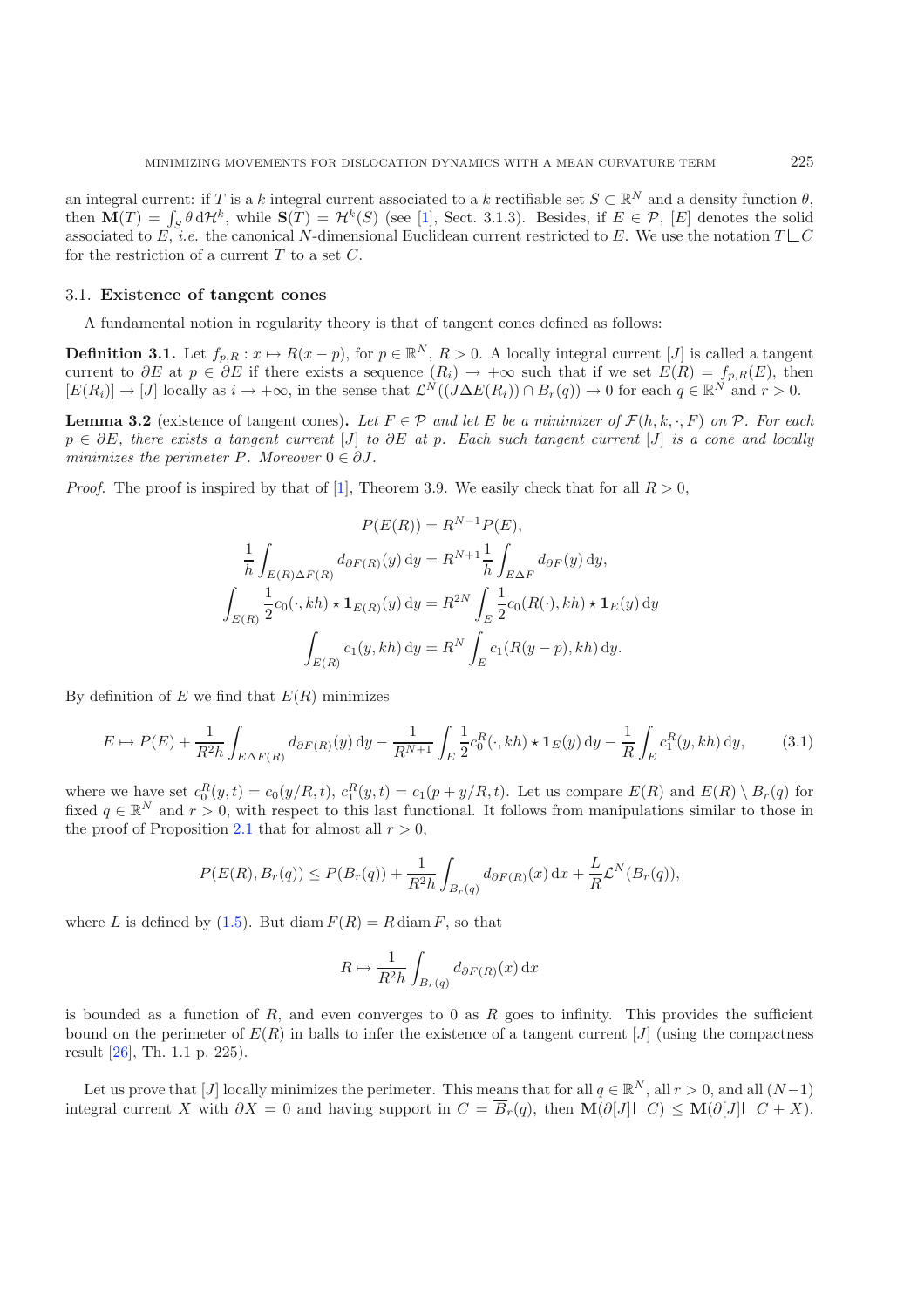We first recall from [\[1](#page-30-0)], Section 3.1.6, that there exists an N integral current Q with compact support in C such that  $\partial Q = X$  and

$$
\mathbf{S}(Q) \le \mathbf{M}(Q) \le \frac{r}{N} \mathbf{M}(X). \tag{3.2}
$$

Then according to [\[17\]](#page-30-14), Section 4.5.17, we can write  $Q$  as

$$
Q = \sum_{i=0}^{+\infty} [Q_i] - \sum_{i=0}^{+\infty} [P_i],
$$

where  $Q_i, P_i \in \mathcal{P}$  and  $(Q_i), (P_i)$  are nested families such that  $P_1 \cup Q_1 \subset \text{Supp}(Q)$  and  $P_1 \cap Q_1 = \emptyset$ . Let us set  $K = (E(R) \setminus P_1) \cup Q_1$  and compare  $E(R)$  and K with respect to the functional defined by [\(3.1\)](#page-11-0). We obtain that

$$
P(E(R)) \le P(K) + \frac{1}{R^2h} \int_{P_1 \cup Q_1} d_{\partial F(R)}(x) dx + \frac{L}{R} \mathcal{L}^N(P_1 \cup Q_1)
$$
  

$$
\le \mathbf{M}(\partial [E(R)] + \partial Q) + \frac{1}{R^2h} \int_C d_{\partial F(R)}(x) dx + \frac{L}{R} \mathbf{S}(Q).
$$

Since Q and  $\partial Q = X$  have compact support in C, and since  $P(E(R), C) = \mathbf{M}(\partial [E(R)] \cup C)$ , we deduce that

$$
\mathbf{M}(\partial [E(R)] \sqcup C) \le \mathbf{M}(\partial [E(R)] \sqcup C + X) + \frac{1}{R^2 h} \int_C d_{\partial F(R)}(x) dx + \frac{L}{R} \mathcal{L}^N(C).
$$

Knowing this, we can adapt  $[27]$  $[27]$ , Theorem 34.5, to show that  $[J]$  locally minimizes the perimeter and also that if  $R_i$  is such that  $[E(R_i)] \to [J]$  as  $i \to +\infty$ , then for all  $x \in \mathbb{R}^N$  and almost all  $\rho > 0$ ,  $P(E(R_i), B_\rho(x)) \to$  $P(J, B<sub>o</sub>(x))$  as  $i \rightarrow +\infty$ .

Finally we check that [J] is a cone, *i.e.* that J is invariant under all homothetic expansions  $z \mapsto \lambda z$  for  $\lambda > 0$ . To see this we recall from [\(2.11\)](#page-9-3) and [\(2.12\)](#page-9-4) that for all  $x \in \partial E$ , the function

$$
g: \rho \mapsto \frac{P(E, B_{\rho}(x))}{\rho^{N-1}} + c\rho
$$

is nondecreasing on  $(0, 1)$ , where c is a constant, and that for all  $\rho \in (0, 1)$ ,

$$
\frac{P(E, B_{\rho}(x))}{\rho^{N-1}} + c\rho \ge \omega_{N-1}.
$$

It follows that  $\partial E$  has a density  $\theta(\partial E, x)$  at x with  $\theta(\partial E, x) \geq 1$ . For all  $\rho > 0$ ,

$$
\frac{P(E(R), B_{\rho}(0))}{\rho^{N-1}} = \frac{P(E, B_{\rho/R}(p))}{(\rho/R)^{N-1}} \underset{R \to +\infty}{\longrightarrow} \theta(\partial E, p) \omega_{N-1}.
$$

Moreover for almost all  $\rho > 0$ ,

$$
\frac{P(E(R_i), B_{\rho}(0))}{\rho^{N-1}} \underset{i \to +\infty}{\longrightarrow} \frac{P(J, B_{\rho}(0))}{\rho^{N-1}}.
$$

This shows that the ratio  $\rho^{1-N} P(J, B_\rho(0))$  is independent of  $\rho$ , which is known to imply that J is a cone (see [\[21](#page-30-18)], proof of Th. 9.3). Moreover  $\rho^{1-N} P(J, B_\rho(0)) = \theta(\partial E, p) \omega_{N-1} > 0$ , so that  $0 \in \partial J$ . We finally observe that  $\theta(\partial J, 0) = \theta(\partial E, p).$ 

<span id="page-12-0"></span>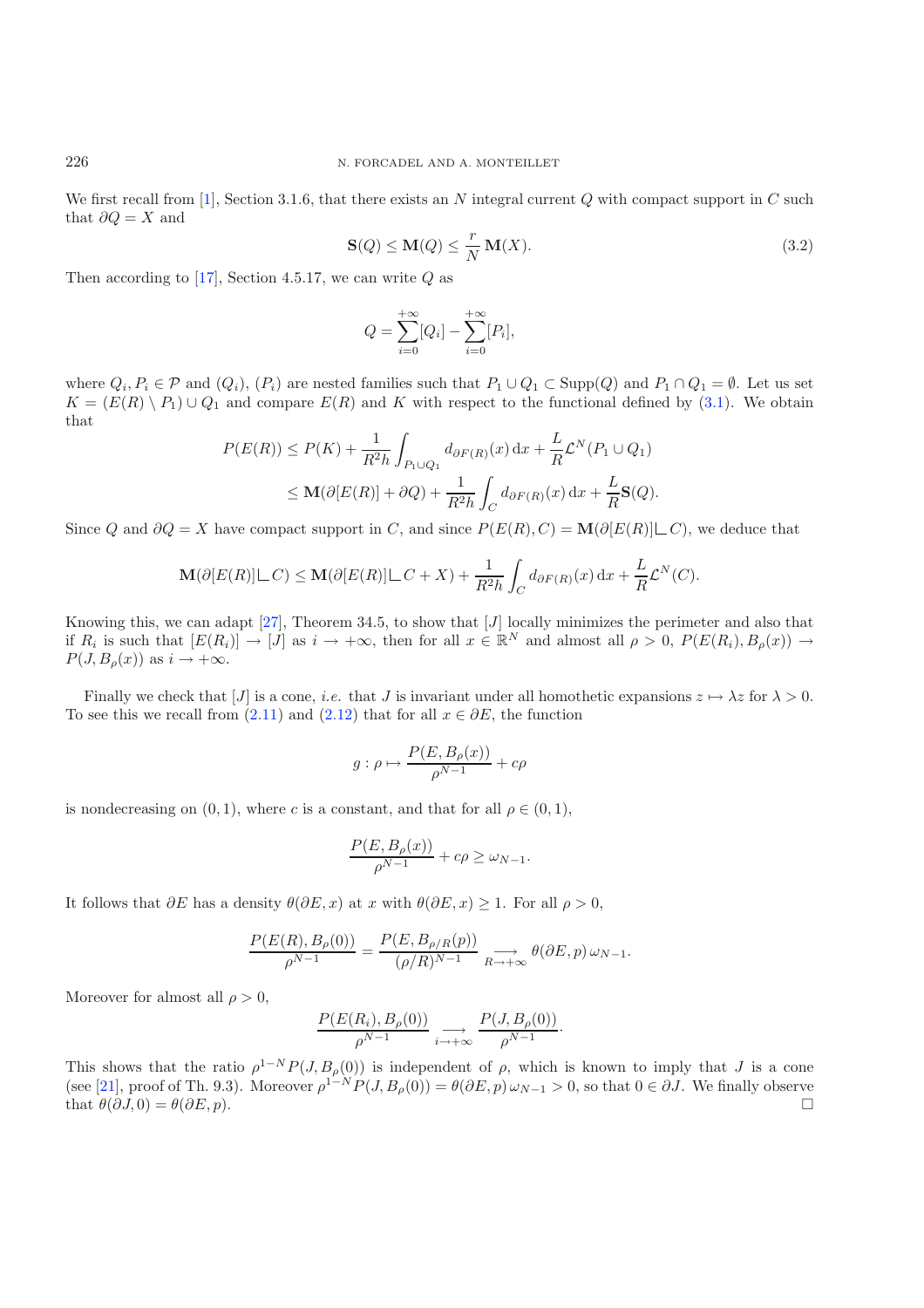#### <span id="page-13-0"></span>3.2. **The regularity results**

<span id="page-13-1"></span>The existence of tangent cones enables us to prove regularity results for  $\mathcal F$ -minimizers, as in [\[1\]](#page-30-0), Sections 3.5 and 3.7.

**Theorem 3.3** (C<sup>1</sup>-regularity for F-minimizers). Let  $F \in \mathcal{P}$ , and let E be a minimizer of  $\mathcal{F}(h, k, \cdot, F)$  on  $\mathcal{P}$ . *Then*  $\partial E$  *is a*  $C^1$ -*hypersurface, except for a set of Hausdorff dimension less than*  $N - 8$  *(empty if*  $N \leq 7$ *).* 

*Proof.* We verify that E is an almost minimal current in the sense of Bombieri, that is, for some  $\delta > 0$ , for all  $(N-1)$  integral current X with  $\partial X = 0$  and having compact support in C with diam $(C) = r \leq \delta$ , then

$$
\mathbf{M}(\partial[E] \sqcup C) \le (1 + \omega(r)) \mathbf{M}(\partial[E] \sqcup C + X) \tag{3.3}
$$

for some function  $\omega$  such that  $\omega(r) \to 0$  as  $r \to 0^+$ . To do so we proceed as in the previous proof, write  $X = \partial Q$ with

$$
Q = \sum_{i=0}^{+\infty} [Q_i] - \sum_{i=0}^{+\infty} [P_i],
$$

set  $K = (E \setminus P_1) \cup Q_1$  and compare E and K with respect to  $\mathcal{F}$ :

$$
P(E, C) \le P(K) + \frac{1}{h} \int_{P_1 \cup Q_1} d_{\partial F}(y) dy + L\mathcal{L}^N(P_1 \cup Q_1).
$$

Let  $D > 0$  be such that  $E \cup F \subset B_{D-1}(0)$ . If  $B_{D-1}(0) \cap C \neq \emptyset$  (otherwise [\(3.3\)](#page-13-0) is obvious), and  $\delta \leq 1$ , the previous comparison yields

$$
\mathbf{M}(\partial[E]\sqcup C) \le \mathbf{M}(\partial[E]\sqcup C + \partial Q) + \left(\frac{2D}{h} + L\right)\mathbf{S}(Q)
$$
\n
$$
\le \mathbf{M}(\partial[E]\sqcup C + X) + \left(\frac{2D}{h} + L\right)\frac{r}{N}\mathbf{M}(X) \qquad \text{(using (3.2))}
$$
\n
$$
\le \mathbf{M}(\partial[E]\sqcup C + X) + \left(\frac{2D}{h} + L\right)\frac{r}{N}(\mathbf{M}(\partial[E]\sqcup C + X) + \mathbf{M}(\partial[E]\sqcup C)).
$$

This easily implies the result with  $\omega(r) = 3 \left(\frac{2D}{h} + L\right) \frac{r}{N}$  and  $\delta = \frac{N}{3} \left(\frac{2D}{h} + L\right)^{-1}$ .

In addition, at any point p of  $\partial E$  there exists a tangent cone [J] which minimizes the perimeter (Lem. [3.2\)](#page-11-1). Such a cone must be a hyperplane for  $N \le 7$  ([\[27\]](#page-30-16), Appendix B), so that in particular  $\theta(E, p) = \theta(J, 0) = 1$ . We then deduce the result from the final remark in [\[11\]](#page-30-13). In case  $N \geq 8$ , we use the dimension reduction argument of Federer  $([21], \text{ Th. } 11.8)$  $([21], \text{ Th. } 11.8)$  $([21], \text{ Th. } 11.8)$ .

Now, we prove that minimizers are smooth at contact points with smooth hypersurfaces:

<span id="page-13-3"></span>**Theorem 3.4.** *Let*  $F \in \mathcal{P}$ *, and let*  $E$  *be a minimizer of*  $\mathcal{F}(h, k, \cdot, F)$  *on*  $\mathcal{P}$ *. Assume that there exists*  $K \subset \mathbb{R}^N$ *closed such that*  $\partial K$  *is a*  $C^1$  *hypersurface and*  $\partial E \cap K = \{p\}$ *. Then*  $\partial E$  *is a*  $C^1$  *hypersurface near* p.

*Proof.* Let [J] be any tangent cone to  $\partial E$  at p. The assumption that  $\partial E \cap K = \{p\}$  guarantees that  $\partial J$  is contained in the closed half-space orthogonal to the outer unit normal **n** to K at  $p$  and containing **n**. Since  $0 \in \partial J$ , [\[21\]](#page-30-18), Theorem 15.5, p. 174, implies that  $\partial J$  is regular at 0, and therefore is a hyperplane. The result follows as in the proof of Theorem [3.3.](#page-13-1)

Actually, we can deduce higher regularity for  $\mathcal F$ -minimizers at each point where they are  $C^1$  hypersurfaces:

<span id="page-13-2"></span>**Theorem 3.5** (higher regularity for F-minimizers). Assume that  $c_0$  is symmetric, that  $c_0$  and  $c_1$  satisfy (A) *and are Lipschitz continuous in space. Let*  $F \in \mathcal{P}$ , and let E be a minimizer of  $\mathcal{F}(h, k, \cdot, F)$  on  $\mathcal{P}$ . Set  $g(p) = \pm d_{\partial F}(p)$ , where we take the – *sign* if  $p \in F$ , and the + *sign* otherwise.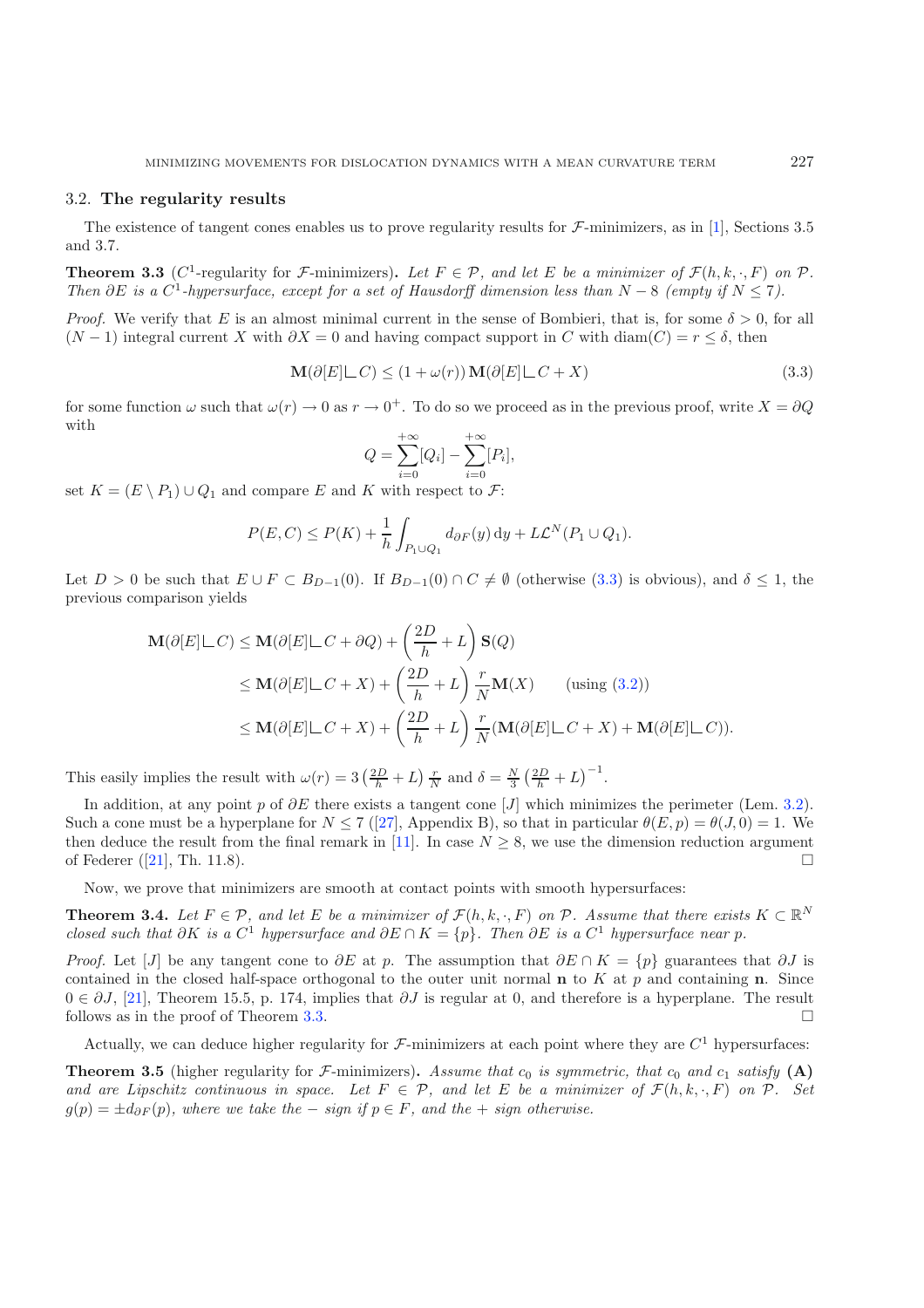*Let*  $p \in \partial E$  *be such that*  $\partial E$  *is a*  $C^1$  *hypersurface near*  $p$ *: there exist*  $R > 0$ *,*  $M > 0$  *and a*  $C^1$  *function*  $f : B_R^{N-1}(p) \to (-M, M)$  such that, possibly rotating and relabelling, we have

<span id="page-14-1"></span>
$$
E \cap (B_R^{N-1}(p) \times (-M, M)) = \{(x, y); x \in B_R^{N-1}(p), -M < y < f(x)\}.
$$

*Then* f *is of class*  $C^{2,\alpha}$  *in*  $B_R^{N-1}(p)$  *for some*  $0 < \alpha < 1$  *and satisfies* 

$$
\frac{1}{h}g((x,f(x))) = \Delta f(x) + c_0(\cdot, kh) \star \mathbf{1}_E((x,f(x))) + c_1((x,f(x)),kh). \tag{3.4}
$$

*Therefore the mean curvature*  $H_p$  *of* ∂E *at* p *verifies* 

$$
\frac{1}{h}g(p) = H_p + c_0(\cdot, kh) \star \mathbf{1}_E(p) + c_1(p, kh).
$$
\n(3.5)

*Proof.* We begin by verifying that f satisfies  $(3.4)$  in the sense of distributions. This is simply the Euler-Lagrange equation for  $\mathcal F$ , and the proof is the same as that of Ambrosio ([\[5\]](#page-30-1), after statement of Th. 3.3), with the additional observation that the first variation of

$$
K \mapsto \frac{1}{2} \int_{K} c_0(\cdot, kh) \star \mathbf{1}_K(x) \,dx, \quad K \mapsto \int_{K} c_1(x, kh) \,dx
$$

in the direction of a  $C^2$  vector field  $\Phi$  is respectively

$$
K \mapsto \int_{\partial K} c_0(\cdot,\boldsymbol{k} h) \star \mathbf{1}_K(\boldsymbol{x}) \left\langle \Phi(\boldsymbol{x}), \nu_{\boldsymbol{x}} \right\rangle \mathrm{d} \mathcal{H}^{N-1}(\boldsymbol{x}), \quad K \mapsto \int_{\partial K} c_1(\boldsymbol{x},\boldsymbol{k} h) \left\langle \Phi(\boldsymbol{x}), \nu_{\boldsymbol{x}} \right\rangle \mathrm{d} \mathcal{H}^{N-1}(\boldsymbol{x}),
$$

where  $\nu_x$  is the outer unit normal to K at  $x \in \partial K$ . The symmetry of  $c_0$  is used here, along with the continuity of  $c_1$  and  $c_0 \star \mathbf{1}_K$  in space.

Knowing this, we apply [\[19\]](#page-30-19), Theorem 1.2, p. 219, to f and to each of the  $\frac{\partial f}{\partial x_i}$ , to conclude that f is  $C^{2,\alpha}$ in  $B_R^{N-1}(p)$ . This last assertion uses the Lipschitz continuity of  $c_1$  and  $c_0 \star \mathbf{1}_K$  in space. Both conclusions immediately follow.  $\Box$ 

### 4. The upper and lower limits

In this section we are going to prepare the proofs of Theorems  $1.4$  and  $1.5$ . Let  $E$  be a minimizing movement with initial condition  $E_0$  and let  $(h_n)$  be a sequence such that  $E_{h_n}([t/h_n])$  converges to  $E(t)$  in  $L^1(\mathbb{R}^N)$  for all  $t \in [0, T]$  as n goes to infinity. We define the upper and lower limits of the sets  $E_{h_n}(k)$  for  $n \to \infty$  and  $k \in \mathbb{N}$ as follows:

$$
E^*(t) = \{x \in \mathbb{R}^N; \exists (h_{n'}) \subset (h_n), k_{n'} \to +\infty \text{ and } x_{n'} \in E_{h_{n'}}(k_{n'}) \text{ with } k_{n'}h_{n'} \to t \text{ and } x_{n'} \to x\},
$$
  

$$
E_*(t) = \mathbb{R}^N \setminus \{x \in \mathbb{R}^N; \exists (h_{n'}) \subset (h_n), k_{n'} \to +\infty \text{ and } x_{n'} \notin E_{h_{n'}}(k_{n'}) \text{ with } k_{n'}h_{n'} \to t \text{ and } x_{n'} \to x\}.
$$

By construction,  $E^*$  is closed while  $E_*$  is open, and  $E_*(t) \subset E(t) \subset E^*(t)$  for all  $t \in [0,T]$  and almost everywhere in  $\mathbb{R}^N$ . Indeed  $E_*(t)$  and  $E^*(t)$  were defined respectively as the sets of cluster points of sets  $E_{h_n}(k)$ and  $\mathbb{R}^N \setminus E_{h_n}(k)$  for all  $k \to +\infty$  such that  $kh_n \to t$ , and, up to a subsequence and a set of zero  $\mathcal{L}^N$  measure, our minimizing movement at time t,  $E(t)$ , was constructed as the pointwise limit of sets  $E_{h_n}(k)$  for *some* such  $k = [t/h_n].$ 

We will use the regularity result Theorem [3.5](#page-13-2) to compute the normal velocity of the evolutions  $t \mapsto E^*(t)$ and  $t \mapsto E_*(t)$  in function of E. Then we will prove a regularity result for  $E^*$  and  $E_*$ , and compare the initial sets  $E_*(0)$ ,  $E^*(0)$  and  $E_0$ .

In order that our minimizing procedure be consistent with the evolution law  $(1.1)$  as ensured by Theorem [3.5,](#page-13-2) we will assume in particular throughout this section that  $c_0$  is symmetric.

<span id="page-14-0"></span>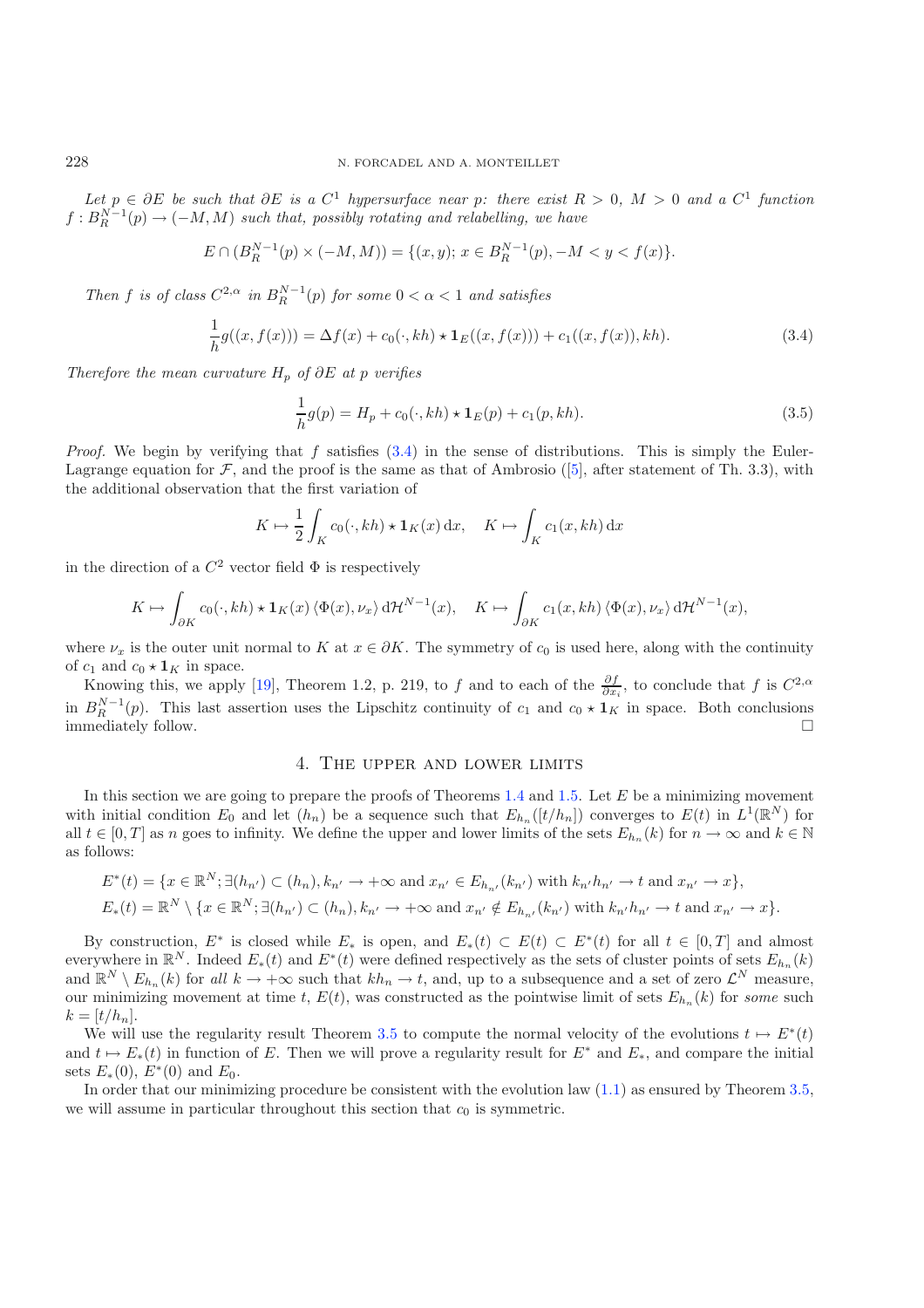### 4.1. **Velocity of** *E<sup>∗</sup>* **and** *E<sup>∗</sup>*

Here we are going to prove a rigorous version of the heuristic fact that  $E^*$  moves with velocity

$$
V_{x,t} \leq H_{x,t} + c_0(\cdot, t) \star \mathbf{1}_{E(t)}(x) + c_1(x,t),
$$

while  $E_*$  moves with velocity

$$
V_{x,t} \ge H_{x,t} + c_0(\cdot, t) \star \mathbf{1}_{E(t)}(x) + c_1(x,t),
$$

where  $H_{x,t}$  respectively denotes the mean curvature of  $\partial E^*$  and  $\partial E_*$ . Following Cardaliaguet [\[12\]](#page-30-12), we formulate this statement in terms of test functions: let us first define the classical mean curvature operator

$$
h(p, X) = Trace(X) - \frac{\langle Xp, p \rangle}{|p|^2},
$$

for  $X \in Sym_N$  and  $p \in \mathbb{R}^N \setminus \{0\}$ , and let us define, for any subset A of  $\mathbb{R}^N$ ,  $\widehat{A} = \overline{\mathbb{R}^N \setminus A}$ , and for any subset B of  $\mathbb{R}^N \times [0, T], \,\widehat{B} = \overline{(\mathbb{R}^N \times [0, T]) \setminus B}.$ 

<span id="page-15-0"></span>**Proposition 4.1.** *Under the assumptions of Theorem* [1.4](#page-4-4)*, we have:*

1. For any  $t \in (0, T)$ , if a test function  $\phi$  of class  $C^2$  has a local maximum on  $E^*$  at some point  $(x, t) \in \partial E^*$ , *with*  $D\phi(x,t) \neq 0$ *, then* 

$$
\phi_t(x,t) \ge h(D\phi(x,t), D^2\phi(x,t)) - [c_0(\cdot,t) \star \mathbf{1}_{E(t)}(x) + c_1(x,t)] |D\phi(x,t)|.
$$

2. For any  $t \in (0,T)$ , if a test function  $\phi$  of class  $C^2$  has a local minimum on  $\widetilde{E_*}$  at some point  $(x,t) \in \partial \widetilde{E_*}$ , *with*  $D\phi(x, t) \neq 0$ *, then* 

$$
\phi_t(x,t) \le h(D\phi(x,t), D^2\phi(x,t)) - [c_0(\cdot,t) \star \mathbf{1}_{E(t)}(x) + c_1(x,t)] |D\phi(x,t)|.
$$

*Proof.* We only prove the first point, the proof of the second being similar. Let  $t \in (0,T)$  and  $\phi$  of class  $C^2$  have a local maximum on  $E^*$  at some point  $(x, t) \in \partial E^*$ , with  $D\phi(x, t) \neq 0$ . We can assume without loss of generality that it is a strict maximum. By definition of  $E^*$ , there exist  $k_n \to +\infty$  and  $x_n \in \partial E_{h_n}(k_n)$  with  $k_n h_n \to t$ and  $x_n \to x$ , such that  $\phi$  has a local maximum (that we can assume to be strict) on  $E_{h_n} = \bigcup_k E_{h_n}(k) \times \{kh_n\}$ at  $(x_n, k_n h_n)$ , with  $D\phi(x_n, k_n h_n) \neq 0$ . It follows that  $\Gamma_{h_n}(k_n) = \{x \in \mathbb{R}^N; \phi(x, k_n h_n) = \phi(x_n, k_n h_n)\}\$ is a smooth exterior contact surface to  $E_{h_n}(k_n)$  at  $x_n$ , and therefore Theorems [3.4](#page-13-3) and [3.5](#page-13-2) imply that  $\partial E_{h_n}(k_n)$  is a  $C^{2,\alpha}$  hypersurface near  $x_n$ . We now infer from the local relative position of Γ and  $\partial E_{h_n}(k_n)$  that the curvature of  $\partial E_{h_n}(k_n)$  at  $x_n$ ,  $H_{x_n}^n$ , is less than the curvature of  $\Gamma$  at  $x_n$ :

$$
H_{x_n}^n \leq -\frac{1}{|D\phi(x_n, k_n h_n)|} h(D\phi(x_n, k_n h_n), D^2\phi(x_n, k_n h_n)).
$$

Now [\(3.5\)](#page-14-1) implies, if  $k_n \geq 1$ , that

$$
\pm \frac{1}{h_n} d_{\partial E_{h_n}(k_n-1)}(x_n) = H_{x_n}^n + c_0(\cdot, k_n h_n) \star \mathbf{1}_{E_{h_n}(k_n)}(x_n) + c_1(x_n, k_n h_n),
$$

where we take the – sign if  $x_n \in E_{h_n}(k_n - 1)$ , and the + sign otherwise. With this convention,

$$
\pm \frac{1}{h_n} d_{\partial E_{h_n}(k_n-1)}(x_n) \ge \pm \frac{1}{h_n} d_{\Gamma_{h_n}(k_n-1)}(x_n) = -\frac{\phi_t(x_n, k_n h_n)}{|D\phi(x_n, k_n h_n)|} + o(1).
$$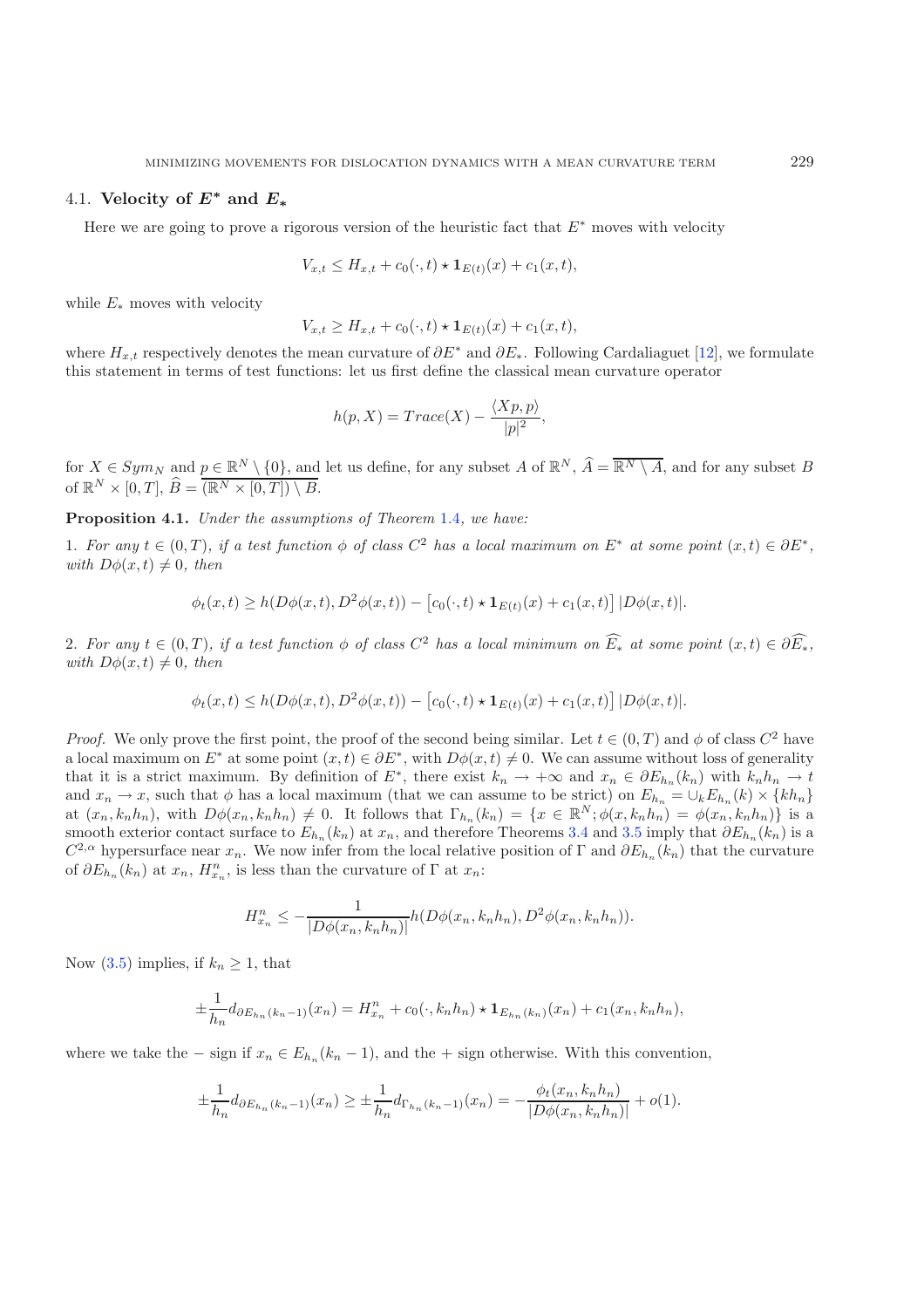230 N. FORCADEL AND A. MONTEILLET

Putting together the last three equations yields

$$
\phi_t(x_n, k_n h_n) + o(1) \ge h(D\phi(x_n, k_n h_n), D^2\phi(x_n, k_n h_n)) - [c_0(\cdot, k_n h_n) \star \mathbf{1}_{E_{h_n}(k_n)}(x_n) + c_1(x_n, k_n h_n)] |D\phi(x_n, k_n h_n)|.
$$
\n(4.1)

Thanks to the discrete Hölder estimate, Theorem [2.4,](#page-8-0) we know, since  $k_n h_n \to t$ , that  $E_{h_n}(k_n) \to E(t)$  in  $L^1(\mathbb{R}^N)$ . Up to a subsequence, we can assume that  $E_{h_n}(k_n) \to E(t)$  almost everywhere. As a consequence, sending n to  $+\infty$ , we get the result, namely:

$$
\phi_t(x,t) \ge h(D\phi(x,t), D^2\phi(x,t)) - [c_0(\cdot,t) \star \mathbf{1}_{E(t)}(x) + c_1(x,t)] |D\phi(x,t)|.
$$

### 4.2. **Regularity of** *E<sup>∗</sup>* **and** *E<sup>∗</sup>*

<span id="page-16-2"></span>Now we are going to prove a regularity result for the tubes  $E^*$  and  $E_*$  which allows in particular to treat the degenerate case  $D\phi(x,t) = 0$  in Proposition [4.1:](#page-15-0)

**Proposition 4.2.** For all x in  $\mathbb{R}^N$ , the maps  $t \mapsto d_{E^*(t)}(x)$  and  $t \mapsto d_{\widehat{E}_*(t)}(x)$  are left-continuous on  $(0,T]$ .

To prove this we first need to estimate in a finer way than what we have done in Section 2 how  $E_h(k)$  can expand or shrink at most at each iteration. This is the equivalent of [\[1](#page-30-0)], Theorem 5.4. Let us first define for simplicity of forthcoming estimates the scaled ball  $W_R = \overline{B}_{R/(\omega_N)^{1/N}}(0) = \overline{B}_{R/\omega_{\ast}}(0)$ , so that  $\mathcal{L}^N(W_R) = R^N$ . Then  $W_R$  minimizes the perimeter among all sets  $E \in \mathcal{P}$  such that  $\mathcal{L}^N(E) = R^N$ . This property will provide the necessary estimates.

Let us also define, for any subsets A and B of  $\mathbb{R}^N$ ,  $A - B = \mathbb{R}^N \setminus ((\mathbb{R}^N \setminus A) + B)$ .

<span id="page-16-0"></span>**Lemma 4.3.** Let  $F \in \mathcal{P}$  and let E be a minimizer of  $\mathcal{F}(h, k, \cdot, F)$  on  $\mathcal{P}$ . Let L be defined as in [\(1.5\)](#page-3-0). Let  $R(h) = 2L\omega_* h + 2\sqrt{L^2\omega_*^2h^2 + 2\omega_*hP(W_1)}$ . Then

$$
F - W_{R(h)} \subset E \subset F + W_{R(h)} \quad a.e.
$$

*Proof.* We begin by proving the left-hand side inclusion, and we will see that the other inclusion immediately follows. We adapt the proofs of [\[1](#page-30-0)], Section 5.  $\Box$ 

**Step 1.** Let us first prove that if  $0 < R < S$ ,  $W_S \subset F$  and  $0 < 2\mathcal{L}^N(W_R \setminus E) \le R^N$ , then

$$
\frac{S-R}{\omega_* h}R - 2LR \le \frac{N-1}{N}P(W_1) + \frac{2^{1/N}(N-1)}{N^2}P(W_1)\frac{\mathcal{L}^N(W_R \setminus E)}{R^N}.
$$

<span id="page-16-1"></span>We compare E and  $E \cup W_R$  with respect to the functional  $\mathcal{F}(h, k, \cdot, F)$ :

$$
P(E) + \frac{1}{h} \int_{E\Delta F} d\delta F(x) dx - \int_{E} \left( \frac{1}{2} c_0(\cdot, kh) \star \mathbf{1}_E(x) + c_1(x, kh) \right) dx \le
$$
  

$$
P(E \cup W_R) + \frac{1}{h} \int_{(E \cup W_R)\Delta F} d\delta F(x) dx - \int_{E \cup W_R} \left( \frac{1}{2} c_0(\cdot, kh) \star \mathbf{1}_{E \cup W_R}(x) + c_1(x, kh) \right) dx.
$$

Since  $W_R \subset F$ , we check that  $E\Delta F = ((E \cup W_R)\Delta F) \cup (W_R \setminus E)$ . This, together with manipulations similar to those of previous proofs, implies that

$$
P(E \cup W_R) - P(E) \ge \frac{1}{h} \int_{W_R \backslash E} d_{\partial F}(x) dx - 2L\mathcal{L}^N(W_R \backslash E)
$$
  
 
$$
\ge \left(\frac{S - R}{\omega_* h} - 2L\right) \mathcal{L}^N(W_R \backslash E), \tag{4.2}
$$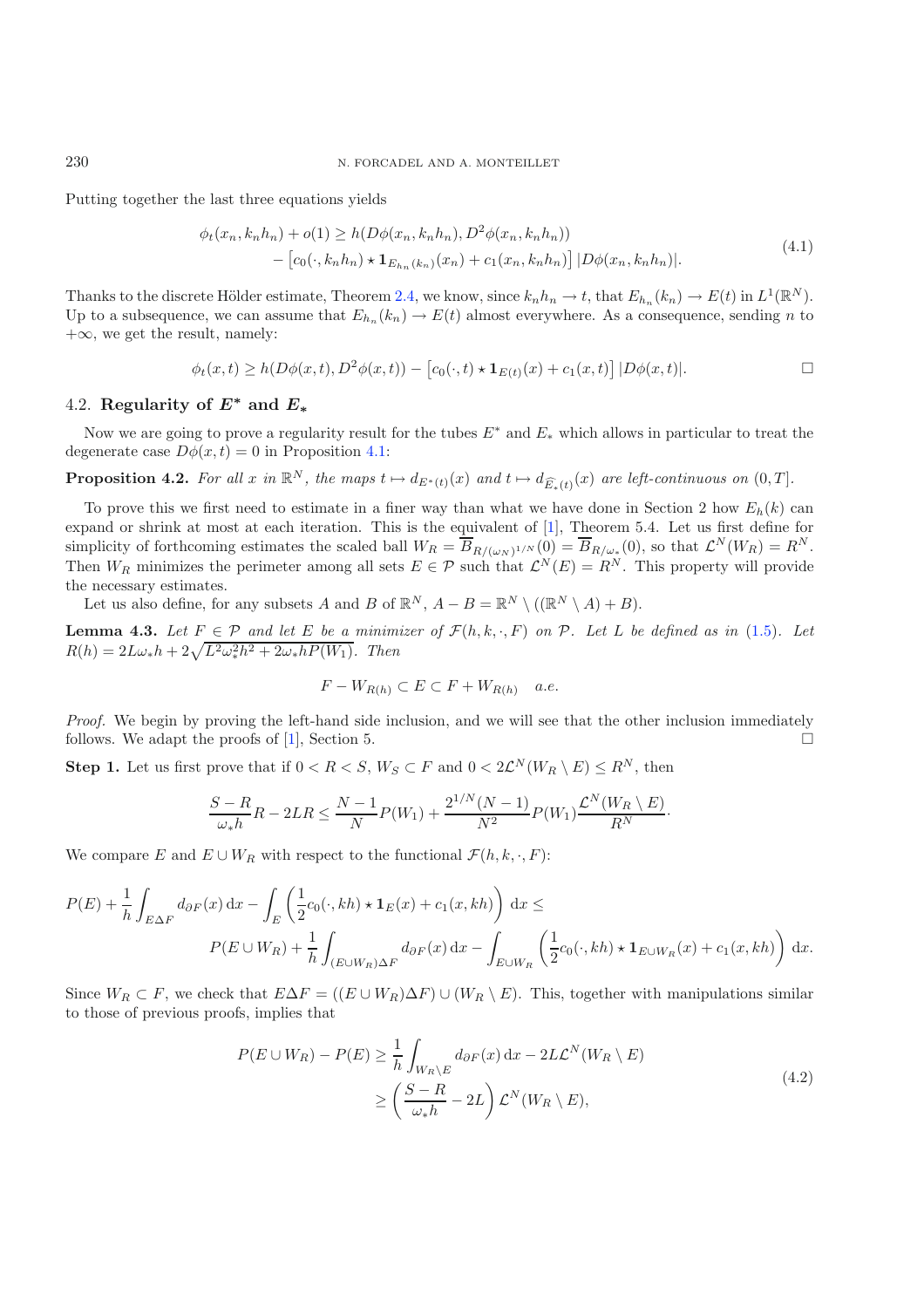since the inclusion  $W_S \subset F$  implies that  $d_{\partial F}(x) \geq (S - R)/\omega_*$  for each  $x \in W_R$ . But conclusion (4) of [\[1\]](#page-30-0), Proposition 5, implies that

$$
P(E \cup W_R) - P(E) \le
$$
  

$$
R^{N-1} P(W_1) \left\{ \frac{N-1}{N} \frac{\mathcal{L}^N(W_R \setminus E)}{R^N} + \frac{2^{1/N}(N-1)}{N^2} \left( \frac{\mathcal{L}^N(W_R \setminus E)}{R^N} \right)^2 \right\},
$$

and the result follows from the last two inequalities.

**Step 2.** Now let us assume that the conclusion of the lemma does not hold, *i.e.* that if we set  $A = (F-W_{R(h)})\E$ , then  $\mathcal{L}^N(A) > 0$ . There must exist  $p \in A$  such that for any  $r > 0$ ,  $\mathcal{L}^N(A \cap B_r(p)) > 0$ . We can assume, possibly applying a translation, that  $p = 0$ . Therefore  $W_{R(h)} \subset F$  and  $\mathcal{L}^N(W_{R(h)/2} \setminus E) > 0$ . Moreover we also have

$$
2\mathcal{L}^N(W_{R(h)/2} \setminus E) \leq \left(\frac{R(h)}{2}\right)^N,
$$

otherwise we would obtain as in Step 1 with  $S = R(h)$  and  $R = R(h)/2$  that

$$
P(E \cup W_{R(h)/2}) - P(E) \geq \left(\frac{R(h)}{2\omega_*h} - 2L\right)\mathcal{L}^N(W_{R(h)/2} \setminus E) > \left(\frac{R(h)}{2\omega_*h} - 2L\right)\frac{1}{2}\left(\frac{R(h)}{2}\right)^N,
$$

because  $\frac{R(h)}{2\omega_*h} - 2L > 0$ . But  $P(E \cup W_{R(h)/2}) \le P(E) + P(W_{R(h)/2})$ , whence

$$
\left(\frac{R(h)}{2\omega_*h} - 2L\right) \frac{1}{2} \left(\frac{R(h)}{2}\right)^N < P(W_{R(h)/2}) = \left(\frac{R(h)}{2}\right)^{N-1} P(W_1),
$$

or equivalently

$$
\frac{1}{\omega_* h} \left( \frac{R(h)}{2} \right)^2 - LR(h) < 2P(W_1),
$$

which is contradictory with the choice of  $R(h)$ , since equality should hold instead of the last inequality. Then we can apply Step 1 with  $S = R(h)$  and  $R = R(h)/2$  to infer that

$$
\frac{1}{\omega_* h} \left( \frac{R(h)}{2} \right)^2 - LR(h) \le \frac{N-1}{N} P(W_1) + \frac{2^{1/N} (N-1)}{N^2} P(W_1) \frac{\mathcal{L}^N(W_{R(h)/2} \setminus E)}{(R(h)/2)^N},
$$

or thanks to the choice of  $R(h)$ :

$$
2 \le \frac{N-1}{N} + \frac{2^{1/N}(N-1)}{N^2} \frac{1}{2},
$$

which is false. This proves the left-hand side inclusion of Lemma  $4.3$ .

**Step 3.** Let us now explain why the left-hand side inclusion is sufficient to deduce the right-hand side one. Let  $B = B_D(0)$  be a large ball. It is easy to check that if  $F \in \mathcal{P}$  with  $F \subset B_{D-1}(0)$ , and if  $E \in \mathcal{P}$  with  $E \subset B_{D-1}(0)$  is a minimizer of  $\mathcal{F}(h, k, \cdot, F)$  on  $\mathcal{P}$ , then  $B \setminus E$  is a minimizer of

$$
E \mapsto P(E) + \frac{1}{h} \int_{E\Delta(B\backslash F)} d_{\partial F}(x) dx - \int_{E} \left( \frac{1}{2} c_0(\cdot, kh) \star \mathbf{1}_E(x) + \overline{c_1}(x, kh) \right) dx
$$

among all sets in  $P$  and included in B, where  $\overline{c_1}(x, kh) = -c_1(x, kh) + c_0(\cdot, kh) \star \mathbf{1}_B(x)$ . Therefore, taking h small enough so that  $R < 1$ , the arguments on E and F in the previous steps transform into the same arguments for  $B \setminus E$  and  $B \setminus F$ , since in particular the term 2L appearing in [\(4.2\)](#page-16-1) was taken so large (with the *a priori*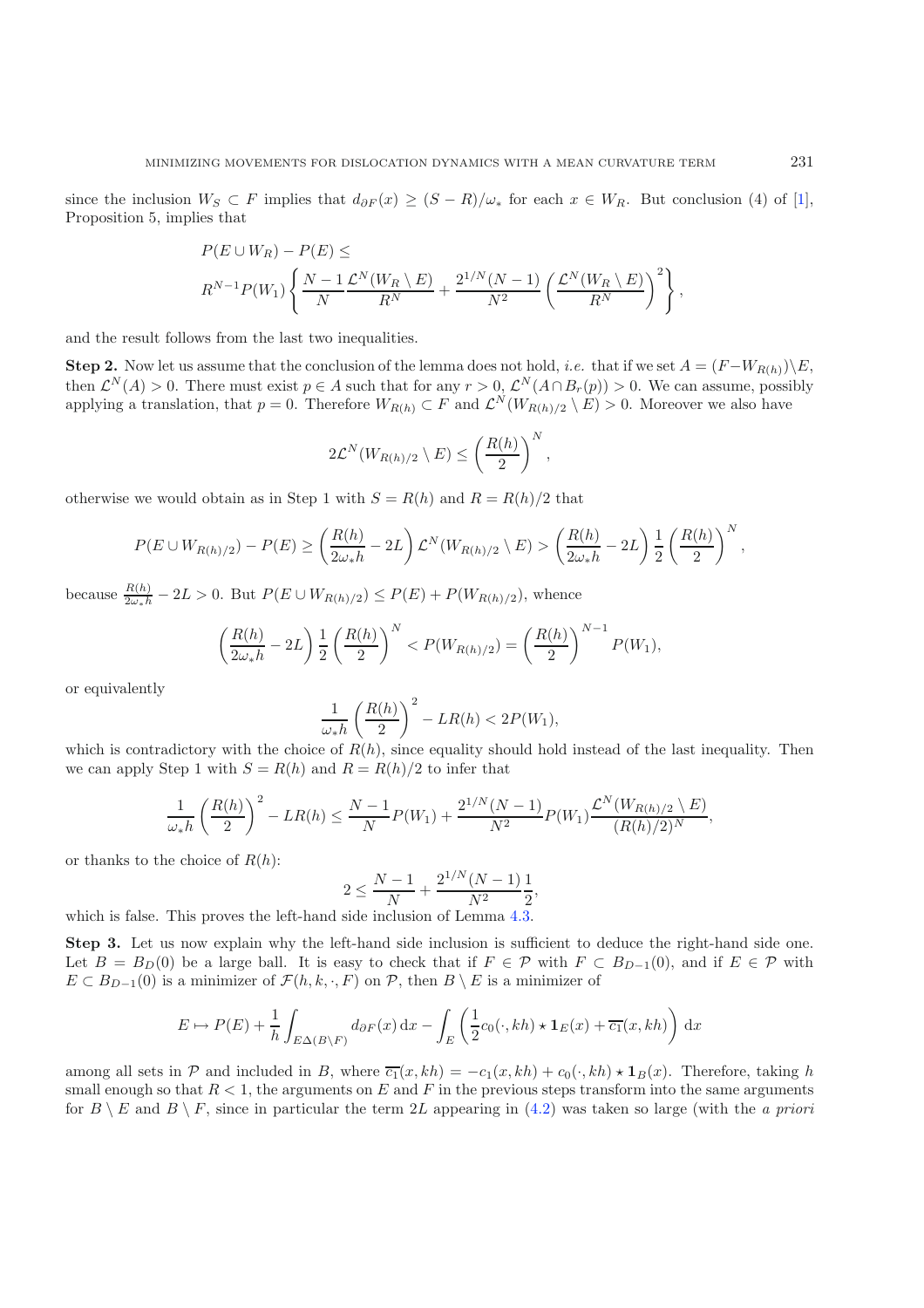useless factor 2) as to get the lower bound there also with  $\overline{c_1}$  in place of c<sub>1</sub>. The conclusion  $F - W_R \subset E$ transforms into  $(B \setminus F) - W_R \subset B \setminus E$ , that is exactly  $E \subset F + W_R$ .

The last lemma provides a bound on the growth of F-minimizers at each iteration equal to  $2L\omega_*h$  + The last lemma provides a bound on the growth or *f*-minimizers at each iteration equal to  $2L\omega_*h + 2\sqrt{L^2\omega_*^2h^2 + 2\omega_*hP(W_1)}$ , and of the order of  $\sqrt{h}$ . This is not fine enough to conclude the left continuity, mainly because if  $kh \to t$ , then  $k\sqrt{h} \to +\infty$  and the bound is lost in the limit movement. The following lemma refines the bound to the order h.

<span id="page-18-1"></span>**Lemma 4.4.** *Let us set*  $\delta = 2\frac{N-1}{N}P(W_1)$  *and*  $R(h) = 2L\omega_*h + 2\sqrt{L^2\omega_*^2h^2 + 2\omega_*hP(W_1)}$ *.* 

1. Assume that  $p + W_S \subset E_h(k)$  *a.e.* for some  $p \in \mathbb{R}^N$  and k, h such that  $kh \leq T$ . If h and j are small enough so that  $R(h) < \frac{S}{4}$  and  $jh \le \min\{\frac{S^2}{4\omega_*(\delta+2LS)}, T - kh\}$ , then

<span id="page-18-0"></span>
$$
p + W_{S - \omega_*({\delta \over S} + 2L)jh} \subset E_h(k + j) \quad a.e.
$$

2. Assume that  $p + W_S \subset \mathbb{R}^N \setminus E_h(k)$  *a.e.* for some  $p \in \mathbb{R}^N$  and k, h such that  $kh \leq T$ . If h and j are small *enough so that*  $R(h) < \frac{S}{4}$  *and*  $jh \le \min\{\frac{S^2}{4\omega*(\delta+2LS)}, T - kh\}$ *, then* 

$$
p + W_{S - \omega_*(\frac{\delta}{S} + 2L)jh} \subset \mathbb{R}^N \setminus E_h(k+j) \quad a.e.
$$

*Proof.* Let us prove the first assertion. For simplicity we assume without loss of generality that  $p = 0$ . We prove the result by induction on j. The result for  $j = 0$  is the assumption. Let us assume that the result holds for some j such that  $(j + 1)h \le \min\{\frac{S^2}{4\omega * (\delta + 2LS)}, T - kh\}$ . We know thanks to Lemma [4.3](#page-16-0) that

$$
E_h(k+j) - W_{R(h)} \subset E_h(k+j+1) \quad a.e. \tag{4.3}
$$

Since the induction assumption states that  $W_{S-\omega_*(\frac{\delta}{S}+2L)jh} \subset E_h(k+j)$ , and since the assumptions on j and h imply that

$$
R(h) < \frac{S}{2} - \omega_* \left( \frac{\delta}{S} + 2L \right) jh,
$$

we deduce from [\(4.3\)](#page-18-0) that  $W_{S/2} \subset E_h(k+j+1)$  almost everywhere. Let us set

$$
r_{max} = \sup\{r; W_r \subset E_h(k+j+1) \ a.e.\} \ge \frac{S}{2}.
$$

Step 1 of Lemma [4.3](#page-16-0) shows, by sending R to  $r_{max}^+$ , that

$$
\frac{1}{\omega_* h} \left( \left\{ S - \omega_* \left( \frac{\delta}{S} + 2L \right) jh \right\} - r_{max} \right) r_{max} - 2L r_{max} \le \frac{N-1}{N} P(W_1) = \frac{\delta}{2},
$$

from which we infer that

$$
\left\{S - \omega_*\left(\frac{\delta}{S} + 2L\right)jh\right\} - r_{max} \le \left(\frac{\delta}{2r_{max}} + 2L\right)\omega_* h \le \omega_*\left(\frac{\delta}{S} + 2L\right)h,
$$

and the result for  $E_h(k+j+1)$  follows, so that the proof by induction is complete. The proof of the second point is entirely identical, according to the remark in Step 3 of the proof of Lemma [4.3.](#page-16-0)  $\Box$ 

We are now ready to prove Proposition [4.2.](#page-16-2) This proof is inspired by the proof of [\[13](#page-30-20)], Lemma 4.7.

*Proof of Proposition* [4.2](#page-16-2). Let us start with  $E^*$ . Assume on the contrary of our claim that there exist  $x \in \mathbb{R}^N$ and  $t \in (0,T]$  such that  $s \mapsto d_{E^*(s)}(x)$  is not left continuous at t. Since this map is lower semi-continuous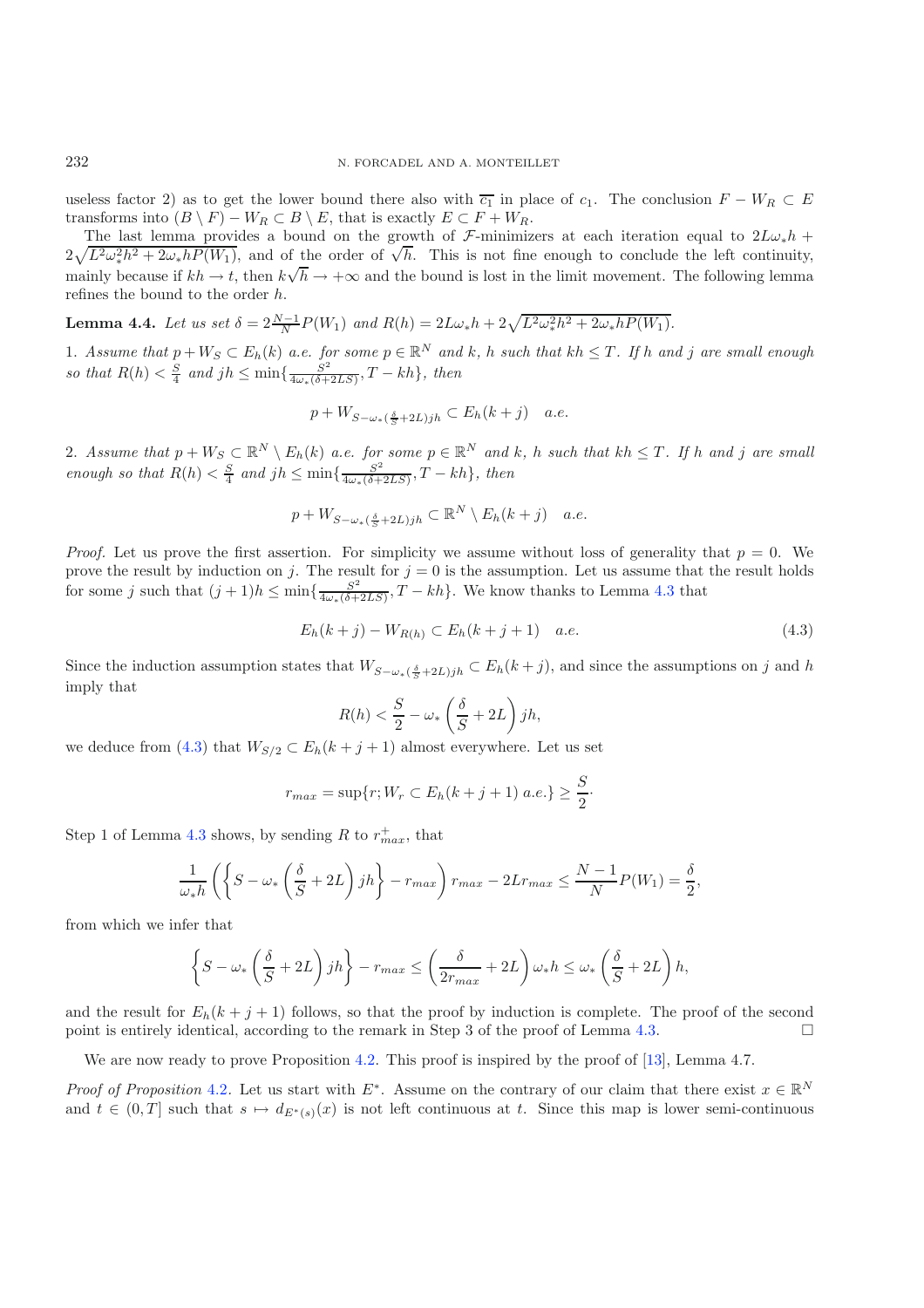thanks to the closeness of  $E^*$ , we deduce that there exist  $\varepsilon > 0$  and a sequence  $(t_p)$  converging to  $t^-$  such that for all  $p \in \mathbb{N}$ ,

<span id="page-19-0"></span>
$$
d_{E^*(t_p)}(x) > d_{E^*(t)}(x) + \varepsilon.
$$

Let  $S = \varepsilon \omega_*$ , so that  $W_S$  is the closed ball of radius  $\varepsilon$  centered at 0. By considering a projection of x on  $E^*(t)$ , we can assume that  $x \in E^*(t)$  and for all  $p \in \mathbb{N}$ ,

$$
d_{E^*(t_p)}(x) > \varepsilon.
$$

Set for a fixed p,  $k_n = [t_p/h_n]$ , so that  $k_n h_n \to t_p^-$  as  $n \to +\infty$ . By definition of  $E^*(t_p)$ , there exists  $n_0$  large enough depending on p so that for all  $n \geq n_0$ ,  $d_{E_{h_n}(k_n)}(x) > \varepsilon$ . Let us set

$$
M = \left(\frac{\delta}{S} + 2L\right).
$$

Then we can apply assertion 2 of Lemma [4.4](#page-18-1) to deduce that for all  $n \geq n_0$  such that  $R(h_n) < \frac{S}{4}$  and for all j such that  $jh_n \n\t\leq \min\{\frac{S^2}{4\omega*(\delta+2LS)}, T - k_n h_n\}$ 

$$
d_{E_{h_n}(k_n+j)}(x) \ge \varepsilon - M j h_n. \tag{4.4}
$$

Indeed we have  $W_{S-\omega_{*}(\frac{\delta}{S}+2L)jh_{n}}(x) \subset \mathbb{R}^{N} \setminus E_{h_{n}}(k_{n}+j)$ . Let us set

$$
\tau = \min\left\{\frac{\varepsilon}{2M}, \frac{S^2}{4\omega_*(\delta + 2LS)}\right\}
$$

and fix  $s \in (0, \tau)$  with  $s \leq T - t_p$ . We set  $j_n = [s/h_n]$  so that  $j_n h_n \to s^-$  as  $n \to +\infty$ . Then  $j_n h_n \leq$  $\min\{\frac{S^2}{4\omega_*(\delta+2LS)},T-k_nh_n\}$  for n large enough, so that sending n to  $+\infty$  in [\(4.4\)](#page-19-0) yields, by definition of  $E^*(t_p+s)$ ,

$$
d_{E^*(t_p+s)}(x) \ge \varepsilon - Ms \ge \frac{\varepsilon}{2}.
$$

Taking  $s = t - t_p$  for p big enough so that  $0 < s < \tau$ , we get  $d_{E^*(t)}(x) \geq \frac{\varepsilon}{2}$ , which contradicts the fact that  $x \in E^*(t)$ .

The proof for  $d_{\widehat{E}_*}$  is obtained in the same way by using assertion 1 of Lemma [4.4.](#page-18-1)

#### 4.3. **Comparison at initial time**

<span id="page-19-1"></span>We finish by giving a consequence of previous growth results on the comparison of the initial sets  $E_*(0)$  and  $E<sup>*</sup>(0)$  with  $E<sub>0</sub>$ . This result will be essential for comparison at later times:

**Proposition 4.5.** We have  $\mathring{E}_0 \subset E_*(0) \subset E^*(0) \subset \overline{E_0}$ .

*Proof.* We only prove that  $E^*(0) \subset \overline{E_0}$ , the left-hand side inclusion is obtained by similar arguments. Suppose on the contrary that there exists  $x \in E^*(0) \setminus \overline{E_0}$ . Then we can find some  $\varepsilon > 0$  such that  $B_{\varepsilon}(x) \subset \mathbb{R}^N \setminus \overline{E_0}$ . By definition of  $E^*(0)$ , there exist sequences  $k_n \to +\infty$  and  $x_n \to x$  with  $k_n h_n \to 0$  and  $x_n \in E_{h_n}(k_n)$ . Thanks to Lemma [4.4](#page-18-1) and the facts that  $E_{h_n}(0) = E_0$  and  $k_n h_n \to 0$ , we know that there exists  $M > 0$  depending only on  $\varepsilon$ , L and N such that if n is large enough, then

$$
B_{\varepsilon-Mk_n h_n}(x) \subset \mathbb{R}^N \setminus E_{h_n}(k_n).
$$

But  $x_n \to x$  and  $\varepsilon - Mk_n h_n \to \varepsilon$ , so that  $x_n \in B_{\varepsilon - Mk_n h_n}(x)$  for n large enough. This is a contradiction since  $x_n \in E_{h_n}(k_n)$ , and this proves the proposition.  $\square$ 

 $\Box$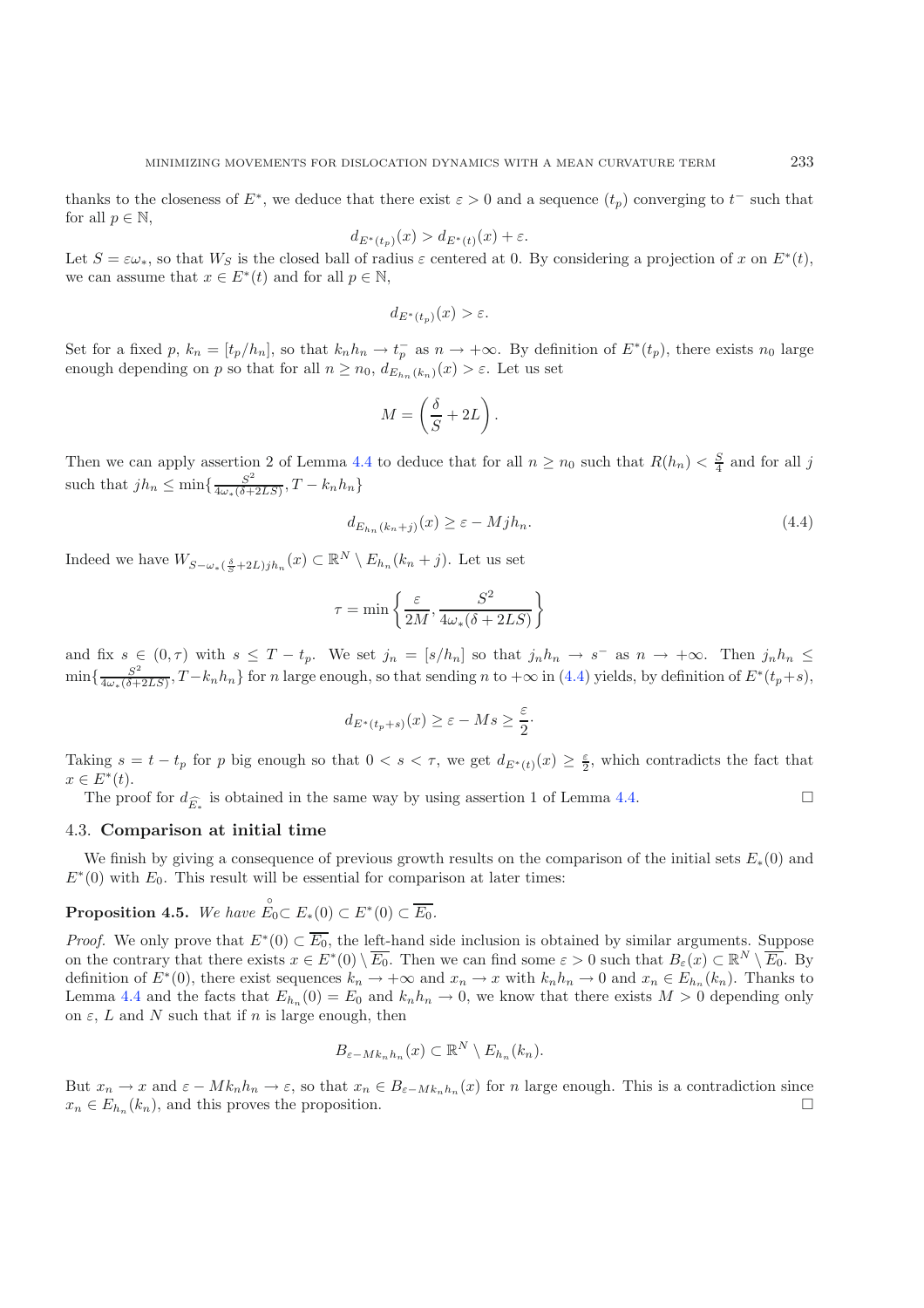#### 5. Minimizing movements and weak solutions

With the tools of Section 4, we are now ready to prove Theorem [1.4.](#page-4-4) Since  $E_*(t) \subset E(t) \subset E^*(t)$  a.e. for all  $t \in [0, T]$ , it suffices to prove that for all  $t \in [0, T]$ ,

 $\{u(\cdot,t) > 0\} \subset E_*(t)$  and  $E^*(t) \subset \{u(\cdot,t) > 0\}.$ 

<span id="page-20-0"></span>To this end, we will use a comparison principle for discontinuous viscosity solutions. We therefore start by giving equations satisfied by  $\mathbf{1}_{E^*}$  and  $\mathbf{1}_{E^*}$  in the viscosity sense, in relation with Theorem [4.1:](#page-15-0)

**Theorem 5.1.** *Under the assumptions of Theorem* [1.4](#page-4-4)*, we have:*

1. *For any*  $(x, t) \in \mathbb{R}^N \times (0, T)$ , if a test function  $\phi$  of class  $C^2$  is such that  $\mathbf{1}_{E^*} - \phi$  has a local maximum *at* (x, t)*, then:*

• *if*  $D\phi(x,t) \neq 0$ *, we have* 

$$
\phi_t(x,t) \le h(D\phi(x,t), D^2\phi(x,t)) + [c_0(\cdot,t) \star \mathbf{1}_{E(t)}(x) + c_1(x,t)] |D\phi(x,t)|;
$$

• *if*  $D\phi(x,t)=0$  *and*  $D^2\phi(x,t)=0$ *, we have* 

$$
\phi_t(x,t) \leq 0.
$$

2. For any  $(x, t) \in \mathbb{R}^N \times (0, T)$ , if a test function  $\phi$  of class  $C^2$  is such that  $\mathbf{1}_{E_*} - \phi$  has a local minimum *at* (x, t)*, then:*

• *if*  $D\phi(x,t) \neq 0$ *, we have* 

$$
\phi_t(x,t) \ge h(D\phi(x,t), D^2\phi(x,t)) + [c_0(\cdot,t) \star \mathbf{1}_{E(t)}(x) + c_1(x,t)] |D\phi(x,t)|;
$$

• *if*  $D\phi(x,t)=0$  *and*  $D^2\phi(x,t)=0$ *, we have* 

$$
\phi_t(x,t) \geq 0.
$$

*Proof.* We only prove the first point, since the second point uses the same arguments. We only need to consider the case where  $(x, t) \in \partial E^*$ , since otherwise all derivatives of  $\phi$  at  $(x, t)$  vanish and the equation is obviously satisfied.

**First case.**  $D\phi(x,t) \neq 0$ . In this case it is straightforward to check that  $-\phi$  has a local maximum on  $E^*$ at  $(x, t)$ . Therefore, the first point of Proposition [4.1](#page-15-0) gives the result.

**Second case.**  $D\phi(x,t) = 0$  and  $D^2\phi(x,t) = 0$ . We can always assume that our maximum is equal to 0, *i.e.*  $\phi(x,t) = \mathbf{1}_{E^*}(x,t) = 1$ . Let us also assume that  $\phi_t(x,t) > 0$ . Then a Taylor expansion of  $\phi$  at  $(x,t)$  shows that there exist  $\delta > 0$  and  $k > 0$  such that for all  $(y, s)$  verifying  $s \in (t - \delta, t)$  and  $|y - x| < 2k(t - s)^{1/3}$ ,  $\mathbf{1}_{E^*}(y,s) \leq \phi(y,s) < \phi(x,t) = 1$ , whence  $y \notin E^*(s)$ . As a consequence for all  $s \in (t - \delta, t)$ ,

$$
d_{E^*(s)}(x) > k(t-s)^{1/3}.
$$

Now we can proceed as in the proof of Proposition [4.2,](#page-16-2) using the growth control given by Lemma [4.4,](#page-18-1) to prove that there are positive constants  $k_1$  and  $k_2$  such that for all  $s < t$  close enough to t,

$$
d_{E^*(t)}(x) > k(t-s)^{1/3} - \left(\frac{k_1}{(t-s)^{1/3}} + k_2\right)(t-s) > 0,
$$

which contradicts the fact that  $x \in E^*(t)$ . Therefore  $\phi_t(x, t) \leq 0$ .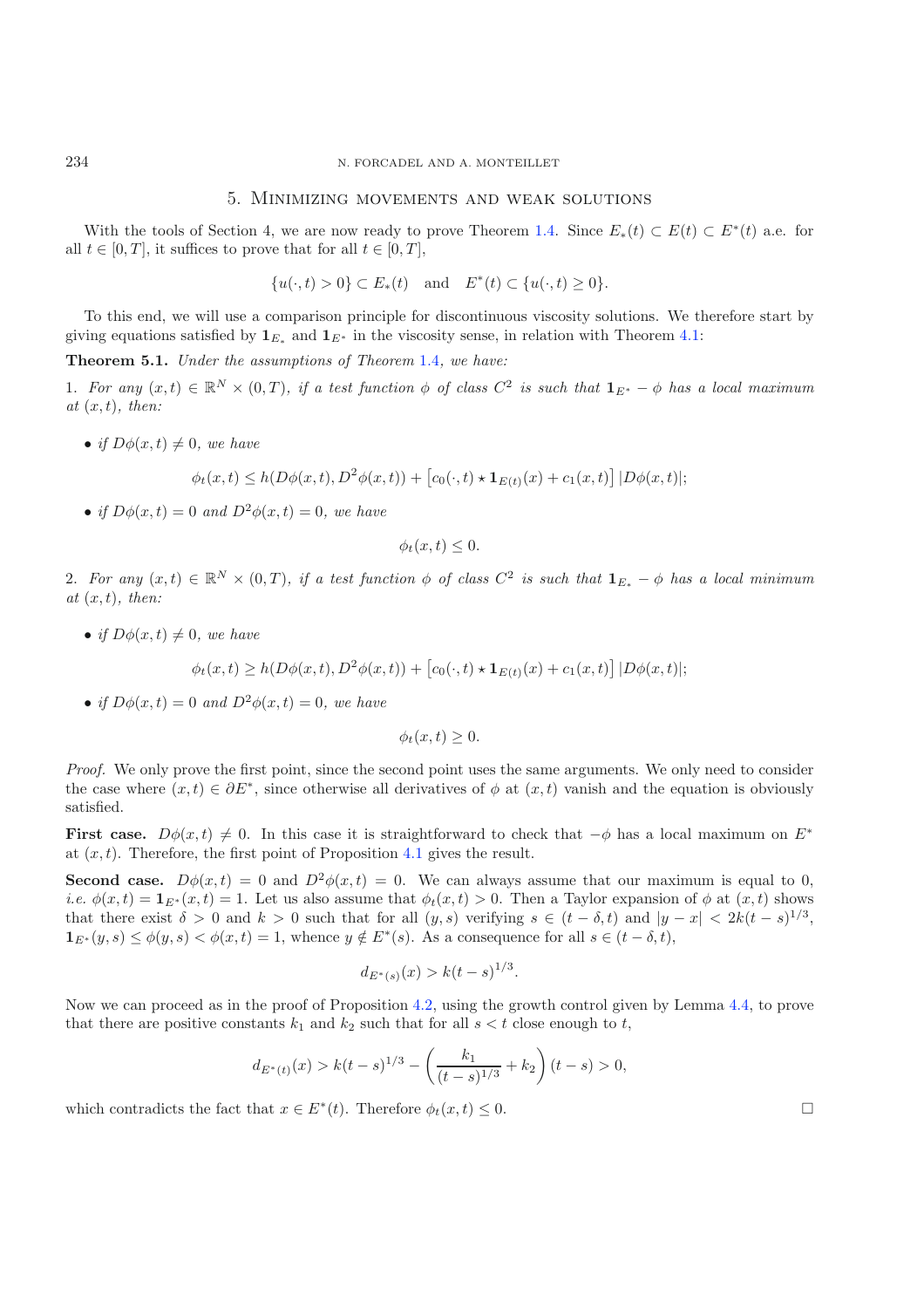*Proof of Theorem* [1.4](#page-4-4). The previous theorem shows that  $\mathbf{1}_{E^*}$  is a subsolution of the level-set equation [\(1.4\)](#page-1-3), while  $\mathbf{1}_{E_*}$  is a supersolution. Indeed, an argument of Barles and Georgelin [\[8](#page-30-21)], Proposition 1 shows that under the conclusions of Theorem [5.1](#page-20-0) there is no property to check when the test function satisfies  $D\phi(x, t) = 0$  and  $D^2\phi(x,t) \neq 0$ . To conclude we use a method initiated by Barles, Soner and Souganidis [\[10](#page-30-22)], Theorem 2.1: let  $(\Phi_n)$  be a sequence of smooth functions such that  $\Phi_n \equiv 1$  on  $[0, +\infty)$ ,  $\Phi'_n \geq 0$  in  $\mathbb{R}$ ,  $\Phi_n(\mathbb{R}) \subset [0, 1]$  and inf<sub>n</sub>  $\Phi_n = 0$  on  $(-\infty, 0)$ . Thanks to Lemma [4.5,](#page-19-1) we know that  $\mathbf{1}_{E^*(0)} \leq \Phi_n(u_0)$  in  $\mathbb{R}^N$ . Since  $(1.4)$  is a geometric equation,  $\Phi_n(u)$  is a uniformly continuous solution of this equation. The comparison principle [\[10\]](#page-30-22), Theorem 1.3, implies that for all  $t \in [0, T)$ ,

$$
\mathbf{1}_{E^*(t)} \leq \Phi_n(u(\cdot, t)).
$$

If  $x \in \{u(\cdot, t) < 0\}$ , we therefore have

$$
\mathbf{1}_{E^*(t)}(x) \le \inf_n \Phi_n(u(x,t)) = 0,
$$

which means that  $x \notin E^*(t)$ . As a consequence  $E^*(t) \subset \{u(\cdot,t) \geq 0\}$  for all  $t \in [0,T)$ , which also holds for  $t = T$  by continuity of u and thanks to Proposition [4.2.](#page-16-2) The argument to prove that  $\{u(\cdot,t) > 0\} \subset E_*(t)$  is similar.

In case there is no fattening, we deduce that for all  $t \in [0,T]$ ,  $E(t) = \{u(\cdot,t) \ge 0\}$  almost everywhere, and we can replace  $\{u(\cdot,t)\geq 0\}$  by  $E(t)$  in [\(1.4\)](#page-1-3) to deduce that u is a viscosity solution of (1.4). This concludes the proof of Theorem [1.4.](#page-4-4)  $\Box$ 

### 6. Comparison with the smooth flow

Now we are going to show that our construction is consistent with smooth flows if they exist: we turn to the proof of Theorem [1.5.](#page-4-5) Following Cardaliaguet and Pasquignon [\[14\]](#page-30-10), we define a sub/super pair of solutions for our non-local motion. Roughly speaking, it is a pair  $(\mathcal{K}_1, \mathcal{K}_2)$  of tubes, where  $\mathcal{K}_1$  moves with velocity

$$
V_{x,t} \leq H_{x,t} + \inf_{\mathcal{K}_1(t) \subset K \subset \mathcal{K}_2(t)} \{c_0(\cdot, t) \star \mathbf{1}_K(x)\} + c_1(x,t),
$$

while  $\mathcal{K}_2$  moves with velocity

$$
V_{x,t} \geq H_{x,t} + \sup_{\mathcal{K}_1(t) \subset K \subset \mathcal{K}_2(t)} \{c_0(\cdot, t) \star \mathbf{1}_K(x)\} + c_1(x,t).
$$

As we did at the beginning of Section 4.1, we formulate this in terms of test functions:

**Definition 6.1** ([\[14\]](#page-30-10), Def. 2.5). Let  $K_1$  and  $K_2$  be compact subsets of  $\mathbb{R}^N$  such that  $K_1 \subset \overset{\circ}{K}_2$ . A sub/super pair of solutions with initial data  $(K_1, K_2)$  is a pair  $(\mathcal{K}_1, \mathcal{K}_2)$  of tubes such that

1.  $\mathcal{K}_1 \subset \mathcal{K}_2$ . 2.  $K_1(0) = K_1$  and  $K_2(0) \subset K_2$ .

3. For any  $t \in (0, T)$ , if a test function  $\phi$  of class  $C^2$  has a local maximum on  $\mathcal{K}_1$  at some point  $(x, t) \in \partial \mathcal{K}_1$ , then

$$
\phi_t(x,t) \ge h(D\phi(x,t), D^2\phi(x,t)) - \left[\inf_{\mathcal{K}_1(t) \subset K \subset \mathcal{K}_2(t)} \{c_0(\cdot,t) \star \mathbf{1}_K(x)\} + c_1(x,t)\right] |D\phi(x,t)|.
$$

4. For any  $t \in (0,T)$ , if a test function  $\phi$  of class  $C^2$  has a local minimum on  $\mathcal{K}_2$  at some point  $(x,t) \in \partial \mathcal{K}_2$ , then

$$
\phi_t(x,t) \le h(D\phi(x,t), D^2\phi(x,t)) - \left[ \sup_{\mathcal{K}_1(t) \subset K \subset \mathcal{K}_2(t)} \{c_0(\cdot,t) \star \mathbf{1}_K(x)\} + c_1(x,t) \right] |D\phi(x,t)|.
$$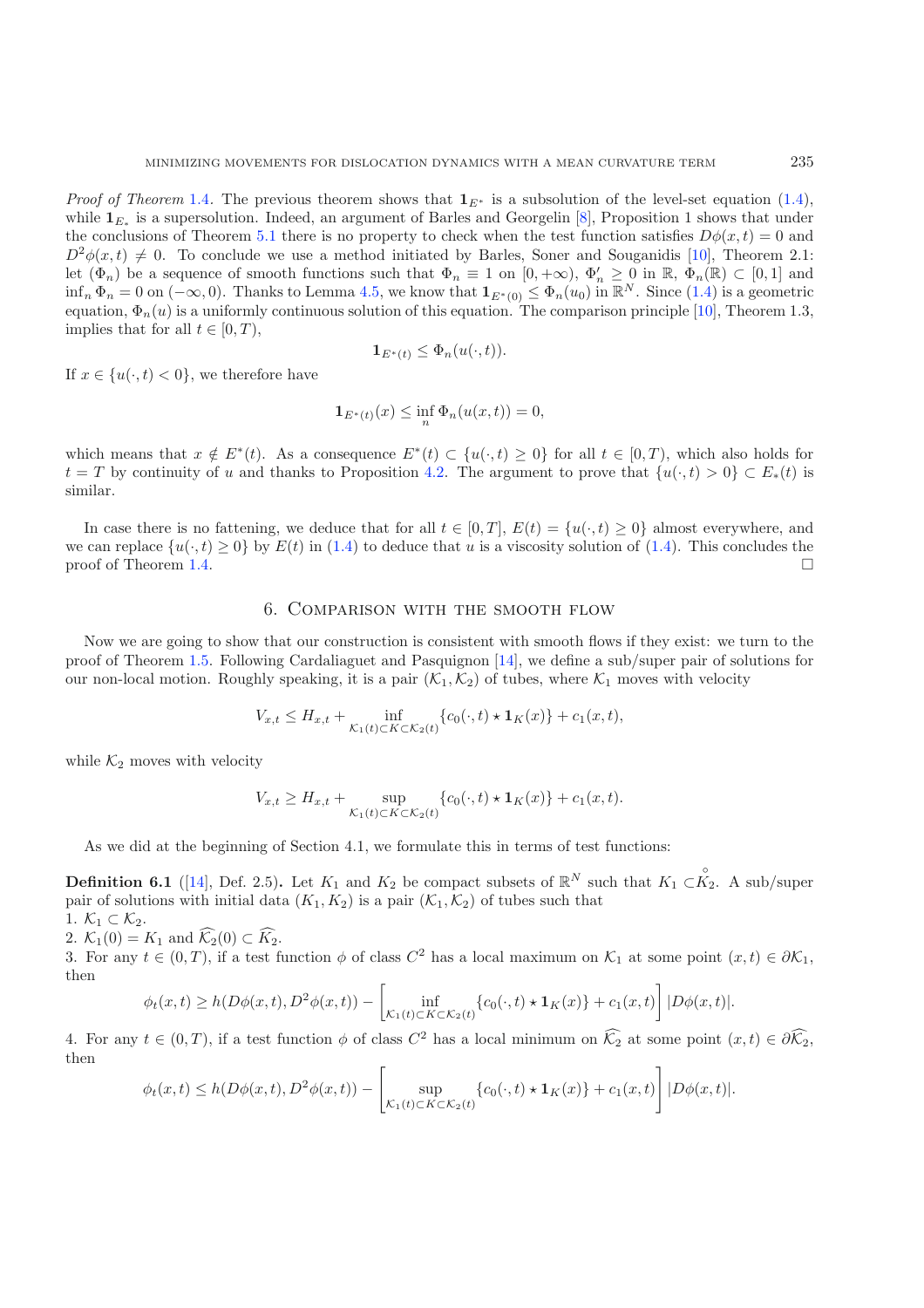Such sub/super pairs of solutions exist and we can define, following Cardaliaguet and Pasquignon, *extremal* sub/super pairs of solutions  $(\mathcal{K}_1^{\varepsilon}, \mathcal{K}_2^{\varepsilon})$  with initial data  $(E_0 - \varepsilon B_1(0), E_0 + \varepsilon \overline{B}_1(0))$ . The extremality holds with respect to the inclusion. Moreover, if  $E_0$  is compact with uniformly  $C^{3+\alpha}$  boundary, and if  $E_r$  is a smooth evolution with  $C^{3+\alpha}$  boundary, starting from  $E_0$  with normal velocity given by  $(1.9)$ , then  $\mathcal{K}_1^{\varepsilon} \subset E_r \subset \mathcal{K}_2^{\varepsilon}$  and both  $\mathcal{K}_1^{\varepsilon}$  and  $\mathcal{K}_2^{\varepsilon}$  converge to  $E_r$  in the Hausdorff distance as  $\varepsilon \to 0$ , as proved by Cardaliaguet [\[12\]](#page-30-12). This implies in particular that a smooth evolution with  $C^{3+\alpha}$  boundary is necessarily unique.

Now, owing to the respective velocities of  $\mathcal{K}_1^{\varepsilon}$ ,  $E_*$ ,  $E^*$  and  $\mathcal{K}_2^{\varepsilon}$ , we want to compare these sets. Going through the corresponding proofs in [\[14](#page-30-10)] and [\[12\]](#page-30-12), we check that the estimation on the velocities of  $E^*$  and  $E_*$  (Prop. [4.1\)](#page-15-0), their regularity property (Prop. [4.2\)](#page-16-2) and their initial position relatively to  $E_0$  (Prop. [4.5\)](#page-19-1) give the following result:

**Theorem 6.2** ([\[14](#page-30-10)], Th. 2.11). *Under the assumptions of Theorem [1.5](#page-4-5), let*  $(\mathcal{K}_1^{\varepsilon}, \mathcal{K}_2^{\varepsilon})$  *be an extremal sub/super pair of solutions with initial data*  $(E_0 - \varepsilon B_1(0), E_0 + \varepsilon \overline{B}_1(0))$ *. If*  $\mathcal{K}_1^{\varepsilon}(t)$  *and*  $\mathcal{K}_2^{\varepsilon}(t)$  *are non-empty for all*  $t \in [0, T]$ *, then*

$$
\mathcal{K}_1^{\varepsilon}(t) \subset E_*(t) \subset E^*(t) \subset \mathcal{K}_2^{\varepsilon}(t) \quad \forall t \in [0, T).
$$

We are finally ready to prove Theorem [1.5.](#page-4-5)

*Proof of Theorem* [1.5](#page-4-5). Since  $K_1^{\varepsilon}$  and  $K_2^{\varepsilon}$  converge to the smooth evolution  $E_r$  starting from  $E_0$  in the Hausdorff distance if the latter exists, we deduce that for all  $t \in [0, T)$ ,  $E_*(t) = E^*(t) = E_r(t)$ . This also holds for  $t = T$ thanks to Proposition [4.2.](#page-16-2) Moreover we know that for all  $t \in [0, T]$ ,  $E_*(t) \subset E(t) \subset E^*(t)$  a.e., so the result follows.  $\Box$  $\Box$ 

### <span id="page-22-1"></span>7. Existence and uniqueness of a smooth solution

To conclude this work, it is natural to verify that such a smooth evolution exists (we already know that it must be unique). This is the claim of Theorem [1.6,](#page-4-6) that we prove now, using a fixed point method. We therefore begin by constructing a smooth solution for the local problem (*i.e.* with prescribed velocity).

### <span id="page-22-2"></span>7.1. **Existence of smooth solutions for the local problem**

**Theorem 7.1** (existence of a smooth solution for the local problem). Assume that  $E_0$  is a compact subset *of*  $\mathbb{R}^N$  *with uniformly*  $C^{3+\alpha}$  *boundary and that*  $c \in W^{2,1;\infty}(\mathbb{R}^N \times [0,T])$ *. Then there exist a small time*  $t_0 > 0$ *depending only on*  $E_0$  *and on an upper bound on*  $||c||_{W^{2,1;\infty}(\mathbb{R}^N\times[0,T])}$ *, and a smooth evolution*  $E_r$  *with*  $C^{3+\alpha}$ *boundary defined on*  $[0, t_0]$ *, starting from*  $E_0$ *, with normal velocity* 

$$
V_{x,t} = H_{x,t} + c(x,t),
$$
\n(7.1)

<span id="page-22-0"></span>*where*  $H_{x,t}$  *is the mean curvature of*  $\Gamma(t) = \partial E_r(t)$  *at* x.

The proof is an adaptation of the one proposed by Evans and Spruck [\[16\]](#page-30-23) for the classical mean curvature motion (see also Giga and Goto [\[20\]](#page-30-24) and Maekawa [\[24\]](#page-30-25) for more general equations). For the reader's convenience, we give the steps of the proof to explain how to treat the dependence in the space variable of the velocity c.

Assume we are given the smooth hypersurface  $\Gamma_0 = \partial E_0$ , a time  $t_0 > 0$  and a smooth evolution  $t \mapsto \Gamma(t) =$  $\partial E(t)$  of surfaces developing from  $\Gamma_0$  on  $[0, t_0]$  with normal velocity  $V_{x,t}$ . Heuristically, one can show (see [\[16](#page-30-23)]) that the signed distance function d to  $\Gamma(t)$  defined by

$$
d(x,t) = \begin{cases} -\text{dist}(x,\Gamma(t)) & x \in \mathbb{R}^N \setminus E(t) \\ \text{dist}(x,\Gamma(t)) & x \in E(t) \end{cases}
$$

is a solution of

$$
v_t = F(D^2v, v) + c(x - v(x, t)Dv(x, t), t)
$$
\n(7.2)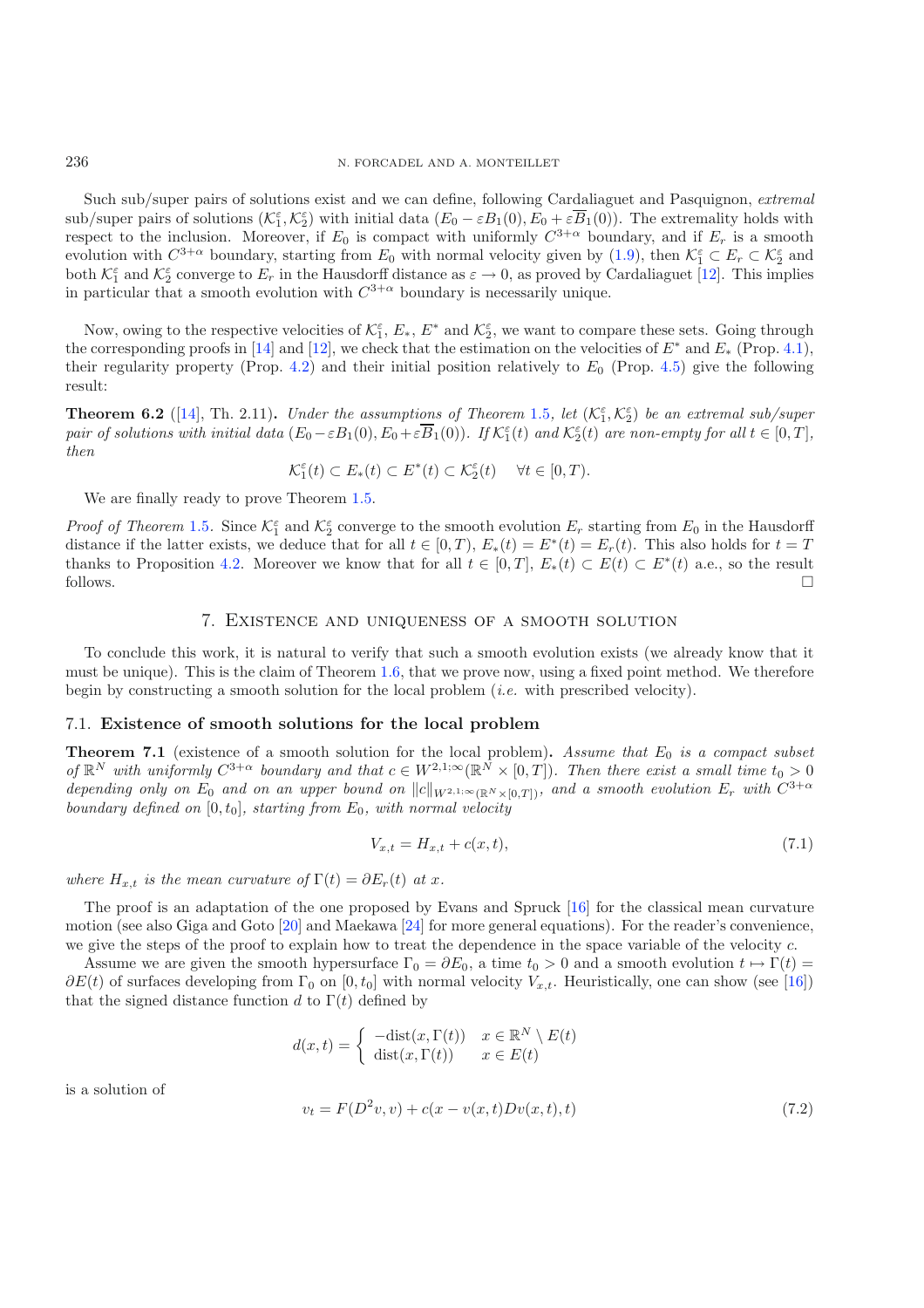with

<span id="page-23-2"></span>
$$
F(R, z) = f(\lambda_1(R), ..., \lambda_n(R), z) = \sum_{i=1}^{N} \frac{\lambda_i(R)}{1 - \lambda_i(R)z},
$$
\n(7.3)

where  $\lambda_1(R) \leq \lambda_2(R) \leq ... \leq \lambda_N(R)$  are the eigenvalues of R. F is a priori defined and smooth for  $|R|$  and  $|z|$ small enough, but we extend it to be smooth on all of  $Sym_N \times \mathbb{R}$  with  $|F|$ ,  $|DF|$  and  $|D^2F|$  bounded as in [\[16\]](#page-30-23).

The idea is to study directly the PDE [\(7.2\)](#page-22-0). To this aim, we set  $\Gamma_0 = \partial E_0$  and let

$$
g(x) = \begin{cases} -\text{dist}(x, \Gamma_0) & x \in \mathbb{R}^N \backslash E_0 \\ \text{dist}(x, \Gamma_0) & x \in E_0 \end{cases}
$$
\n(7.4)

<span id="page-23-0"></span>be the signed distance function to  $\Gamma_0$ . We fix  $\delta_0$  so small that g is of class  $C^{3+\alpha}$  within

$$
V = \{x \in \mathbb{R}^N, \ -\delta_0 < g(x) < \delta_0\}
$$

and we set, for  $t_0 > 0$  to be determined,

$$
Q = V \times (0, t_0), \quad \Sigma = \partial V \times [0, t_0].
$$

The plan is to consider a solution to the PDE

$$
\begin{cases}\nv_t = F(D^2v, v) + c(x - vDv, t) & \text{in} \quad Q \\
|Dv|^2 = 1 & \text{on} \quad \Sigma \\
v = g & \text{on} \quad V \times \{t = 0\}\n\end{cases}
$$
\n(7.5)

and prove that the zero level sets of  $v(\cdot, t)$  are smooth hypersurfaces evolving with normal velocity given by [\(7.1\)](#page-22-1).

<span id="page-23-1"></span>First, we have the following existence result for this non-linear PDE (see Lunardi [\[23](#page-30-26)], Th. 8.5.4 and Prop. 8.5.6):

**Theorem 7.2** (existence for the non-linear PDE). There exist  $\delta_0$  depending only on  $E_0$  and  $t_0 > 0$  depend*ing only on*  $E_0$  *and on an upper bound on*  $||c||_{W^{2,1;\infty}(\mathbb{R}^N \times [0,T])}$  *such that there exists a unique solution*  $v \in$  $C^{2+\alpha,\frac{2+\alpha}{2}}(\overline{Q})$  of the PDE [\(7.5\)](#page-23-0). Moreover the first order space derivatives  $v_{x_k}$ , for  $1 \leq k \leq N$ , belong to  $C^{2+\alpha, \frac{2+\alpha}{2}}(V \times [0, t_0]).$ 

#### **Evolution of the zero level set of** v

The rest of the proof is devoted to proving that, possibly reducing  $t_0$ , the mapping

<span id="page-23-3"></span>
$$
t \in [0, t_0] \mapsto E_r(t) = (E_0 \setminus V) \cup \{x \in V, \ v(x, t) \ge 0\}
$$

is a smooth evolution with  $C^{3+\alpha}$  boundary, with normal velocity given by [\(7.1\)](#page-22-1).

**Proposition 7.3** (distance property of v)**.** *Let* v *be the solution of* [\(7.5\)](#page-23-0) *given by Theorem* [7.2](#page-23-1)*. Then we have*

$$
|Dv|^2 = 1 \quad \text{in } \overline{Q}. \tag{7.6}
$$

*Proof.* We adapt the proof of Evans and Spruck [\[16\]](#page-30-23), Theorem 3.1.

**Step 1.** Let  $w = |Dv|^2 - 1$ . Then  $w \in C^{2+\alpha, \frac{2+\alpha}{2}}(V \times [0, t_0])$ . Moreover, using the PDE [\(7.5\)](#page-23-0) and the definition of g given by  $(7.4)$ , we get that

$$
w = 0 \quad \text{on } \Sigma \cup (V \times \{t = 0\}).
$$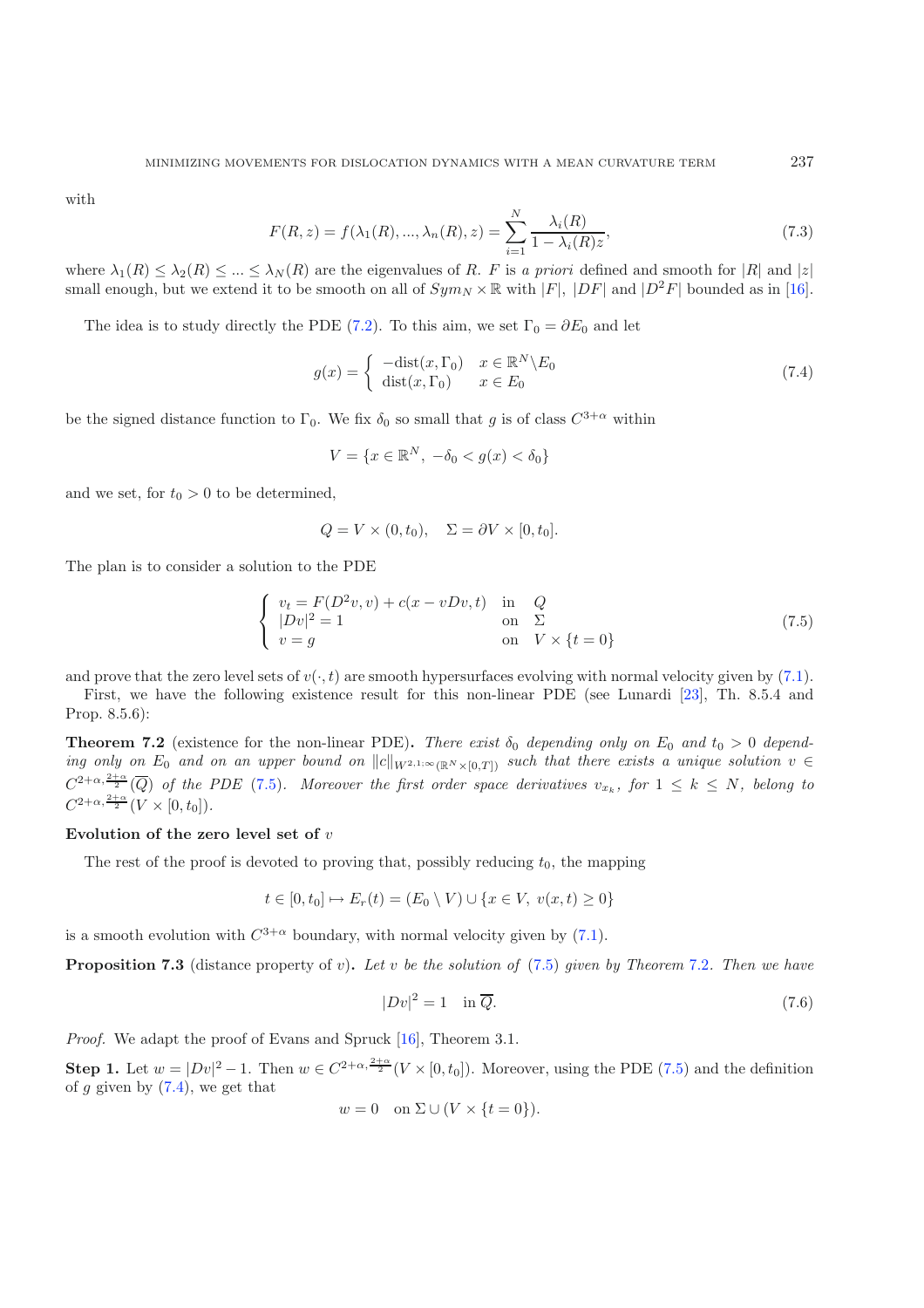**Step 2.** Differentiating  $(7.5)$ , we compute (with implicit summations over  $i, j, k$ )

<span id="page-24-0"></span>
$$
v_{tx_k} = \frac{\partial F}{\partial r_{ij}} (D^2 v, v) v_{x_i x_j x_k} + \frac{\partial F}{\partial z} (D^2 v, v) v_{x_k} + \frac{\partial}{\partial x_k} c(x - v D v, t).
$$

Therefore

$$
w_t = 2v_{x_k}v_{x_kt}
$$
  
=  $2\frac{\partial F}{\partial r_{ij}}(D^2v, v)v_{x_k}v_{x_kx_ix_j} + 2\frac{\partial F}{\partial z}(D^2v, v)|Dv|^2 + 2\frac{\partial}{\partial x_k}(c(x - vDv, t))v_{x_k}$   
=  $\frac{\partial F}{\partial r_{ij}}(D^2v, v)w_{x_ix_j} - 2\frac{\partial F}{\partial r_{ij}}(D^2v, v)v_{x_kx_ix_j} + 2\frac{\partial F}{\partial z}(D^2v, v)|Dv|^2 + 2\frac{\partial}{\partial x_k}(c(x - vDv, t))v_{x_k}.$  (7.7)

Now

$$
2\frac{\partial}{\partial x_k}(c(x-vDv,t))v_{x_k} = 2\sum_{i,k=1}^N \frac{\partial c}{\partial x_i}(x-vDv,t)(\delta_{ik} - v_{x_k}v_{x_i} - vv_{x_k}v_i) v_{x_k}
$$
  
= 
$$
-2(|Dv|^2 - 1)\sum_{i=1}^N \frac{\partial c}{\partial x_i}(x-vDv,t) v_{x_i} - \sum_{i=1}^N \frac{\partial c}{\partial x_i}(x-vDv,t) v_{x_i}
$$
  
= 
$$
-w l_1(x,t) - w_{x_i} l_{2,i}(x,t),
$$

where

$$
l_1(t,x) = 2\sum_{i=1}^{N} \frac{\partial c}{\partial x_i}(x - vDv, t) v_{x_i}
$$

and

$$
l_{2,i}(x,t) = \frac{\partial c}{\partial x_i}(x - vDv) v.
$$

Moreover as recalled in [\[16\]](#page-30-23),

$$
\frac{\partial F}{\partial r_{ij}}(D^2 v)v_{x_k x_i} v_{x_k x_j} = \frac{\partial F}{\partial z}(D^2 v, v).
$$

As a consequence [\(7.7\)](#page-24-0) becomes

$$
w_t = \frac{\partial F}{\partial r_{ij}} (D^2 v, v) w_{x_i x_j} + \left( 2 \frac{\partial F}{\partial z} (D^2 v, v) - l_1(x, t) \right) w - l_{2,i}(x, t) w_{x_i}.
$$

In view of the uniform ellipticity of  $F$  (see [\[16\]](#page-30-23), Lem. 2.1), we get that this is a uniformly parabolic equation. Using the fact that  $w = 0$  on the parabolic boundary of Q, we deduce that  $w = 0$  in  $\overline{Q}$ . This ends the proof of the proposition.  $\Box$ 

Now, using [\(7.6\)](#page-23-3), we get that

 $\Gamma = \{(x, t) \in \overline{Q}, v = 0\}$ 

is a  $C^1$  hypersurface in  $\overline{Q}$  and each slice  $\Gamma(t) = \{x \in V, v(x,t) = 0\}$  is a  $C^{3+\alpha}$  hypersurface in V. Moreover we have the following equivalent of [\[16\]](#page-30-23), Theorem 3.2:

<span id="page-24-1"></span>**Theorem 7.4** (existence of a classical evolution). The surfaces  $\{\Gamma(t)\}_{0 \leq t \leq t_0}$  comprise a classical motion starting *from* Γ<sub>0</sub> *with normal velocity* 

$$
V_{x,t} = H_{x,t} + c(x,t).
$$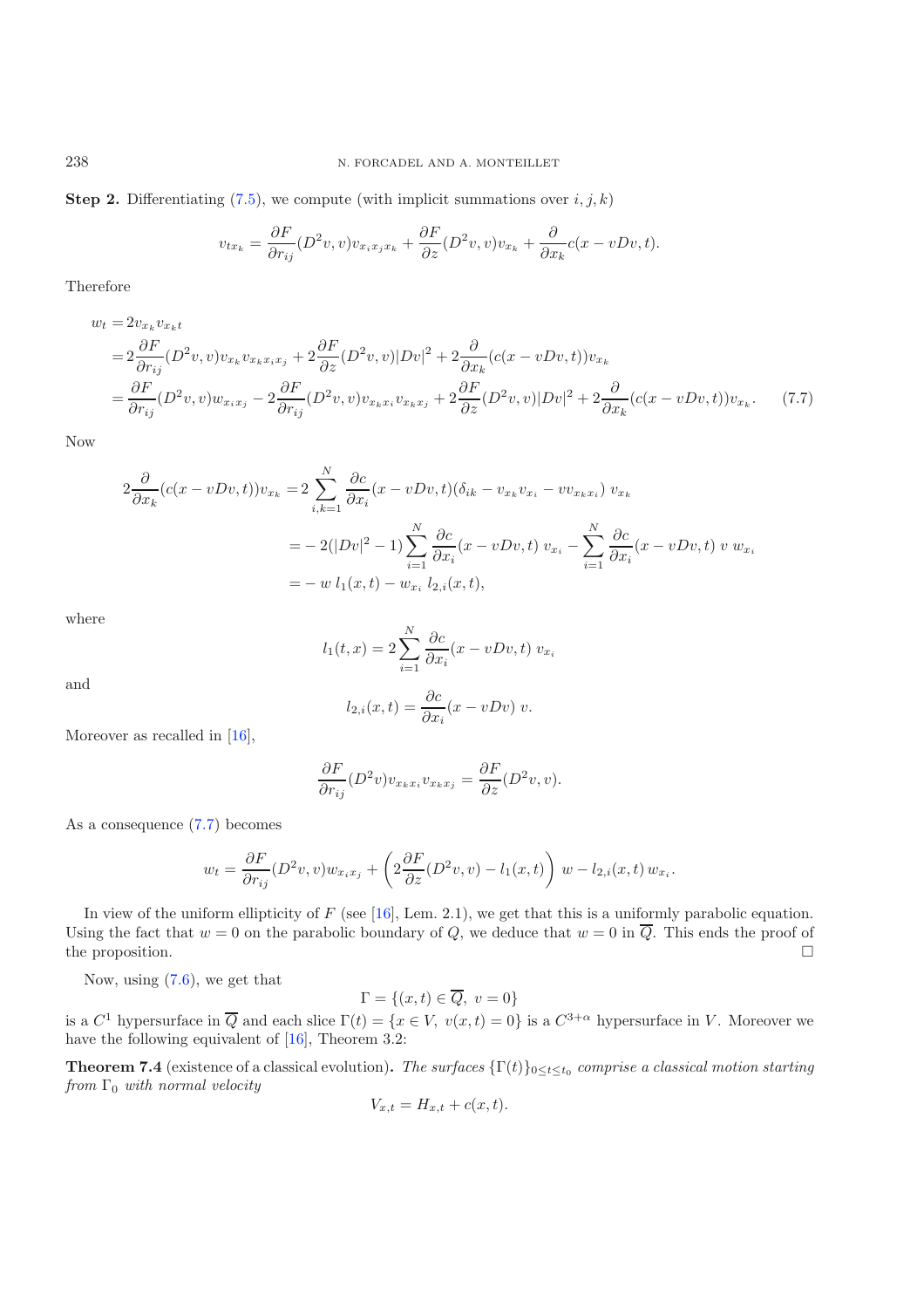### <span id="page-25-0"></span>7.2. **Existence of smooth solution for the non-local problem**

With the results of the previous section, we are now ready to carry out the fixed point argument. We use the same notation as in the previous section, in particular F, Q,  $\Sigma$  and V, with the same  $\delta_0$  fixed, but for some  $t_0$ to be determined. Using the same method as in Section 7.1, our goal is to construct a solution to the PDE

$$
\begin{cases}\nv_t = F(D^2v, v) + (c_0(\cdot, t) \star_V \mathbf{1}_{\{v(\cdot, t) \ge 0\}})(x - vDv, t) + \tilde{c}(x - vDv, t) & \text{in} \quad Q \\
|Dv|^2 = 1 & \text{on} \quad \Sigma \\
v = g & \text{on} \quad V \times \{t = 0\}\n\end{cases}
$$
\n(7.8)

where  $\star_V$  denotes the convolution restricted to V, *i.e.* 

$$
c_0(\cdot, t) \star_V \mathbf{1}_{\{v(\cdot, t) \ge 0\}}(x) = \int_V c_0(x - y, t) \mathbf{1}_{\{v(\cdot, t) \ge 0\}}(y) \, dy
$$

and

$$
\tilde{c}(x,t) = \int_{E_0 \setminus V} c_0(x-y,t) dy + c_1(x,t).
$$

We define the set

$$
E = \left\{ v \in C^{2+\alpha, \frac{2+\alpha}{2}}(\overline{Q}) \middle| \begin{array}{l} ||v-g||_{C^{2+\alpha, \frac{2+\alpha}{2}}(\overline{Q})} \leq R_0 \\ |Dv|^2 = 1 \text{ in } Q \\ v = g \text{ on } V \times \{t = 0\} \\ v_t = h_0 \text{ on } V \times \{t = 0\} \end{array} \right\},
$$

where g is defined by  $(7.4)$ ,  $R_0$  is a small constant which will be precised later and

$$
h_0 = F(D^2g, g) + c_0 \star \mathbf{1}_{E_0}(x - gDg, 0) + c_1(x - gDg, 0).
$$

For  $w \in E$ , we set

$$
c_w(x,t) = c_0(\cdot,t) \star_V \mathbf{1}_{\{w(\cdot,t) \ge 0\}}(x) + \tilde{c}(x,t).
$$

Under the assumptions on  $c_0$  and  $c_1$  it is easy to check that  $c_w \in W^{2,1;\infty}(\mathbb{R}^N \times [0,T])$  (see the definition of  $W^{2,1;\infty}(\mathbb{R}^N\times[0,T])$  after [\(1.11\)](#page-4-1)). Indeed, the only difficulty is to check that  $c_w$  is Lipschitz in time. To do this, let us state the following lemma:

<span id="page-25-1"></span>**Lemma 7.5** (estimate on characteristic functions). There exists a constant C which does not depend on  $t_0$ , such that if  $u_1, u_2 \in C^1(V)$  satisfy  $Du_i \cdot Dg \geq \frac{1}{2}$  in V for  $i = 1, 2$ , then

$$
||\mathbf{1}_{\{u_1\geq 0\}} - \mathbf{1}_{\{u_2\geq 0\}}||_{L^1(\overline{V})} \leq C||u_1 - u_2||_{L^{\infty}(\overline{V})}.
$$

The proof is an easy adaptation of [\[3\]](#page-30-27), Lemma 42 (using local cards and a partition of unity), so we skip it.

For any  $u \in E$ , Du satisfies  $Du(\cdot, 0) = Dg$  and is Hölder in time. As a consequence, for  $t_0$  small enough depending only on an upper bound on

$$
||u||_{C^{2+\alpha,\frac{2+\alpha}{2}}(\overline{Q})} \leq R_0 + ||g||_{C^{2+\alpha}(\overline{V})},
$$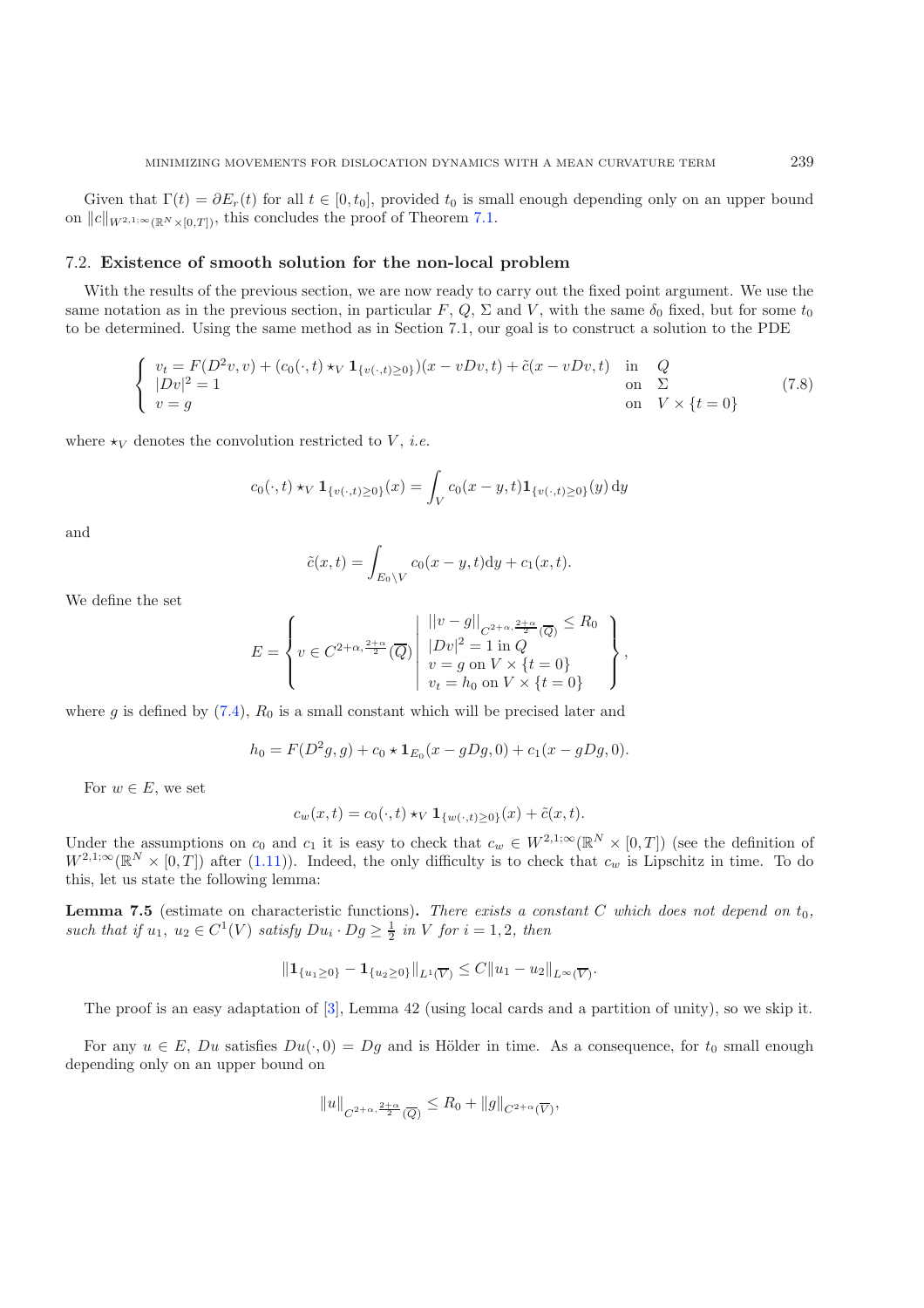we have  $Du(\cdot,t) \cdot Dg \geq 1/2$  in V for any  $u \in E$  and  $t \in [0,t_0]$ . Therefore, using the previous lemma, we can compute

$$
|c_w(x,t) - c_w(x,s)| = |c_0(\cdot,t) \star_V \mathbf{1}_{\{w(\cdot,t) \ge 0\}}(x) - c_0(\cdot,s) \star_V \mathbf{1}_{\{w(\cdot,s) \ge 0\}}(x) + \tilde{c}(x,t) - \tilde{c}(x,s)|
$$
  
\n
$$
\le |c_0(\cdot,t) \star_V \mathbf{1}_{\{w(\cdot,t) \ge 0\}}(x) - c_0(\cdot,t) \star_V \mathbf{1}_{\{w(\cdot,s) \ge 0\}}(x)|
$$
  
\n
$$
+ |c_0(\cdot,t) \star_V \mathbf{1}_{\{w(\cdot,s) \ge 0\}}(x) - c_0(\cdot,s) \star_V \mathbf{1}_{\{w(\cdot,s) \ge 0\}}(x)| + |\tilde{c}(x,t) - \tilde{c}(x,s)|
$$
  
\n
$$
\le C_w|t-s|,
$$

where

$$
C_w = C||c_0||_{L^{\infty}(\mathbb{R}^N \times [0,T])} ||w||_{C^{2+\alpha,\frac{2+\alpha}{2}}(\overline{Q})} + 2||c_0||_{W^{1,\infty}([0,T];L^{\infty}(\mathbb{R}^N))} \mathcal{L}^N(E_0) + ||c_1||_{W^{2,1;\infty}(\mathbb{R}^N \times (0,T))}.
$$

The factor 2 appears if we assume that  $\mathcal{L}^N(V \setminus E_0) \leq \mathcal{L}^N(E_0)$ , which is always possible. We remark that this constant  $C_w$  can be chosen independently of w since we have  $||w||_{C^{2+\alpha,\frac{2+\alpha}{2}}(\overline{Q})} \leq R_0 + ||g||_{C^{2+\alpha}(\overline{V})}$ . This, together with similar estimates on space derivatives, implies that for any  $w \in E$ ,

$$
||c_w||_{W^{2,1;\infty}(\overline{Q})} \leq C(1+R_0),
$$

where the constant C does not depend on  $t_0$ ,  $R_0$ .

As a consequence of Theorem [7.2,](#page-23-1) for  $t_0$  small enough (depending only on  $R_0$ ), we can therefore define for any  $w \in E$ ,  $v = \Phi(w)$  as the unique solution of

$$
\begin{cases}\nv_t = F(D^2v, v) + c_w(x - vDv, t) & \text{in} \quad Q \\
|Dv|^2 = 1 & \text{on} \quad \Sigma \\
v = g & \text{on} \quad V \times \{t = 0\}.\n\end{cases}
$$

Moreover the proof of Theorem [7.2](#page-23-1) shows that provided  $t_0$  is small enough (depending only on  $R_0$ ), then  $v \in E$ for any  $w \in E$ . Let us now prove that  $\Phi$  is a contraction, for a good choice of parameters  $R_0$  and  $t_0$ .

Let  $w_1, w_2 \in E$ ,  $v_1 = \Phi(w_1), v_2 = \Phi(w_2)$  and  $v = v_2 - v_1$ . Then v is a solution of

$$
\begin{cases}\n v_t - a_{ij}v_{x_ix_j} + f_iv_{x_i} + ev = \delta + A(D^2v, Dv, v, x, t) & \text{in} \quad Q \\
 \frac{\partial v}{\partial \nu} = a(Dv, x, t) & \text{on} \quad \Sigma \\
 v = 0 & \text{on} \quad V \times \{t = 0\},\n\end{cases}
$$

where

$$
a_{ij} = \frac{\partial F}{\partial r_{ij}} (D^2 v_1, v_1) v_{ij}, \quad f_i = \frac{\partial c}{\partial x_i} v_1, \quad e = D c_{w_1} \cdot D v_1 - \frac{\partial F}{\partial z} (D^2 v_1, v_1),
$$

$$
\delta = c_{w_2} (x - v_2 D v_2, t) - c_{w_1} (x - v_2 D v_2, t),
$$

$$
A(R, p, z, x, t) = F(D2v1 + R, v1 + z) - F(D2v1, v1) - \frac{\partial F}{\partial z}(D2v1, v1)z - \frac{\partial F}{\partial r_{ij}}(D2v1, v1)rij
$$
  
+  $c_{w1$ (x - (v<sub>1</sub> + z)(Dv<sub>1</sub> + p), t) - c\_{w<sub>1</sub>(x - v<sub>1</sub>Dv<sub>1</sub>, t)  
+  $(Dc_{w1$ (x - v<sub>1</sub>Dv<sub>1</sub>, t) \cdot Dv<sub>1</sub>)z + \frac{\partial c\_{w<sub>1</sub>(x - v<sub>1</sub>Dv<sub>1</sub>, t)}{\partial x<sub>i</sub>} v<sub>1</sub>p<sub>i</sub>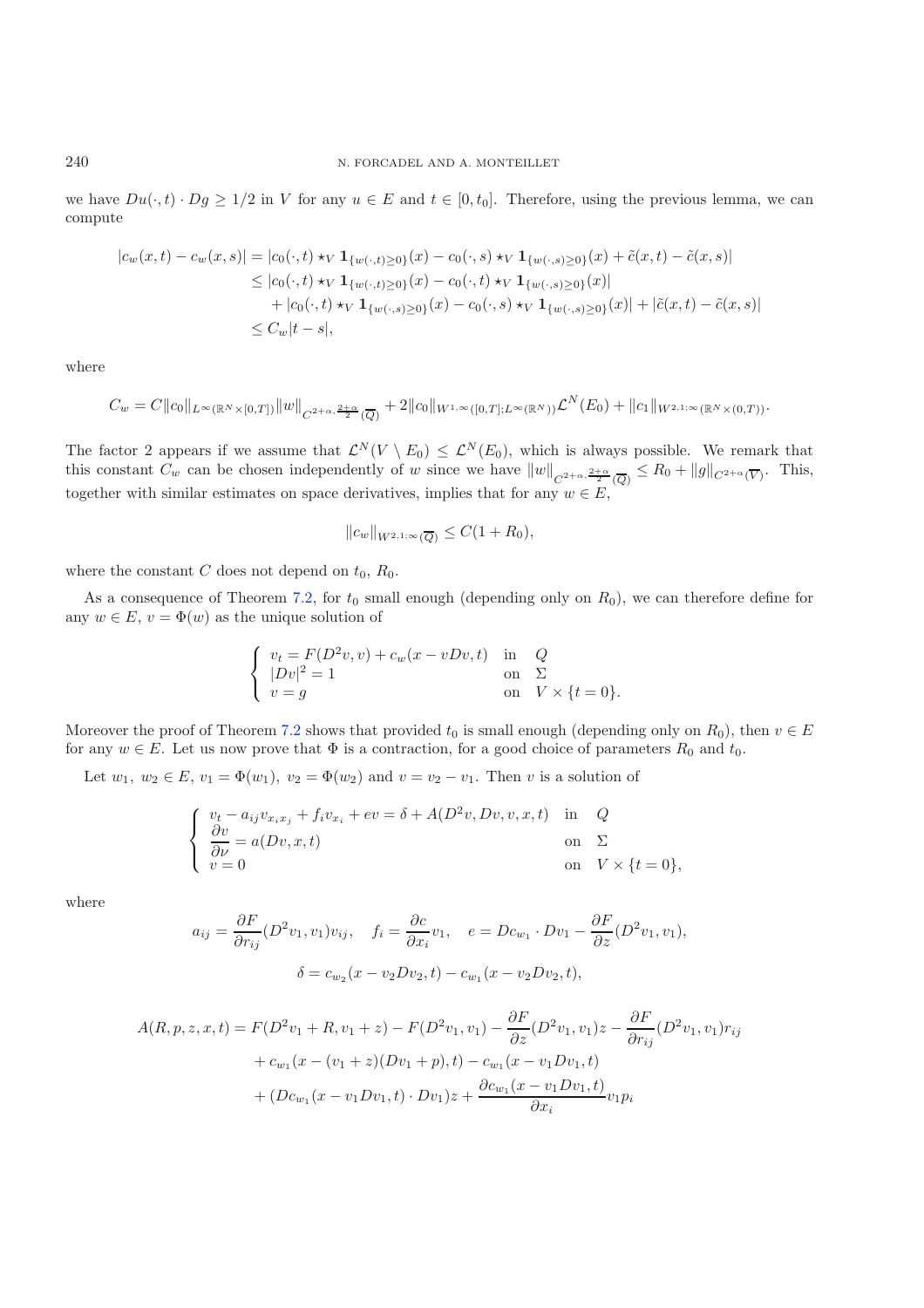and

<span id="page-27-1"></span><span id="page-27-0"></span>
$$
a(p, x, t) = \begin{cases} -\frac{1}{2} (2p \cdot (Dv_1(x, t) - Dg(x)) + |p|^2) & \text{on } \{g = \delta_0\} \\ \frac{1}{2} (2p \cdot (Dv_1(x, t) - Dg(x)) + |p|^2) & \text{on } \{g = -\delta_0\}, \end{cases}
$$

where we have used the fact that  $Dg$  is a unit normal to  $\partial V$ . Using the same arguments as those of Evans and Spruck [\[16](#page-30-23)], Lemma 5.3 (*i.e.* a Taylor expansion) and the fact that  $||v||_{C^{2+\alpha, \frac{2+\alpha}{2}}(\overline{Q})} \leq 2R_0$ , we get that

$$
||A||_{C^{\alpha,\frac{\alpha}{2}}(\overline{Q})}, ||a||_{C^{1+\alpha,\frac{1+\alpha}{2}}(\Sigma)} \leq C_0 R_0 ||v||_{C^{2+\alpha,\frac{2+\alpha}{2}}(\overline{Q})},\tag{7.9}
$$

where  $C_0$  does not depend on  $t_0$ ,  $R_0$ . Using [\[16\]](#page-30-23), Lemma 2.2, we then deduce that:

$$
||v_1 - v_2||_{C^{2+\alpha, \frac{2+\alpha}{2}}(\overline{Q})} = ||v||_{C^{2+\alpha, \frac{2+\alpha}{2}}(\overline{Q})} \leq C_1 \left(||\delta||_{C^{\alpha, \frac{\alpha}{2}}(\overline{Q})} + ||A||_{C^{\alpha, \frac{\alpha}{2}}(\overline{Q})} + ||a||_{C^{1+\alpha, \frac{1+\alpha}{2}}(\Sigma)}\right),
$$

where  $C_1$  does not depend on  $t_0$  and  $R_0$ , which together with [\(7.9\)](#page-27-0) implies that

$$
||v||_{C^{2+\alpha,\frac{2+\alpha}{2}}(\overline{Q})} \leq 2C_1 ||\delta||_{C^{\alpha,\frac{\alpha}{2}}(\overline{Q})}
$$
\n
$$
(7.10)
$$

as soon as  $R_0 \leq (4C_0C_1)^{-1}$ . Let us fix from now on such a  $R_0$ .

We now use the following lemma, the proof of which is postponed:

<span id="page-27-2"></span>**Lemma 7.6** (estimate on the velocities). With the previous notation, there exists C independent of  $t_0$  such *that if*  $w = w_1 - w_2$ *, we have for*  $t_0$  *small enough* 

$$
||\delta||_{W^{1,1;\infty}(\overline{Q})} \leq C||w||_{W^{1,1;\infty}(\overline{Q})}.
$$

This implies in particular, also using the Hölder regularity of w and the fact that  $w_t(\cdot, 0) = 0 = Dw(\cdot, 0)$ , that

$$
\|\delta\|_{C^{\alpha,\frac{\alpha}{2}}(\overline{Q})}\leq ||\delta||_{W^{1,1;\infty}(\overline{Q})}\leq C||w_1-w_2||_{W^{1,1;\infty}(\overline{Q})}\leq Ct_0^{\frac{\alpha}{2}}\|w_1-w_2\|_{C^{2+\alpha,\frac{2+\alpha}{2}}(\overline{Q})}.
$$

Using  $(7.10)$ , we deduce that for  $t_0$  small enough,

$$
||v_1-v_2||_{C^{2+\alpha,\frac{2+\alpha}{2}}(\overline{Q})}\leq \frac{1}{2}||w_1-w_2||_{C^{2+\alpha,\frac{2+\alpha}{2}}(\overline{Q})}.
$$

This implies that  $\Phi$  is a contraction whence, using the Banach fixed point theorem, we deduce that there exists a unique solution  $v$  of  $(7.8)$ .

Using Theorem [7.4,](#page-24-1) we finally obtain that, possibly reducing  $t_0$ ,

$$
t \in [0, t_0] \mapsto E_r(t) = (E_0 \setminus V) \cup \{x \in V, \ v(x, t) \ge 0\}
$$

defines a smooth evolution with  $C^{3+\alpha}$  boundary starting from  $E_0$  with normal velocity

$$
V_{x,t} = H_{x,t} + c_0(\cdot, t) \star \mathbf{1}_{E_r(t)}(x) + c_1(x,t).
$$

This concludes the proof of Theorem [1.6.](#page-4-6)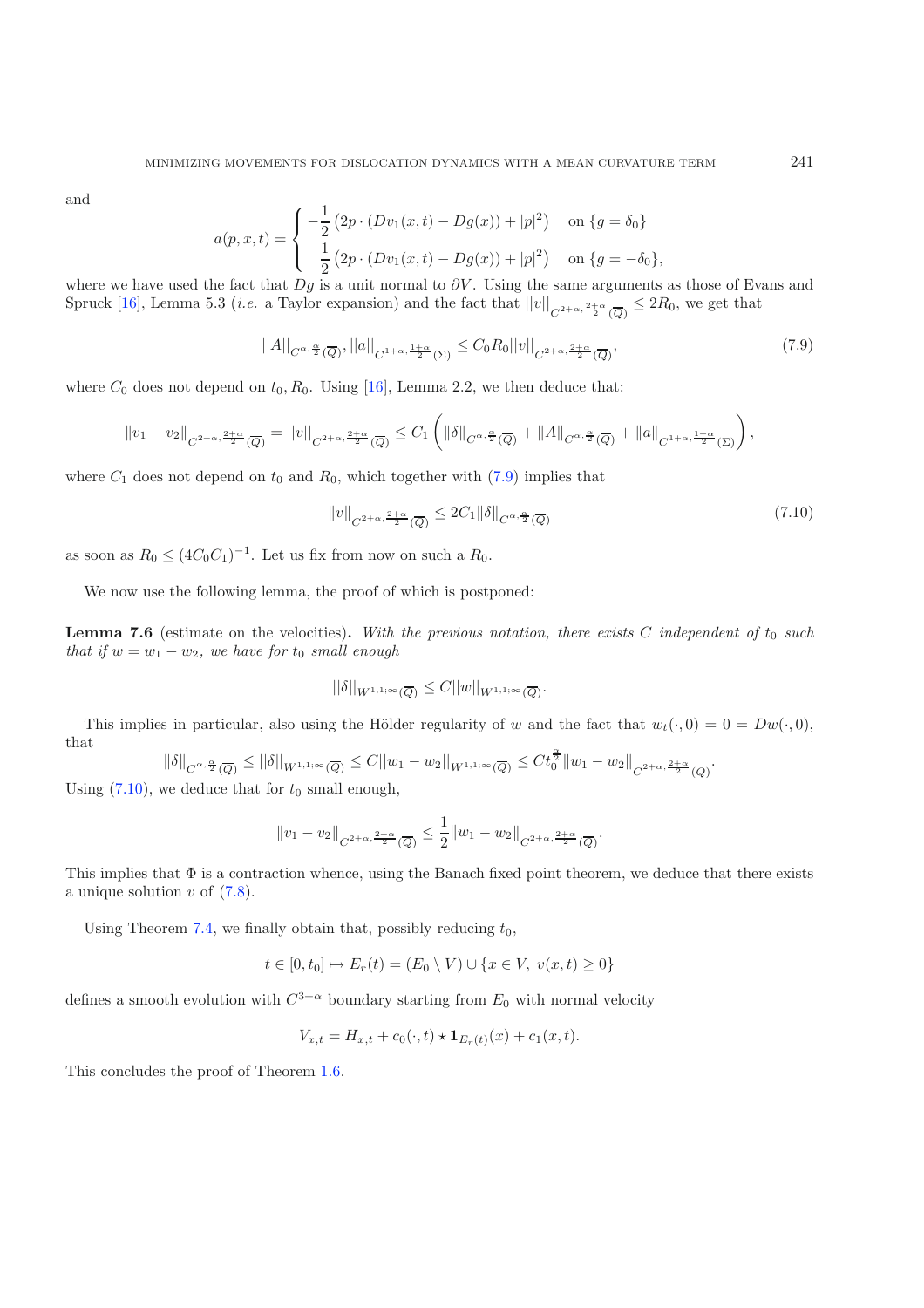We end with the proof of Lemma [7.6:](#page-27-2)

<span id="page-28-1"></span>*Proof of Lemma* [7.6](#page-27-2). We begin by estimating the derivative of  $\delta$  in time. Writing out the expression of  $\frac{\partial \delta}{\partial t}$ , we see that thanks to the regularity of  $c_0$  and the fact that

$$
||v_2||_{C^{2+\alpha,\frac{2+\alpha}{2}}(\overline{Q})} \leq R_0 + ||g||_{C^{2+\alpha}(\overline{V})},
$$

the only difficult term to treat is  $\frac{\partial}{\partial t}(c_{w_2}-c_{w_1})$ . However we have, using Hadamard's formula:

$$
\frac{\partial (c_{w_2} - c_{w_1})}{\partial t}(x, t) = \int_V (c_0)_t (x - y, t) (\mathbf{1}_{\{w_1(\cdot, t) \ge 0\}} - \mathbf{1}_{\{w_2(\cdot, t) \ge 0\}})(y) dy \tag{7.11}
$$
\n
$$
- \int_{\{w_1(\cdot, t) = 0\}} (w_1)_t (y, t) c_0 (x - y, t) d\mathcal{H}^{N-1}(y) + \int_{\{w_2(\cdot, t) = 0\}} (w_2)_t (y, t) c_0 (x - y, t) d\mathcal{H}^{N-1}(y).
$$

First, using Lemma [7.5,](#page-25-1) we have that

$$
\left| \int_{V} (c_0)_t (x - y, t) (\mathbf{1}_{\{w_1(\cdot, t) \ge 0\}} - \mathbf{1}_{\{w_2(\cdot, t) \ge 0\}})(y) dy \right| \le C \|c_0\|_{W^{1,\infty}([0, T]; L^\infty(\mathbb{R}^N))} \|w\|_{L^\infty(\overline{Q})}.
$$
\n(7.12)

For the second term, we write

<span id="page-28-2"></span>
$$
\int_{\{w_2(\cdot,t)=0\}} (w_2)_t(y,t)c_0(x-y,t) \mathrm{d} \mathcal{H}^{N-1}(y) - \int_{\{w_1(\cdot,t)=0\}} (w_1)_t(y,t)c_0(x-y,t) \mathrm{d} \mathcal{H}^{N-1}(y) = \mathcal{I}_1 + \mathcal{I}_2,
$$

where

$$
\mathcal{I}_1 = \int_{\{w_2(\cdot,t)=0\}} (w_2)_t(y,t)c_0(x-y,t) \mathrm{d} \mathcal{H}^{N-1}(y) - \int_{\{w_2(\cdot,t)=0\}} (w_1)_t(y,t)c_0(x-y,t) \mathrm{d} \mathcal{H}^{N-1}(y)
$$

and

$$
\mathcal{I}_2 = \int_{\{w_2(\cdot,t)=0\}} (w_1)_t(y,t)c_0(x-y,t) \mathrm{d} \mathcal{H}^{N-1}(y) - \int_{\{w_1(\cdot,t)=0\}} (w_1)_t(y,t)c_0(x-y,t) \mathrm{d} \mathcal{H}^{N-1}(y).
$$

We remark that

<span id="page-28-0"></span>
$$
|\mathcal{I}_1| \le C ||c_0||_{L^{\infty}(\overline{Q})} ||w_t||_{L^{\infty}(\overline{Q})},
$$
\n(7.13)

where the constant C is a bound on the perimeter of  $\{u(\cdot,t)=0\}$ , uniform for  $u \in E$  and  $t \in [0, t_0]$ .

We now treat  $\mathcal{I}_2$ , and to this aim we use a local parameterization. We choose local coordinates and r small enough such that if  $B_r = B_r^{N-1}(0)$ , then

$$
\frac{\partial g}{\partial x_N} \ge \frac{3}{4} \quad \text{in } B_r \times [-r, r].
$$

Now, for  $t_0$  small enough (depending only on  $R_0$  and  $g$ ), recalling that

$$
w_i(\cdot, 0) = g
$$
 and  $||w_i||_{C^{2+\alpha, \frac{2+\alpha}{2}}(\overline{Q})} \le R_0 + ||g||_{C^{2+\alpha}(\overline{V})},$ 

we get that

$$
\frac{\partial w_i}{\partial x_N} \ge \frac{1}{2} \quad \text{in } B_r \times [-r, r]. \tag{7.14}
$$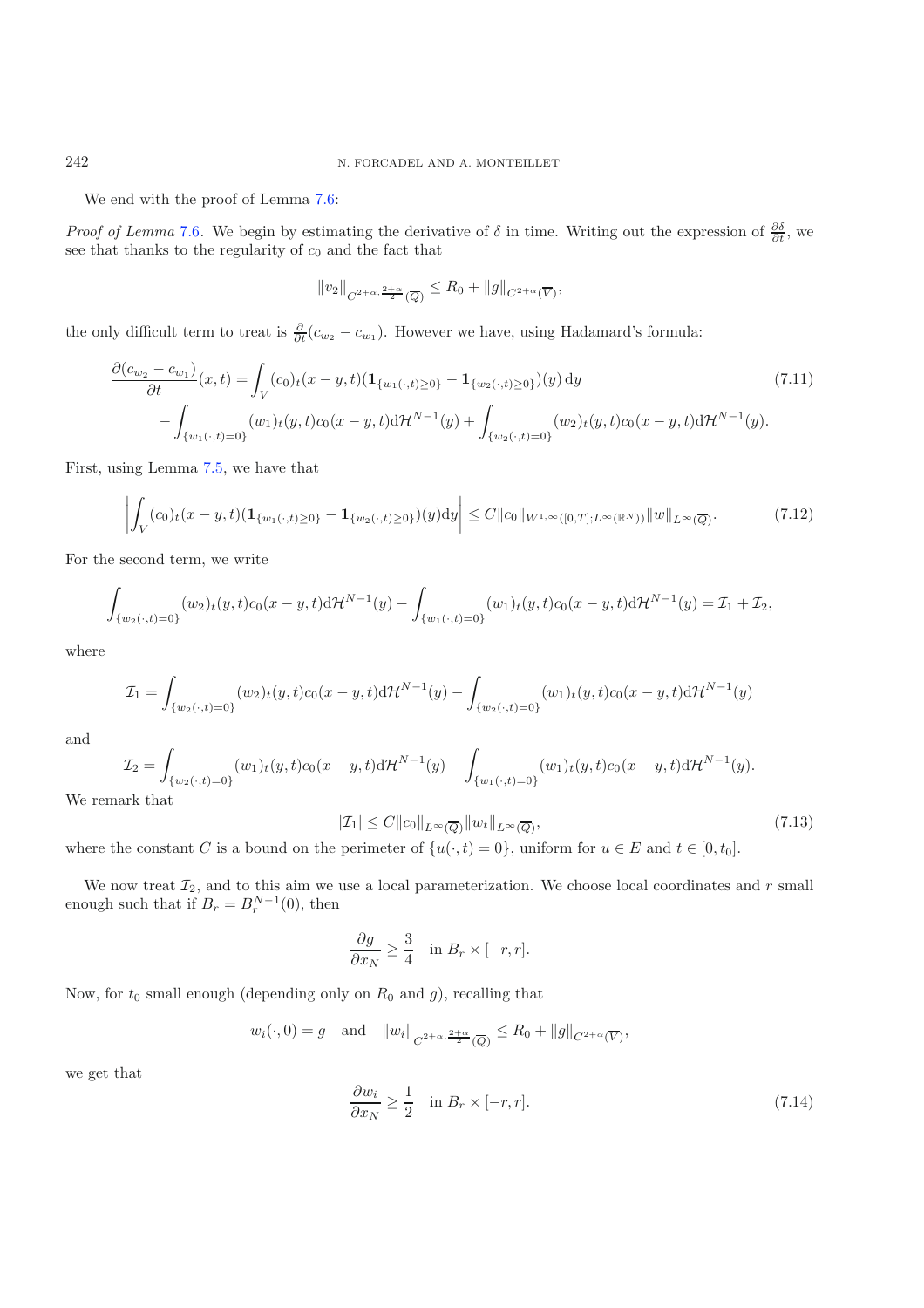<span id="page-29-0"></span>We fix  $t \leq t_0$  and we assume that  $\{w_i(\cdot,t)=0\} = \{(x',f_i(x')), x' \in B_r\}$ . Using a partition of unity, we will then recover the complete estimate. We define  $\varepsilon(x') = f_2(x') - f_1(x')$ . For  $t_0$  small enough (depending only on  $R_0$  and g) we can assume that

<span id="page-29-2"></span><span id="page-29-1"></span>
$$
|\varepsilon(x')| \le \frac{1}{2(R_0 + \|g\|_{C^{2+\alpha}(\overline{V})})}.\tag{7.15}
$$

We then have

$$
|\mathcal{I}_2| \le C \int_{y' \in B_r} \left| \sqrt{1 + |Df_1|^2} c_0(x' - y', x_N - f_1(y'), t) - \sqrt{1 + |Df_1 + D\varepsilon|^2} c_0(x' - y', x_N - f_1(y') - \varepsilon(y'), t) \right| dy' \n\le C ||\varepsilon||_{W^{1,\infty}(B_r)},
$$

where we have used the fact that  $c_0 \in L^{\infty}([0,T], W^{1,\infty}(\mathbb{R}^N))$  and where the constant C depends only on  $R_0$ , g and  $c_0$ .

Our goal now is just to estimate  $||\varepsilon||_{W^{1,\infty}(B_r)}$  with respect to  $||w||_{L^{\infty}([0,t_0],W^{1,\infty}(\overline{V}))}$ . For simplicity of notation, we forget the dependence in time of  $w, w_1$  and  $w_2$ . We recall that

<span id="page-29-3"></span>
$$
w_1(x', f_1(x')) = 0 = w_2(x', f_1(x') + \varepsilon(x'))
$$
  
= 
$$
w_1(x', f_1(x') + \varepsilon(x')) - w(x', f_1(x') + \varepsilon(x')).
$$
 (7.16)

Using a Taylor expansion, we get that

$$
w_1(x', f_1(x') + \varepsilon(x')) = w_1(x', f(x')) + \frac{\partial w_1}{\partial x_N}(x', f(x')) \cdot \varepsilon(x') + o(\varepsilon),\tag{7.17}
$$

where

<span id="page-29-4"></span>
$$
\|o(\varepsilon)\|_{L^\infty} \le \frac{1}{2} \left| \frac{\partial^2 w_1}{\partial x_N^2} \right| \|\varepsilon\|_{L^\infty}^2 \le \frac{1}{4} \|\varepsilon\|_{L^\infty},
$$

thanks to [\(7.15\)](#page-29-0) and the fact that  $\partial^2 w_1$  $\partial x_N^2$  $\left| \leq R_0 + ||g||_{C^{2+\alpha}(\overline{V})}$ . We then deduce from [\(7.16\)](#page-29-1), [\(7.17\)](#page-29-2) and [\(7.14\)](#page-28-0) that

$$
\|\varepsilon\|_{L^{\infty}} \le 4\|w\|_{L^{\infty}(\overline{Q})}.\tag{7.18}
$$

Differentiating  $(7.16)$  with respect to  $x_i$  and using a Taylor expansion, we get as above

$$
\|\varepsilon_{x_i}\|_{L^{\infty}} \leq C \frac{\|w\|_{L^{\infty}([0,t_0], W^{1,\infty}(\overline{V}))}}{\left|\frac{\partial w_2}{\partial x_N}\right|} \leq C \|w\|_{L^{\infty}([0,t_0], W^{1,\infty}(\overline{V}))}.
$$

Combining the last inequality with [\(7.18\)](#page-29-3), we have

$$
|\mathcal{I}_2| \le C ||w||_{L^{\infty}([0,t_0], W^{1,\infty}(\overline{V}))}.
$$
\n(7.19)

Using  $(7.12)$ ,  $(7.13)$  and  $(7.19)$ , we finally obtain

$$
\|\frac{\partial \delta}{\partial t}\|_{L^{\infty}(\overline{Q})} \leq C \|w\|_{W^{1,1,\infty}(\overline{Q})}.
$$

The estimates on  $\|\delta\|_{L^{\infty}(\overline{Q})}$  and  $\|D\delta\|_{L^{\infty}(\overline{Q})}$  are easier (they use the regularity of  $c_0$ ), so we skip their proofs.<br>This ends the proof of the lemma. This ends the proof of the lemma.